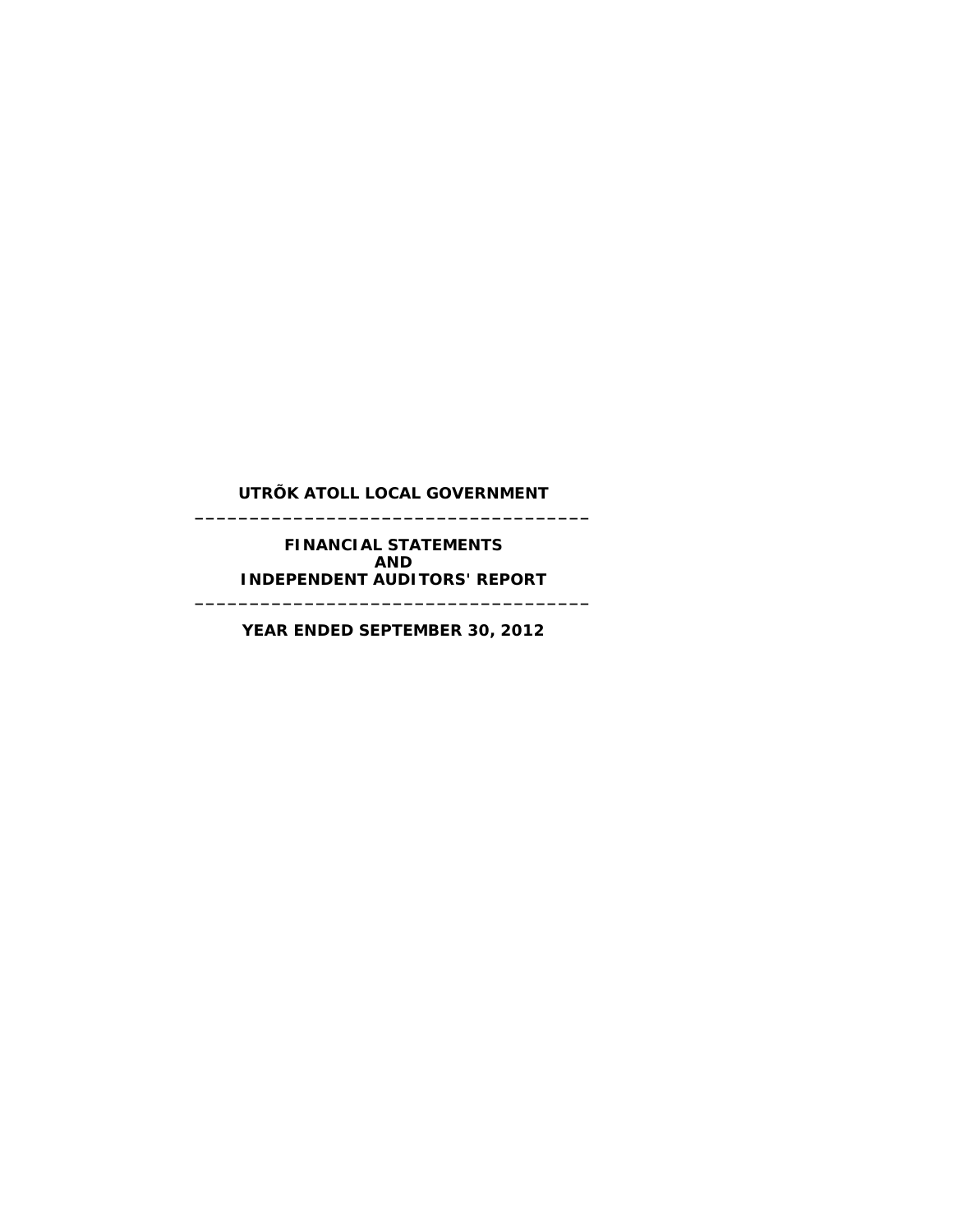# Table of Contents Year Ended September 30, 2012

|         |                                                                                                                                                                                            | Page         |
|---------|--------------------------------------------------------------------------------------------------------------------------------------------------------------------------------------------|--------------|
| Τ.      | Independent Auditors' Report                                                                                                                                                               | $\mathbf{1}$ |
| $\Pi$ . | Management's Discussion and Analysis                                                                                                                                                       | 3            |
| III.    | <b>Basic Financial Statements:</b>                                                                                                                                                         |              |
|         | Government-Wide Financial Statements:<br><b>Statement of Net Assets</b><br><b>Statement of Activities</b>                                                                                  | 7<br>8       |
|         | <b>Governmental Fund Financial Statements:</b><br><b>Balance Sheet</b>                                                                                                                     | 9            |
|         | Statement of Revenues, Expenditures, and Changes in Fund<br>Balances (Deficit)<br>Reconciliation of the Statement of Revenues, Expenditures, and                                           | 10           |
|         | Changes in Fund Balances of Governmental Funds to the<br><b>Statement of Activities</b>                                                                                                    | 11           |
|         | Notes to the Basic Financial Statements                                                                                                                                                    | 12           |
| IV.     | Required Supplementary Information - Other than Management's Discussion<br>and Analysis:                                                                                                   |              |
|         | Schedule of Revenues, Expenditures, and Changes in Fund Balance<br>(Deficit) - Budget and Actual - General Fund                                                                            | 23           |
|         | Notes to the Required Supplementary Information - Budgetary<br>Reporting                                                                                                                   | 24           |
| V.      | Independent Auditors' Report on Internal Control and on Compliance:                                                                                                                        |              |
|         | Independent Auditors' Report on Internal Control over Financial<br>Reporting and on Compliance and Other Matters Based on an<br>Audit of Financial Statements Performed in Accordance with |              |
|         | Government Auditing Standards                                                                                                                                                              | 25           |
|         | Schedule of Findings and Responses                                                                                                                                                         | 27           |
|         | Unresolved Prior Year Findings                                                                                                                                                             | 39           |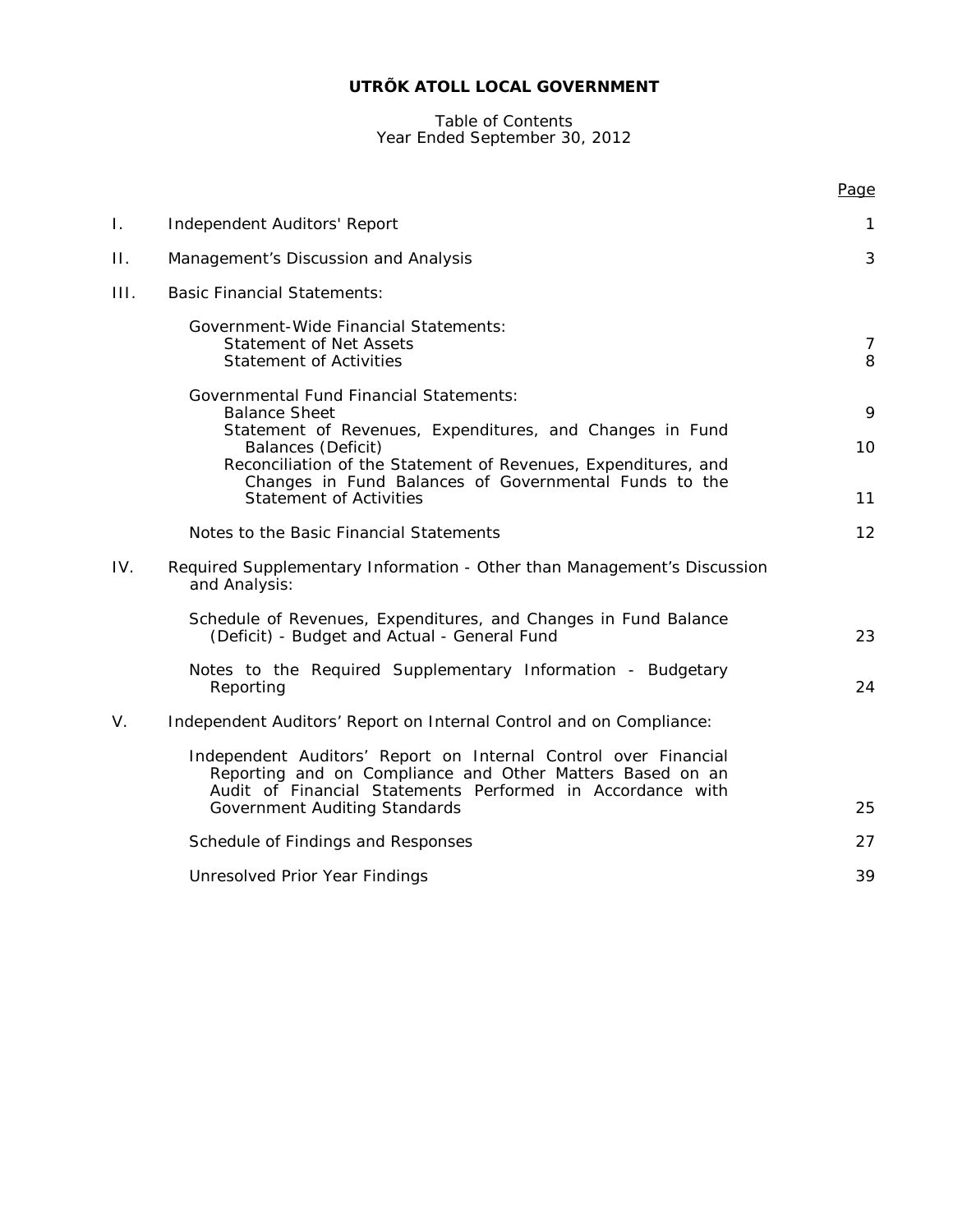# Deloitte.

Deloitte & Touche LLP 361 South Marine Corps Drive Tamuning, GU 96913-3973 USA

Tel: +1 (671) 646-3884 Fax: +1 (671) 649-4265

www.deloitte.com

# **INDEPENDENT AUDITORS' REPORT**

Mayor Tobin Kaiko Utrõk Atoll Local Government Republic of the Marshall Islands:

We have audited the accompanying financial statements of the Utrõk Atoll Local Government's (UALGOV) Claims Trust Fund as of and for the year ended September 30, 2012, and were engaged to audit the respective financial statements of UALGOV's governmental activities, General Fund and Local Distribution Authority Fund, which collectively comprise UALGOV's basic financial statements as set forth in Section III of the foregoing table of contents. These financial statements are the responsibility of the management of UALGOV. Our responsibility is to express an opinion on the financial statements of UALGOV's Claims Trust Fund based on our audit.

We conducted our audit of UALGOV's Claims Trust Fund in accordance with auditing standards generally accepted in the United States of America and the standards applicable to financial audits contained in *Government Auditing Standards*, issued by the Comptroller General of the United States. Those standards require that we plan and perform the audit to obtain reasonable assurance about whether the financial statements of UALGOV's Claims Trust Fund are free of material misstatement. An audit includes consideration of internal control over financial reporting as a basis for designing audit procedures that are appropriate in the circumstances, but not for the purpose of expressing an opinion on the effectiveness of UALGOV's internal control over financial reporting. Accordingly, we express no such opinion. An audit also includes examining, on a test basis, evidence supporting the amounts and disclosures in the financial statements, assessing the accounting principles used and significant estimates made by management, as well as evaluating the overall financial statement presentation. We believe that our audit provides a reasonable basis for our opinion.

Because of inadequacies in UALGOV's accounting records whereby certain records and supporting data were not available for our audit, we were unable to obtain sufficient appropriate audit evidence regarding assets, liabilities, revenues and expenses/expenditures recorded by UALGOV's governmental activities, General Fund and Local Distribution Authority Fund as of September 30, 2012 and for the year then ended.

Because of the significance of the matter discussed in the preceding paragraph, the scope of our work was not sufficient to enable us to express, and we do not express, an opinion on the accompanying financial statements of UALGOV's governmental activities, General Fund and Local Distribution Authority Fund as of and for the year ended September 30, 2012.

In our opinion, the financial statements referred to in the first paragraph present fairly, in all material respects, the financial position of UALGOV's Claims Trust Fund as of September 30, 2012, and the changes in financial position thereof for the year then ended in accordance with accounting principles generally accepted in the United States of America.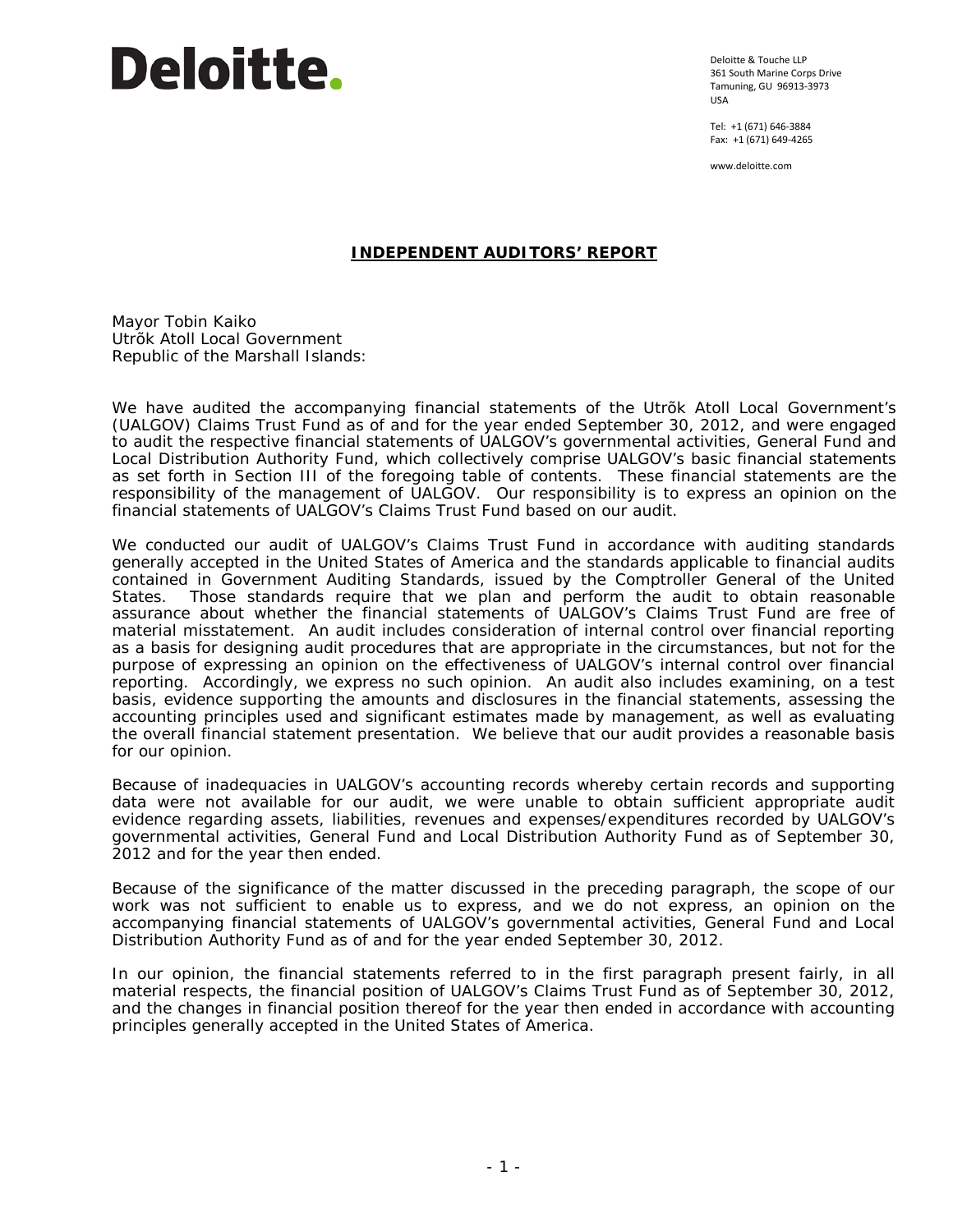

In accordance with *Government Auditing Standards*, we have also issued our report dated August 12, 2020, on our consideration of UALGOV's internal control over financial reporting and on our tests of its compliance with certain provisions of laws, regulations, contracts, and grant agreements and other matters. The purpose of that report is solely to describe the scope of our testing of internal control over financial reporting and compliance and the results of that testing, and not to provide an opinion on the effectiveness of UALGOV's internal control over financial reporting or on compliance. That report is an integral part of an audit performed in accordance with *Government Auditing Standards* and should be considered in assessing the results of our audit.

Accounting principles generally accepted in the United States of America require that the Management's Discussion and Analysis, on pages 3 through 6, as well as the Schedule of Revenues, Expenditures, and Changes in Fund Balance (Deficit) - Budget and Actual - General Fund and notes thereto, on pages 23 and 24, be presented to supplement the basic financial statements. Such information, although not a part of the basic financial statements, is required by the Governmental Accounting Standards Board who considers it to be an essential part of financial reporting for placing the basic financial statements in an appropriate operational, economic, or historical context. We have applied certain limited procedures to the required supplementary information in accordance with auditing standards generally accepted in the United States of America, which consisted of inquiries of management about the methods of preparing the information and comparing the information for consistency with management's responses to our inquiries, the basic financial statements, and other knowledge we obtained during our audit of the basic financial statements. We do not express an opinion or provide any assurance on the information because the limited procedures do not provide us with sufficient evidence to express an opinion or provide any assurance.

beloit NachellP

August 12, 2020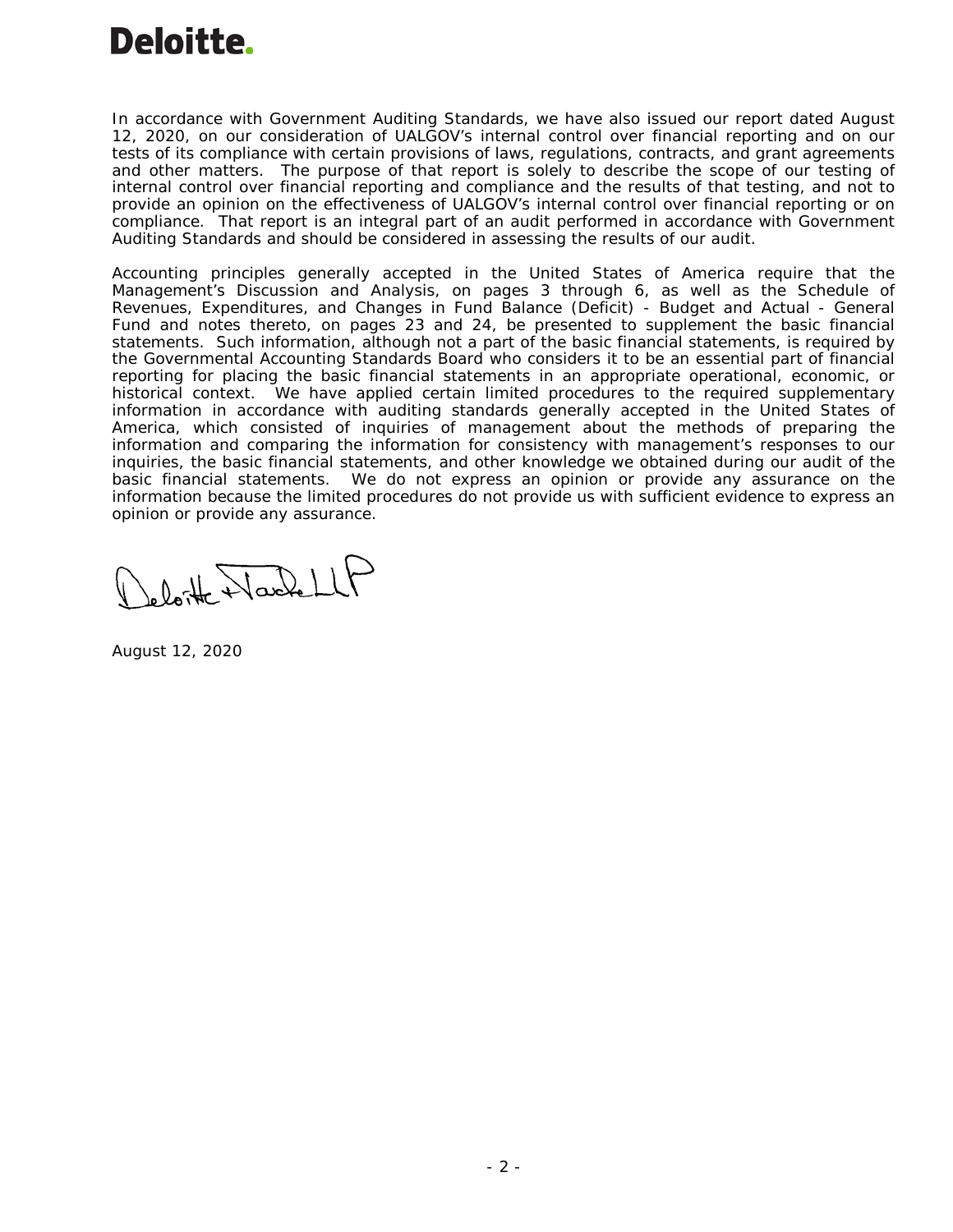Management's Discussion and Analysis September 30, 2012

This Management Discussion and Analysis (MD&A) is provided by Utrõk Atoll Local Government (UALG) as an overview to the financial statements for fiscal year 2012 in compliance with Government Accounting Standards Board (GASB). It is intended to present the result of activities and changes from October 1, 2011 through September 30, 2012 and future financial plans and outlook for the following year.

# **FUNDS AND ITS SOURCES**

The following are the three Funds maintained by the local government to account for the activities per category:

- Claims Trust Fund (UCTF). This fund is awarded to Utrõk Local Distribution Authority (LDA) through the Nuclear Claims Tribunal for the purpose of compensating the people of Utrõk who are listed in LDA. The corpus of this trust is not expendable. The income generated by the trust fund may be used for distribution to the people; however, only 70% of such income is allowed to be disbursed as stated in the Claims Trust Fund.
- Local Distribution Fund. This fund obtains funding from the income of CTF. This is used for distribution of payments to the quarterly and land compensation LDA recipients.
- General Fund. This fund sources its money from income of CTF. This is used for operations of the local government and local distribution authority.

# **FINANCIAL HIGHLIGHTS**

- The Claims Trust Fund (CTF) earned \$1,289,505 during the year ended September 30, 2012, made debt service payments of \$883,020, paid investment manager fees of \$85,990 and transferred out \$815,130 for General Fund operations to end at \$9,493,360 at the end of fiscal year 2012.
- UALGOV total net assets decreased by \$373,486 as compared to FY2011 balances.
- UALGOV ended FY2012 with net assets of \$9,648,968 down from \$10,022,454 at the end of FY2011.
- Total assets decreased by \$1,280,572 and total liabilities decreased by \$907,086 of last year's balances.
- Revenues for the fiscal year increased by \$999,966 from previous year's balance.
- Expenses for the year decreased by \$363,284 from previous year's balance.

#### **GOVERNMENT-WIDE FINANCIAL STATEMENTS**

UALGOV's financial statements report information about UALGOV as a whole using accounting methods similar to those used by private sector companies. The statement of net assets includes all of the local government's assets and liabilities. The statement of activities accounts for the current year's revenues and expenses regardless of when cash is received or paid. These two statements, reporting UALGOV's net assets and liabilities, is one way to measure UALGOV's financial position. Over time increases or decrease in UALGOV's net assets are indicators of whether its financial condition is improving or deteriorating.

#### **FUND FINANCIAL STATEMENTS**.

The fund financial statements provide more detailed information about UALGOV's most significant funds. Funds are accounting devices that UALGOV uses to keep track of specific sources of funding and spending for particular purposes.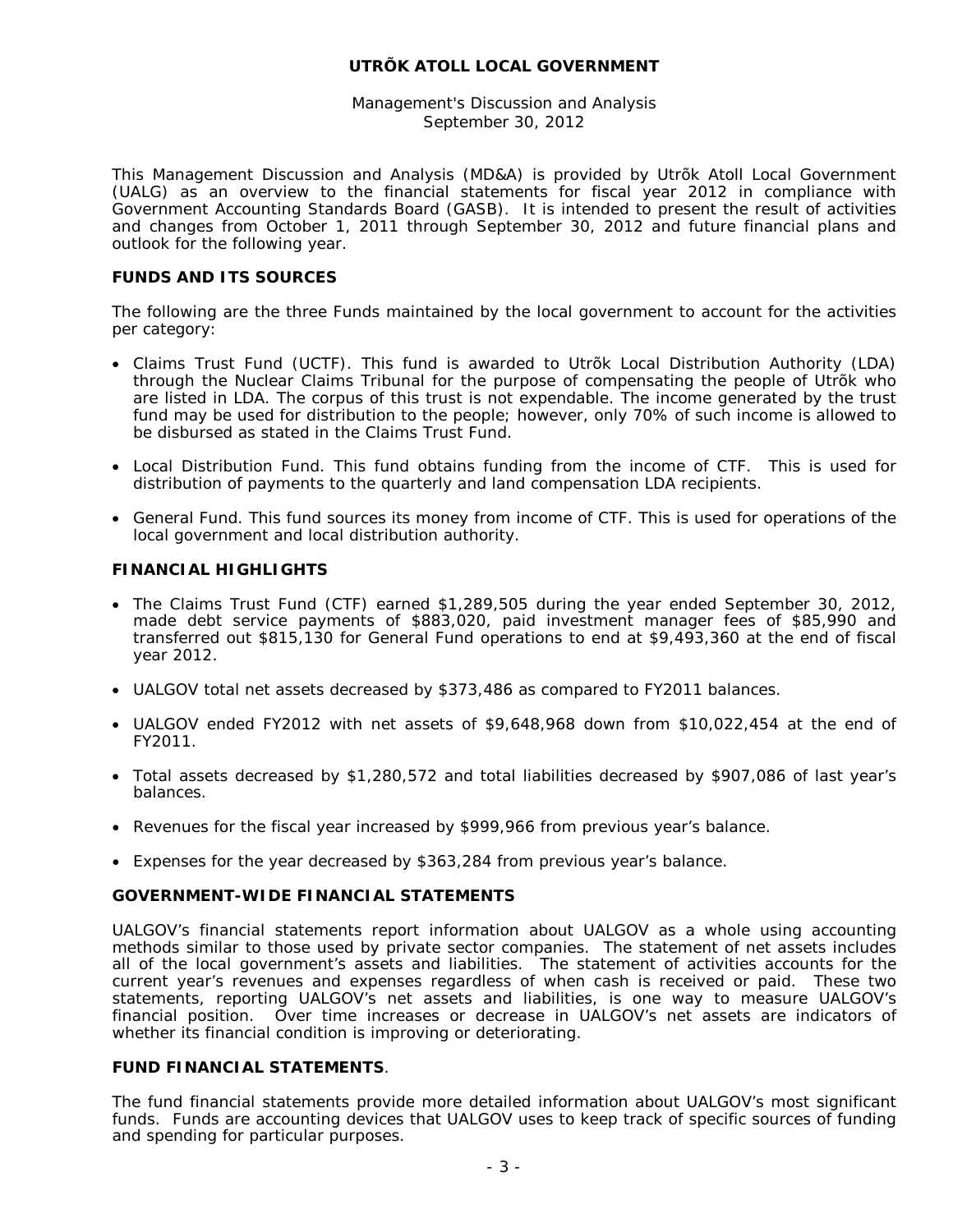Management's Discussion and Analysis September 30, 2012

Some funds are required by agreements. UALGOV establishes other funds to control and manage money for particular purpose.

# **FINANCIAL ANALYSIS OF UALGOV**

In reference to Summary of Statement of Net Assets and Summary of Revenues, Expenses and Changes in Net Assets for FY2012 and FY2011 shown below, the following are presented to provide an overview to UALG's basic financial statements and to give the readers a better understanding of the financial condition and activities of UALGOV.

Net assets may serve over time as useful indicator of a government's financial position. At the end of Fiscal Year 2012, UALGOV's total assets exceed liabilities by \$9,698,968; however, it should be noted that \$9,493,360 is restricted for nuclear claims related distribution payments as well as \$213,515 being invested in capital assets.

The summary of UALGOV's net assets for FY2012 as compared to FY2011 follows:

|                                                 | Governmental<br>Activities<br>2012 | Governmental<br>Activities<br>2011 | Total<br>Percentage<br>Change<br>2012-2011 |
|-------------------------------------------------|------------------------------------|------------------------------------|--------------------------------------------|
| Current and other assets                        | \$<br>9,741,830                    | \$<br>11,004,658                   | (11)%                                      |
| Capital assets                                  | 213,515                            | 231,259                            | $(8)$ %                                    |
| <b>Total assets</b>                             | 9,955,345                          | 11,235,917                         | $(11)$ %                                   |
| Long-term debt outstanding                      |                                    | 865,534                            | $(100)$ %                                  |
| Current and other liabilities                   | 306,377                            | 347,929                            | (12)%                                      |
| <b>Total liabilities</b>                        | 306,377                            | 1,213,463                          | $(75)$ %                                   |
| Net assets:                                     |                                    |                                    |                                            |
| Invested in capital assets, net of related debt | 213,515                            | 231.259                            | $(8)$ %                                    |
| Restricted                                      | 9,493,360                          | 9,581,084                          | $(1)$ %                                    |
| Unrestricted                                    | (57, 907)                          | 210,111                            | $(128)$ %                                  |
| Total net assets                                | 9,648,968                          | \$<br>10,022,454                   | $(4)$ %                                    |

UALGOV's Net Assets As of September 30

Current and other assets significantly decreased by \$1,262,828 from FY2011 balances of \$11,004,658.

The decrease is brought about by a decrease of investments from FY2012 due to continued withdrawals to fund distributions and general operations and the low performance of the Claims Trust Fund and the volatility of the overall U.S stock market.

Capital assets, net of depreciation, decreased by \$17,744 from last year's balances.

At the end of FY2012, UALGOV's net assets decreased by \$373,486 from \$10,022,454 at the close of FY2011 down to \$9,648,968 at the end of FY2012.

Activities for the year included an increase in contributions from the Claims Trust Fund of \$1,012,847 from last year's figure from \$190,668 to \$1,203,515 in FY2012. Revenues decreased slightly by \$12,881 from last year's figure from \$261,242 to \$248,361 in FY2012.

Expenses decreased by \$363,284 from \$2,188,646 end of FY2011 to \$1,825,362 end of FY2012.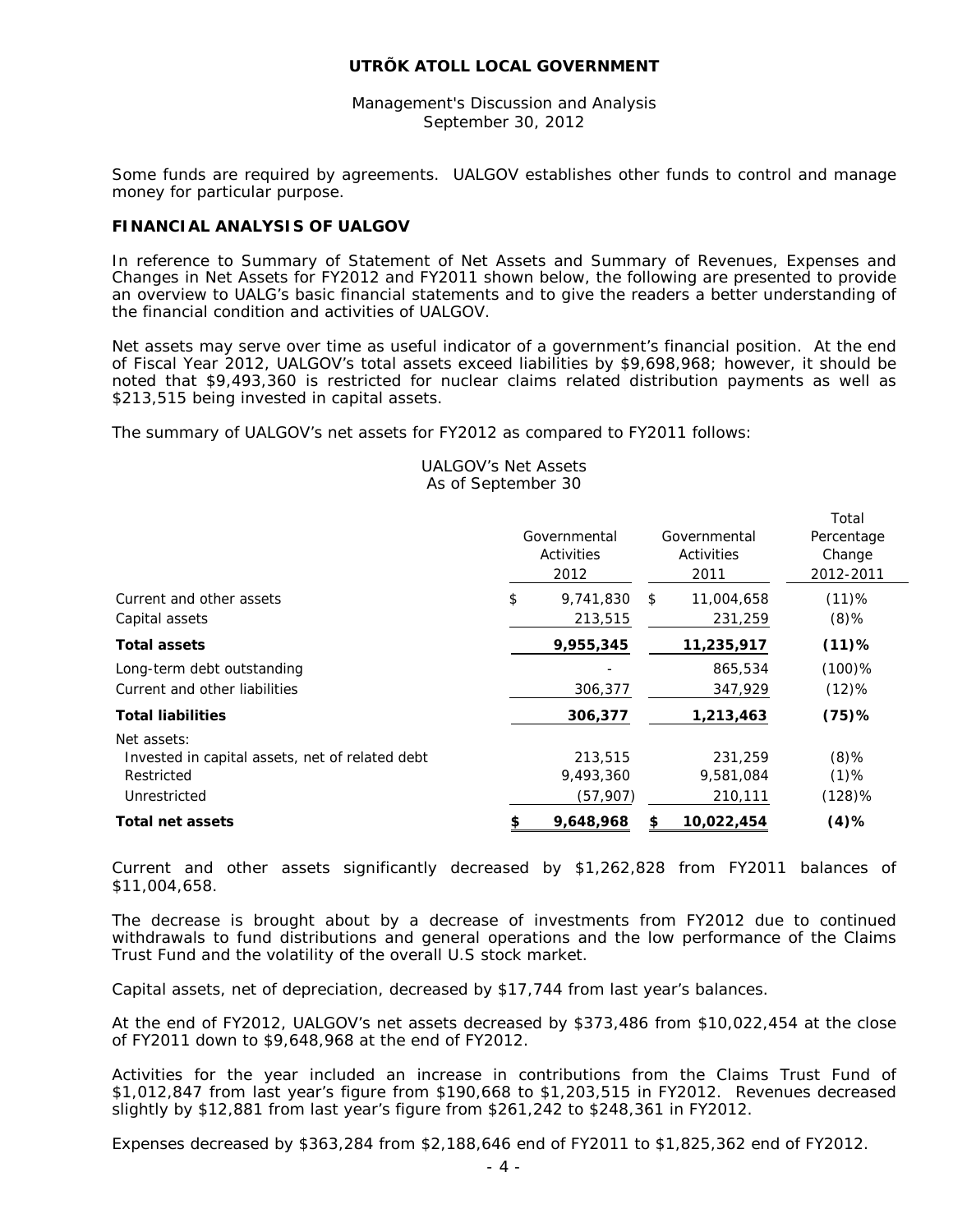# Management's Discussion and Analysis September 30, 2012

# The summary of UALGOV's change in net assets for FY2012 as compared to FY2011 follows:

# UALGOV's Change in Net Assets Year Ended September 30

| <b>Revenues:</b>                    | Governmental<br>Activities<br>2012 | Governmental<br>Activities<br>2011 | Total<br>Percentage<br>Change<br>2012-2011 |
|-------------------------------------|------------------------------------|------------------------------------|--------------------------------------------|
| Program revenues:                   |                                    |                                    |                                            |
| Operating grants and contributions  | \$<br>121,856                      | 133,579<br>\$                      | $(9)$ %                                    |
| Capital grants and contributions    | 85,995                             | 38,442                             | 124%                                       |
|                                     | 207,851                            | 172,021                            | 21%                                        |
| General revenues:                   |                                    |                                    |                                            |
| Investment earnings                 | 29,077                             | 81,326                             | $(64)$ %                                   |
| Other                               | 11,433                             | 7,895                              | 45%                                        |
|                                     | 40,510                             | 89,221                             | $(55)$ %                                   |
| <b>Total revenues</b>               | 248,361                            | 261,242                            | $(5)$ %                                    |
| <b>Expenses:</b>                    |                                    |                                    |                                            |
| Mayor and council                   | 199,969                            | 265,680                            | $(25)$ %                                   |
| Administration and finance          | 556,341                            | 636,238                            | $(13)$ %                                   |
| Public safety                       | 21,188                             | 21,731                             | $(2)$ %                                    |
| Food program                        | 115,272                            | 63,882                             | 80%                                        |
| Interest on long-term debt          | 17,486                             | 44,891                             | $(61)$ %                                   |
| Nuclear claims related              | 915,106                            | 1,156,224                          | $(21)$ %                                   |
| <b>Total expenses</b>               | 1,825,362                          | 2,188,646                          | $(17)$ %                                   |
|                                     | (1, 577, 001)                      | (1,927,404)                        | (18)%                                      |
| Contributions from permanent fund   | 1,203,515                          | 190,668                            | 531%                                       |
| Change in net assets                | (373, 486)                         | (1,736,736)                        | $(78)$ %                                   |
| Net assets at beginning of the year | 10,022,454                         | 11,759,190                         | $(15)$ %                                   |
| Net assets at end of the year       | \$<br>9,648,968                    | \$<br>10,022,454                   | $(4)$ %                                    |

#### **Highlight of changes in net assets is as follows:**

The increase in program revenues for the year was brought about by US DOI-Fiscal Management Improvement Project Grant. The Local Government Fund grant from Ministry of Internal Affairs has been recorded as additional source of fund for the fiscal year amounting to \$14,500. Total USDA Food Program grant recorded this year amounted to \$82,586.

Dividends and interest earned decreased by \$52,249 from FY2011 \$81,326 to end of FY2012 of \$29,077.

The increase in contributions from permanent fund for the year was due mainly to the realized and unrealized gains in the value of the UALGOV Claims Trust Fund invested in the U.S. stock market.

The decrease in expenses by \$363,284 from FY2011 of \$2,188,646 to \$1,825,362 end of FY2012 was due mainly to a decrease in quarterly distribution and land compensation payments to the Utrokese community.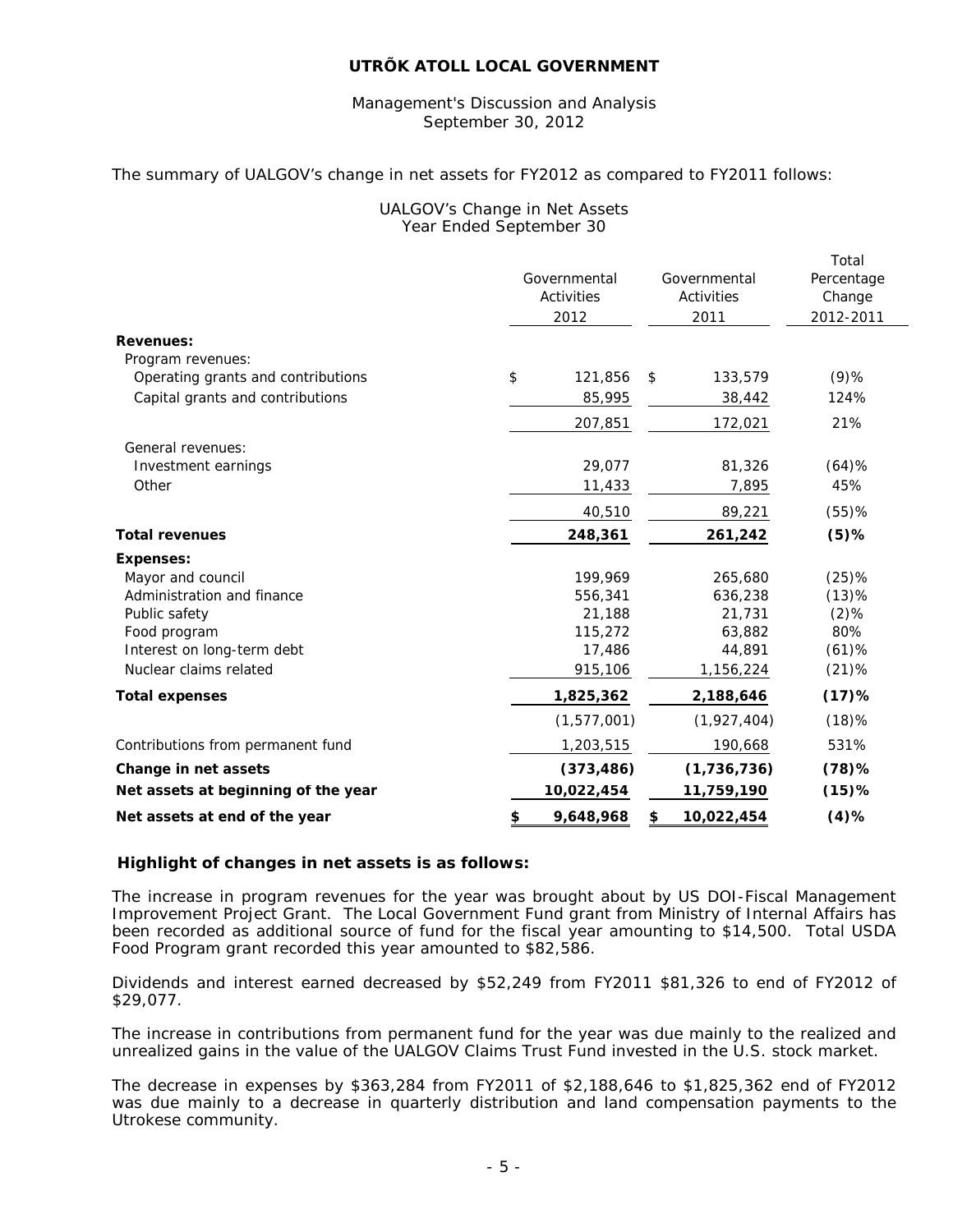Management's Discussion and Analysis September 30, 2012

# **FINANCIAL ANALYSIS OF UALGOV'S FUNDS**

As noted earlier, UALGOV uses fund accounting to ensure and demonstrate compliance with finance related legal requirements. As of the end of fiscal year 2012, UALGOV's governmental funds reported a combined fund balance of \$9,435,453, a decrease of \$1,221,276 from the \$10,656,729 fund balance at the beginning of fiscal year.

#### **GENERAL FUND BUDGET ANALYSIS**

For the fiscal year 2012, the budget for the General Fund was \$814,477 to be funded primarily by drawdown from the Claims Trust Fund. During the year ended September 30, 2012, the deficiency of revenues under expenditures for the General Fund was \$652,502 prior to net transfers in of \$384,484.

#### **CAPITAL ASSET AND DEBT ADMINISTRATION**

#### **Capital Assets**

UALGOV's investment in capital assets for its governmental activities as of September 30, 2012 amounted to \$318,486, net of accumulated depreciation of \$104,971, leaving a net book value of \$213,515. This represents a decrease of \$17,744 from the \$231,259 reported in the prior year. UALGOV's capital assets include Utrik airport terminal, buildings, motor vehicles and other equipment. During the year ended September 30, 2012, no capital asset additions occurred other than the completion of the UALGOV community hall funded by the Japan Embassy grassroots program.

Additional information on UALGOV's capital assets can be found in note 4 to the financial statements.

#### **Long-term Debt**

In 2011, UALGOV entered into a loan agreement in the amount of \$1,220,000, which represented the renegotiation of previous long-term debt that was originally issued for the purpose of funding distribution payments to eligible Utrokese. This loan was fully paid during the year ended September 30, 2012.

Additional information on UALGOV's long-term debt can be found in note 5 to the financial statements.

# **FINANCIAL PLAN AND OUTLOOK**

UALGOV's FY2013 budget amounts to \$1,083,094 which is slightly lower than FY2012 budget by \$970,273. Of this amount \$523,099 is allotted for the General Fund, which represents the decrease of \$291,378 compared with the allotment for the General Fund of \$814,477 for FY2012.

For FY2013, UALGOV budgeted \$359,995 for the Local Distribution Authority, of which \$89,999 is intended for four quarterly distributions and \$200,000 for end calendar year land distribution.

# **CONTACTING UALGOV's MANAGEMENT**

This financial report is designed to provide our constituents, donors and customers with a general overview of UALGOV's finances and to demonstrate transparency and accountability for the money it is entrusted to manage. If you have any questions about this report or need additional information, contact the Mayor at P.O. Box 1499, Majuro, Marshall Islands, MH 96960, telephone number (692) 625-3749.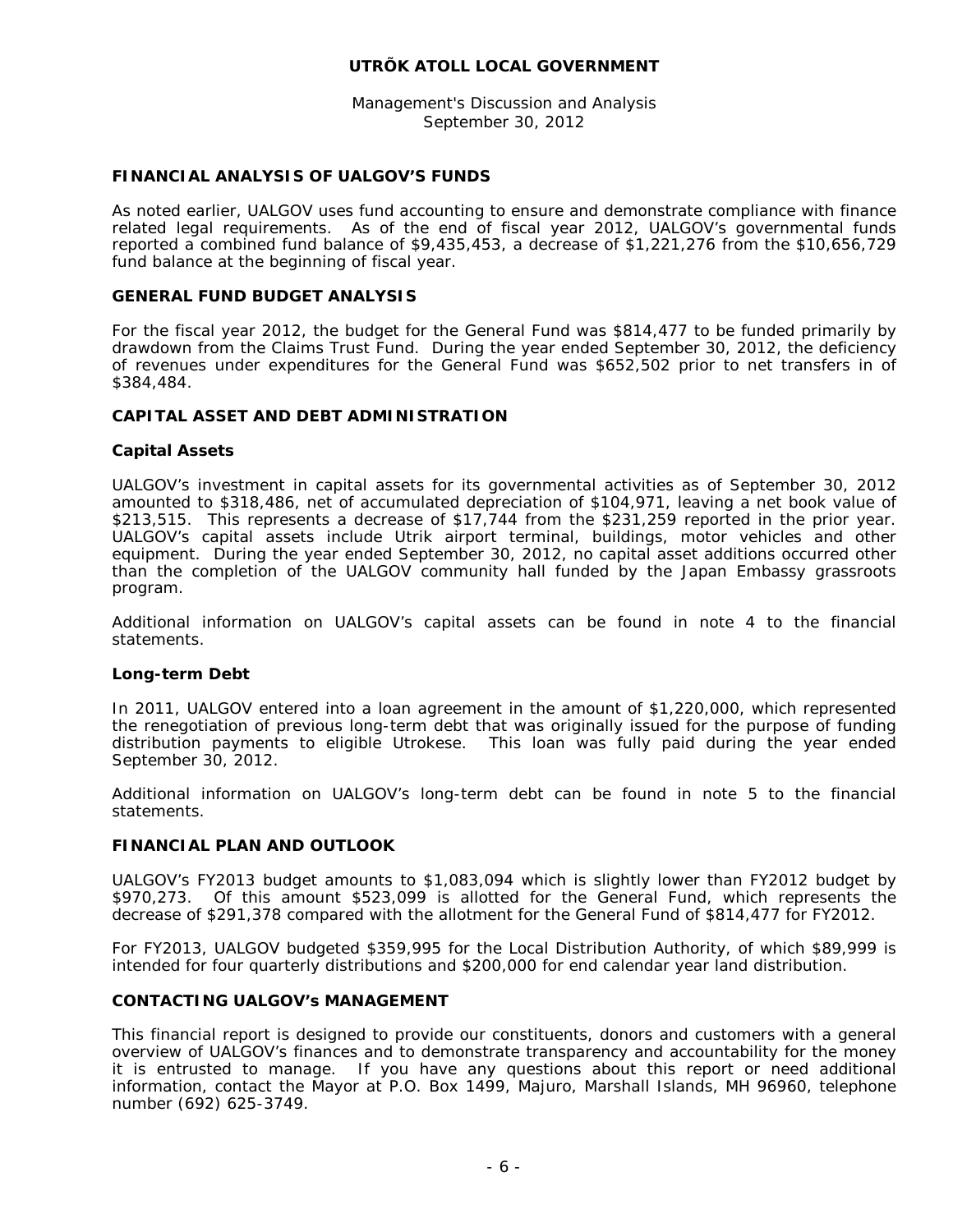Statement of Net Assets September 30, 2012

# ASSETS

| Current assets:<br>Cash                                            | \$<br>190,566          |
|--------------------------------------------------------------------|------------------------|
| Receivables, net                                                   | 57,904                 |
| Total current assets                                               | 248,470                |
| Noncurrent assets:                                                 |                        |
| Restricted assets:                                                 |                        |
| Investments<br>Capital assets:                                     | 9,493,360              |
| Capital assets, net of accumulated depreciation                    | 213,515                |
| <b>Total noncurrent assets</b>                                     | 9,706,875              |
| <b>Total assets</b>                                                | \$<br>9,955,345        |
| <b>LIABILITIES</b>                                                 |                        |
| <b>Current liabilities:</b>                                        |                        |
| Distributions payable                                              | \$<br>39,874           |
| Social security taxes payable<br>Other liabilities and accruals    | 204,713<br>61,790      |
|                                                                    |                        |
| <b>Total liabilities</b>                                           | 306,377                |
| Commitments and contingencies                                      |                        |
| <b>NET ASSETS</b>                                                  |                        |
| Invested in capital assets, net of related debt<br>Restricted for: | 213,515                |
| Nonexpendable:                                                     |                        |
| Claims<br>Unrestricted                                             | 9,493,360<br>(57, 907) |
|                                                                    |                        |
| Total net assets                                                   | 9,648,968              |
| Total liabilities and net assets                                   | \$<br>9,955,345        |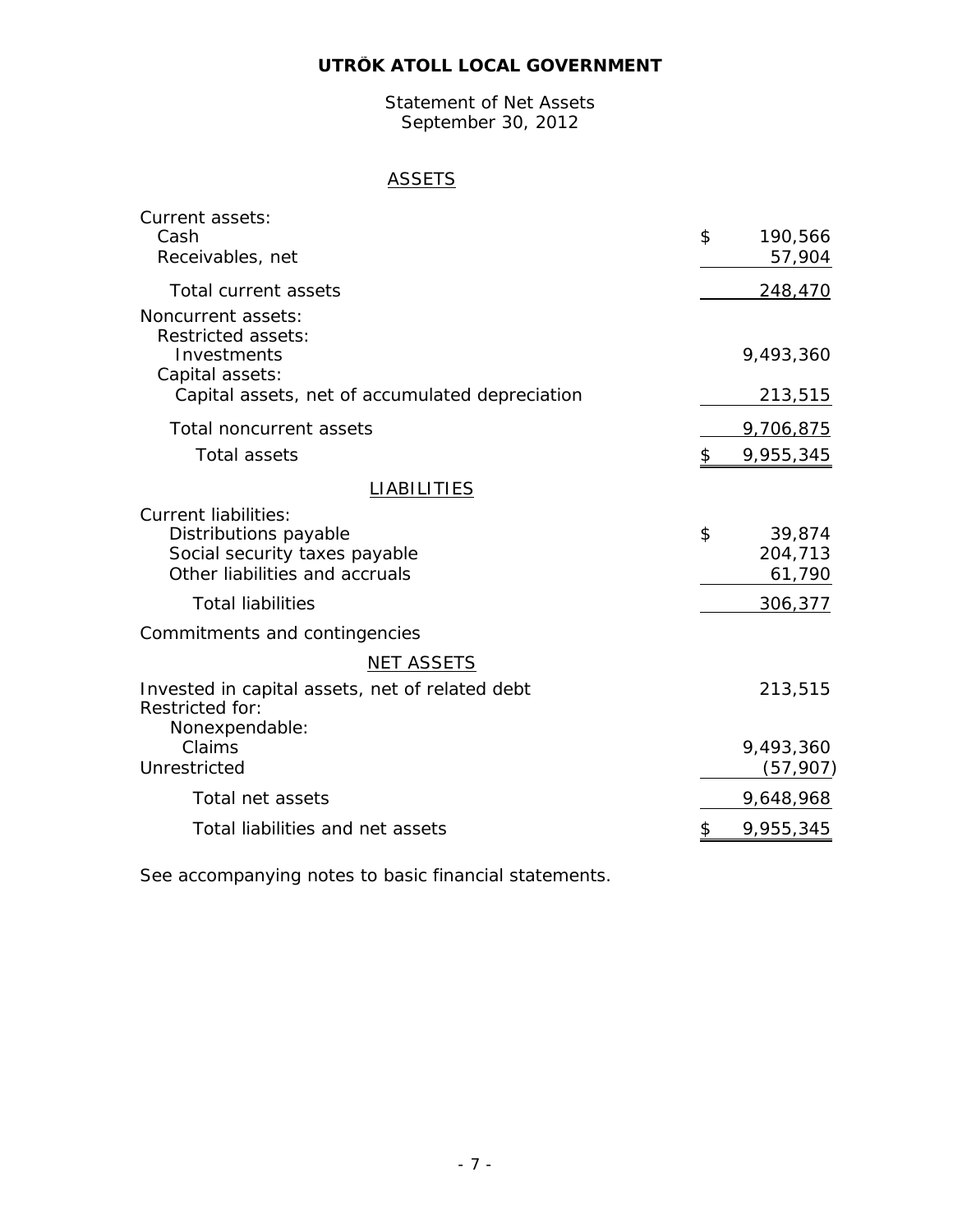# Statement of Activities Year Ended September 30, 2012

|                                                                                                                                                                                                                     | Program Revenues                                                                                                 |                                                              |    |                                          |    |                                        |    |                                                                                       |
|---------------------------------------------------------------------------------------------------------------------------------------------------------------------------------------------------------------------|------------------------------------------------------------------------------------------------------------------|--------------------------------------------------------------|----|------------------------------------------|----|----------------------------------------|----|---------------------------------------------------------------------------------------|
|                                                                                                                                                                                                                     | Expenses                                                                                                         |                                                              |    | Operating<br>Grants and<br>Contributions |    | Capital<br>Grants and<br>Contributions |    | Net (Expense)<br>Revenue and<br>Changes in<br>Net Assets                              |
| <b>Functions/Programs</b><br>Governmental activities:<br>Mayor and council<br>Administration and finance<br>Public safety<br>Food program<br>Community hall<br>Interest on long-term debt<br>Nuclear claims related | \$                                                                                                               | 199,969<br>556,341<br>21,188<br>115,272<br>17,486<br>915,106 | \$ | 39,270<br>82,586                         | \$ | 85,995                                 | \$ | (199, 969)<br>(517, 071)<br>(21, 188)<br>(32,686)<br>85,995<br>(17, 486)<br>(915,106) |
|                                                                                                                                                                                                                     |                                                                                                                  | 1,825,362                                                    | \$ | 121,856                                  | \$ | 85,995                                 |    | (1,617,511)                                                                           |
|                                                                                                                                                                                                                     | General revenues:<br>Investment earnings<br>Other<br>Total general revenues<br>Contributions from permanent fund |                                                              |    |                                          |    |                                        |    | 29,077<br>11,433<br>40,510<br>1,203,515                                               |
|                                                                                                                                                                                                                     |                                                                                                                  |                                                              |    | Total general revenues and contributions |    |                                        |    | 1,244,025                                                                             |
|                                                                                                                                                                                                                     | Change in net assets                                                                                             |                                                              |    |                                          |    |                                        |    | (373, 486)                                                                            |
|                                                                                                                                                                                                                     |                                                                                                                  | Net assets at beginning of the year                          |    |                                          |    |                                        |    | 10,022,454                                                                            |
|                                                                                                                                                                                                                     |                                                                                                                  | Net assets at end of the year                                |    |                                          |    |                                        |    | 9,648,968                                                                             |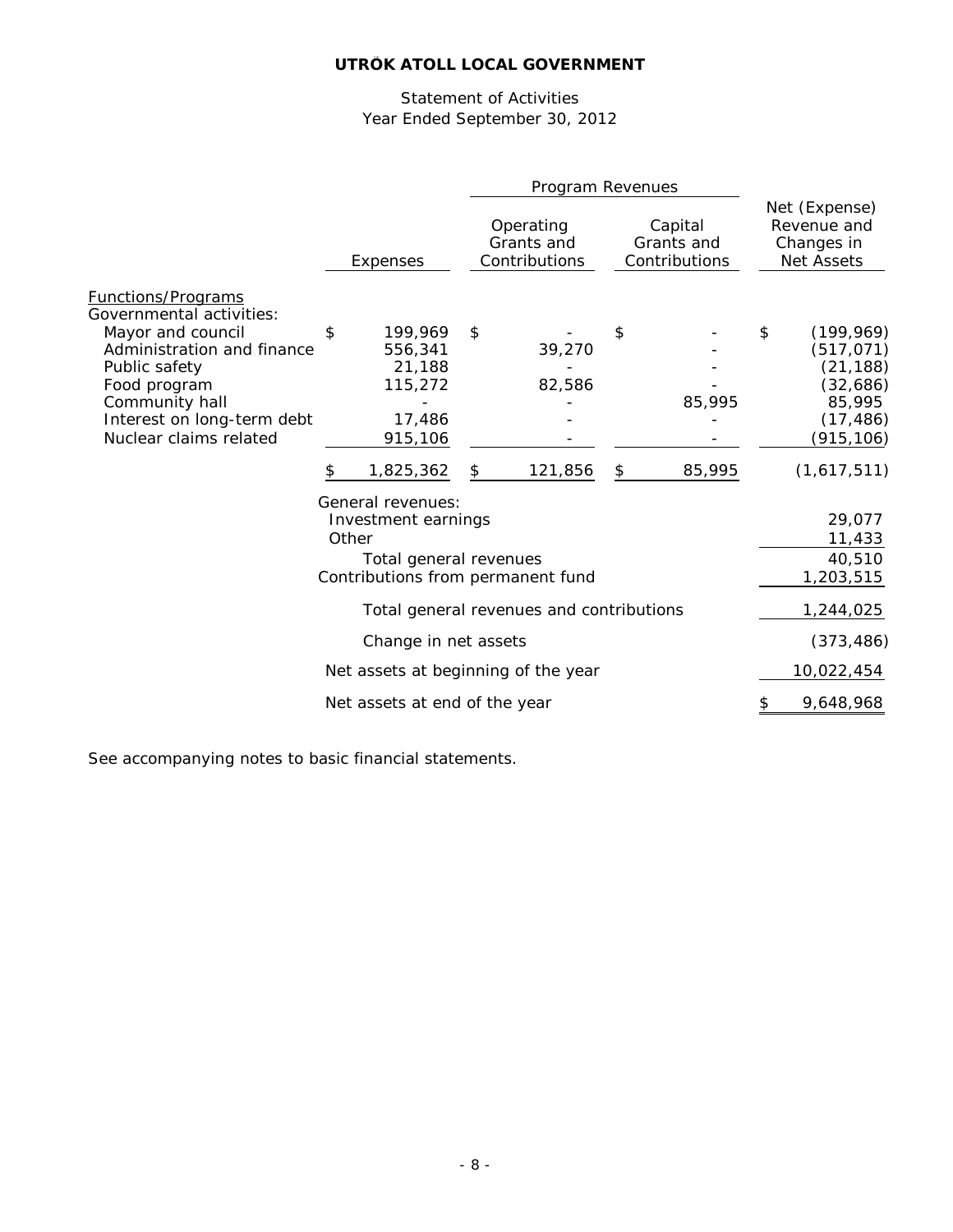#### Balance Sheet Governmental Funds September 30, 2012

|                                                                                                                                |                           |                                                                                                                                                                                                           | Special<br>Revenue<br>Local<br>Distribution |                | Permanent<br>Claims |                                             |
|--------------------------------------------------------------------------------------------------------------------------------|---------------------------|-----------------------------------------------------------------------------------------------------------------------------------------------------------------------------------------------------------|---------------------------------------------|----------------|---------------------|---------------------------------------------|
| <b>ASSETS</b>                                                                                                                  |                           | General                                                                                                                                                                                                   | Authority                                   |                | Trust               | Total                                       |
| Cash<br>Receivables, net<br>Due from other funds<br>Restricted assets:                                                         | $\boldsymbol{\mathsf{S}}$ | 190,566<br>15,040                                                                                                                                                                                         | \$<br>42,864<br>17,525                      | $\mathfrak{L}$ |                     | \$<br>190,566<br>57,904<br>17,525           |
| Investments                                                                                                                    |                           |                                                                                                                                                                                                           |                                             |                | 9,493,360           | 9,493,360                                   |
|                                                                                                                                | \$                        | 205,606                                                                                                                                                                                                   | \$<br>60,389                                | \$             | 9,493,360           | \$<br>9,759,355                             |
| LIABILITIES AND FUND BALANCES (DEFICIT)                                                                                        |                           |                                                                                                                                                                                                           |                                             |                |                     |                                             |
| Liabilities:<br>Distributions payable<br>Social security taxes payable<br>Other liabilities and accruals<br>Due to other funds | \$                        | 271<br>204,713<br>41,004<br>17,525                                                                                                                                                                        | \$<br>39,603<br>20,786                      | $\mathfrak{L}$ |                     | \$<br>39,874<br>204,713<br>61,790<br>17,525 |
| <b>Total liabilities</b>                                                                                                       |                           | 263,513                                                                                                                                                                                                   | 60,389                                      |                |                     | 323,902                                     |
| Fund balances (deficit):<br>Nonspendable<br>Restricted:                                                                        |                           | 201,784                                                                                                                                                                                                   | 40,114                                      |                |                     | 241,898                                     |
| Claims<br>Unassigned                                                                                                           |                           | (259, 691)                                                                                                                                                                                                | (40, 114)                                   |                | 9,493,360           | 9,493,360<br>(299, 805)                     |
| Total fund balances (deficit)                                                                                                  |                           | (57, 907)                                                                                                                                                                                                 |                                             |                | 9,493,360           | 9,435,453                                   |
| Total liabilities and fund<br>balances (deficit)                                                                               | \$                        | 205,606                                                                                                                                                                                                   | \$<br>60,389                                | \$             | 9,493,360           |                                             |
|                                                                                                                                |                           | Amounts reported for governmental activities in<br>the statement of net assets is different because:<br>Capital assets used in governmental activities<br>are financial resources and, therefore, are not |                                             |                |                     |                                             |

reported in the funds and the second series of the series of the series of the series of the series of the series of the series of the series of the series of the series of the series of the series of the series of the ser

Net assets of governmental activities  $$ 9,648,968$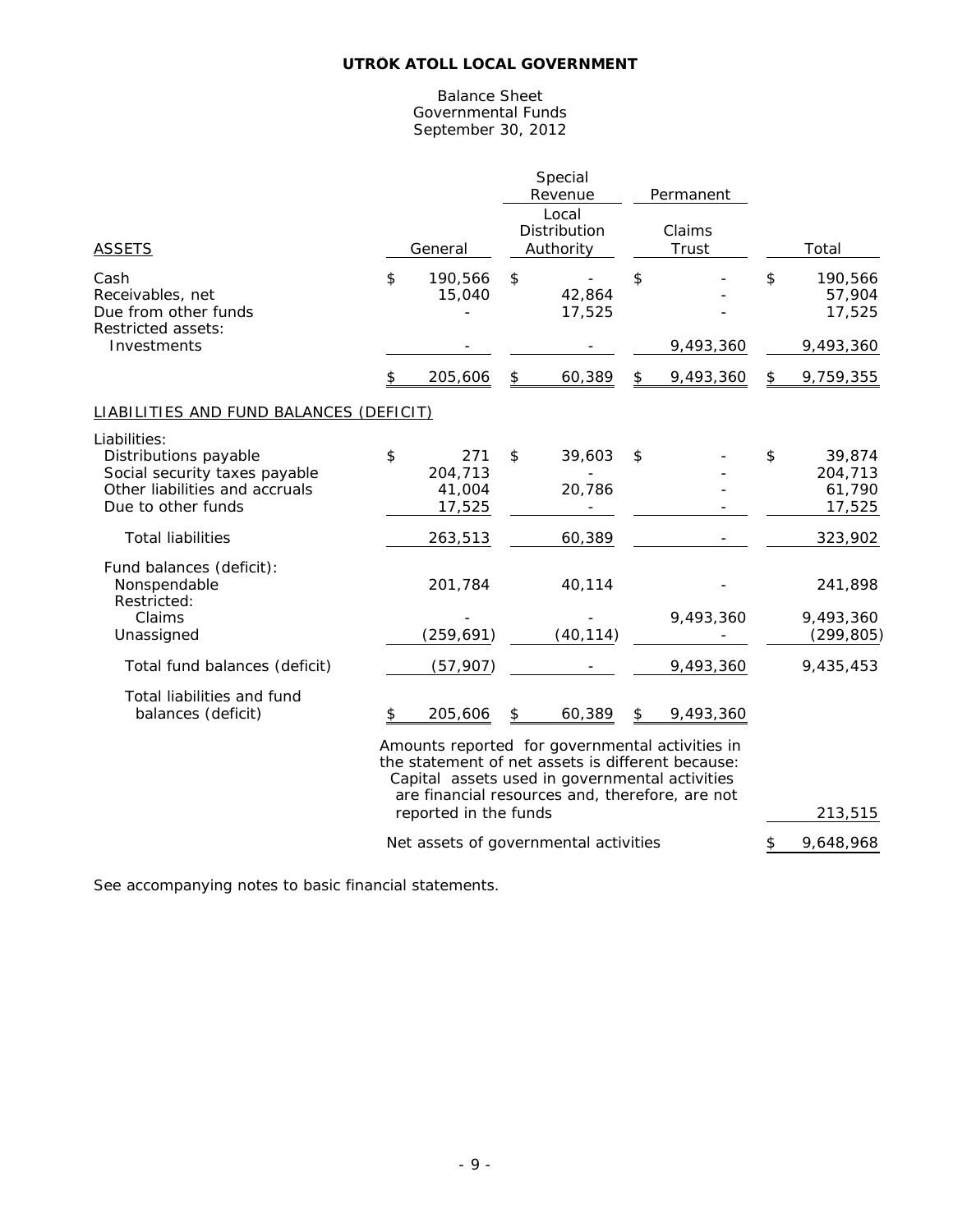#### Statement of Revenues, Expenditures and Changes in Fund Balances (Deficit) Governmental Funds Year Ended September 30, 2012

|                                                                                                                         |                                  | Special<br>Revenue<br>Local | Permanent              |                                                   |
|-------------------------------------------------------------------------------------------------------------------------|----------------------------------|-----------------------------|------------------------|---------------------------------------------------|
|                                                                                                                         | General                          | Distribution<br>Authority   | Claims<br>Trust        | Total                                             |
| Revenues:<br>Federal and other grants<br>Net change in the fair value of investments<br>Dividends and interest<br>Other | \$<br>207,851<br>3,240<br>11,433 | \$<br>25,837                | \$<br>1,289,290<br>215 | \$<br>207,851<br>1,289,290<br>29,077<br>11,648    |
| Total revenues                                                                                                          | 222,524                          | 25,837                      | 1,289,505              | 1,537,866                                         |
| Expenditures:<br>Current:<br>Mayor and council                                                                          | 182,225                          |                             |                        | 182,225                                           |
| Administration and finance<br>Public safety<br>Food program<br>Nuclear claims related<br>Investment management          | 556,341<br>21,188<br>115,272     | 915,106                     | 85,990                 | 556,341<br>21,188<br>115,272<br>915,106<br>85,990 |
| Debt service:<br>Principal<br>Interest                                                                                  |                                  |                             | 865,534<br>17,486      | 865,534<br>17,486                                 |
| Total expenditures                                                                                                      | 875,026                          | 915,106                     | 969,010                | 2,759,142                                         |
| Excess (deficiency) of revenues over<br>(under) expenditures                                                            | (652, 502)                       | (889, 269)                  | 320,495                | (1, 221, 276)                                     |
| Other financing sources (uses):<br>Operating transfers in<br>Operating transfers out                                    | 815,130<br>(430,646)             | 430,646                     | (815, 130)             | 1,245,776<br>(1, 245, 776)                        |
| Total other financing sources (uses), net                                                                               | 384,484                          | 430,646                     | (815, 130)             |                                                   |
| Net change in fund balances (deficit)                                                                                   | (268, 018)                       | (458, 623)                  | (494, 635)             | (1, 221, 276)                                     |
| Fund balances at beginning of year                                                                                      | 210,111                          | 458,623                     | 9,987,995              | 10,656,729                                        |
| Fund balances (deficit) at end of year                                                                                  | \$<br>(57, 907)                  | \$                          | \$<br>9,493,360        | \$<br>9,435,453                                   |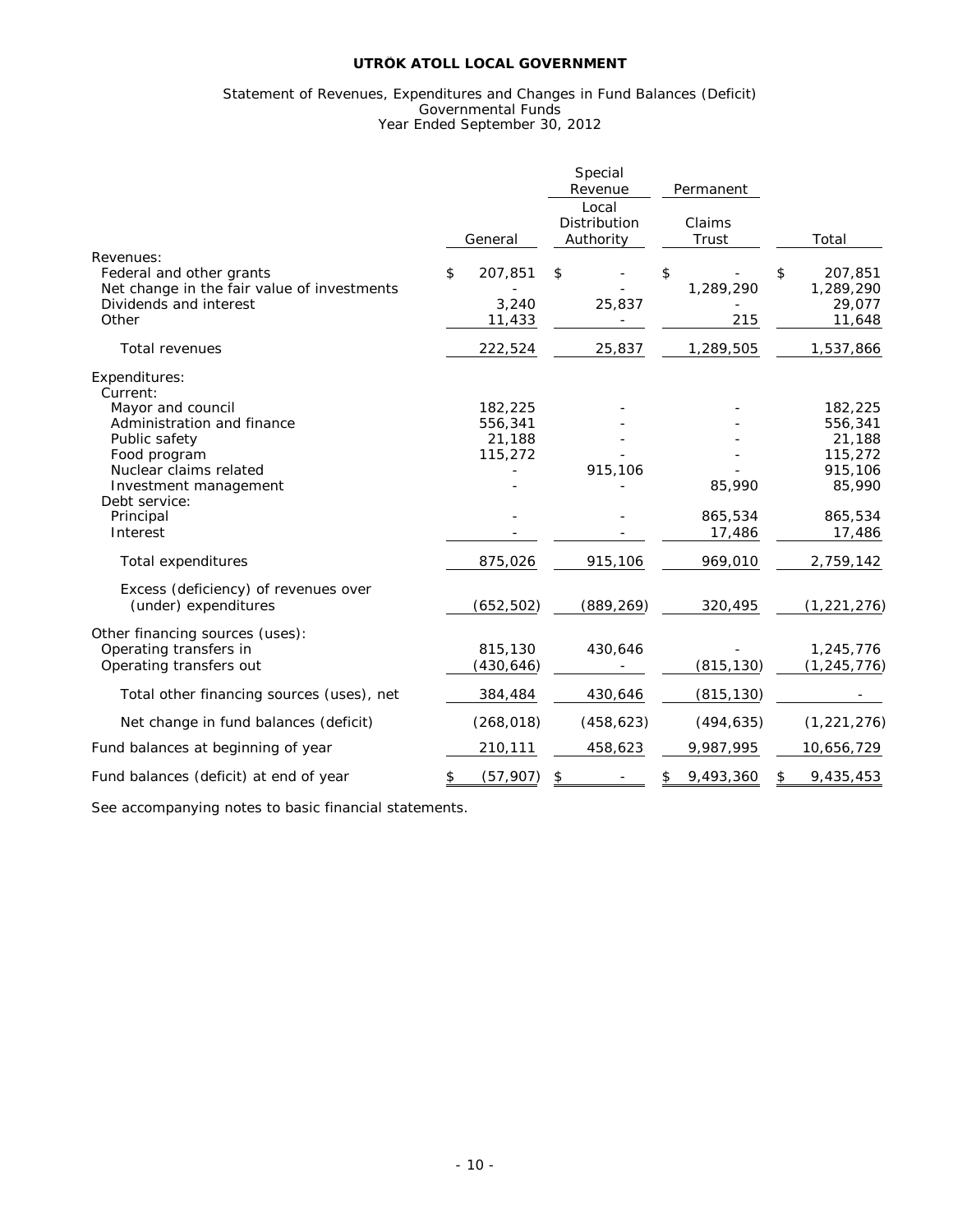# to the Statement of Activities Year Ended September 30, 2012 Reconciliation of the Statement of Revenues, Expenditures, and Changes in Fund Balances (Deficit) of Governmental Funds

| Net change in fund balances (deficit) - total governmental funds                                                                                                                                                                                                                                                                                                                   | \$<br>(1, 221, 276) |
|------------------------------------------------------------------------------------------------------------------------------------------------------------------------------------------------------------------------------------------------------------------------------------------------------------------------------------------------------------------------------------|---------------------|
| Governmental funds report capital outlays as expenditures.<br>However, in the statement of activities, the cost of capital<br>assets is allocated over their estimated useful lives and<br>reported as depreciation expense. For the current year,<br>these amounts consist of:<br>Depreciation expense                                                                            | (17, 744)           |
| The issuance of long-term debt (e.g. bonds, leases)<br>provides current financial resources to governmental funds,<br>while the repayment of principal of long-term debt<br>consumes the current financial resources of governmental<br>funds. Neither transaction has any effect on net assets. For<br>the current year, these amounts consist of:<br>Repayment of long-term debt | 865,534             |
| Change in net assets of governmental activities                                                                                                                                                                                                                                                                                                                                    | (373,486)           |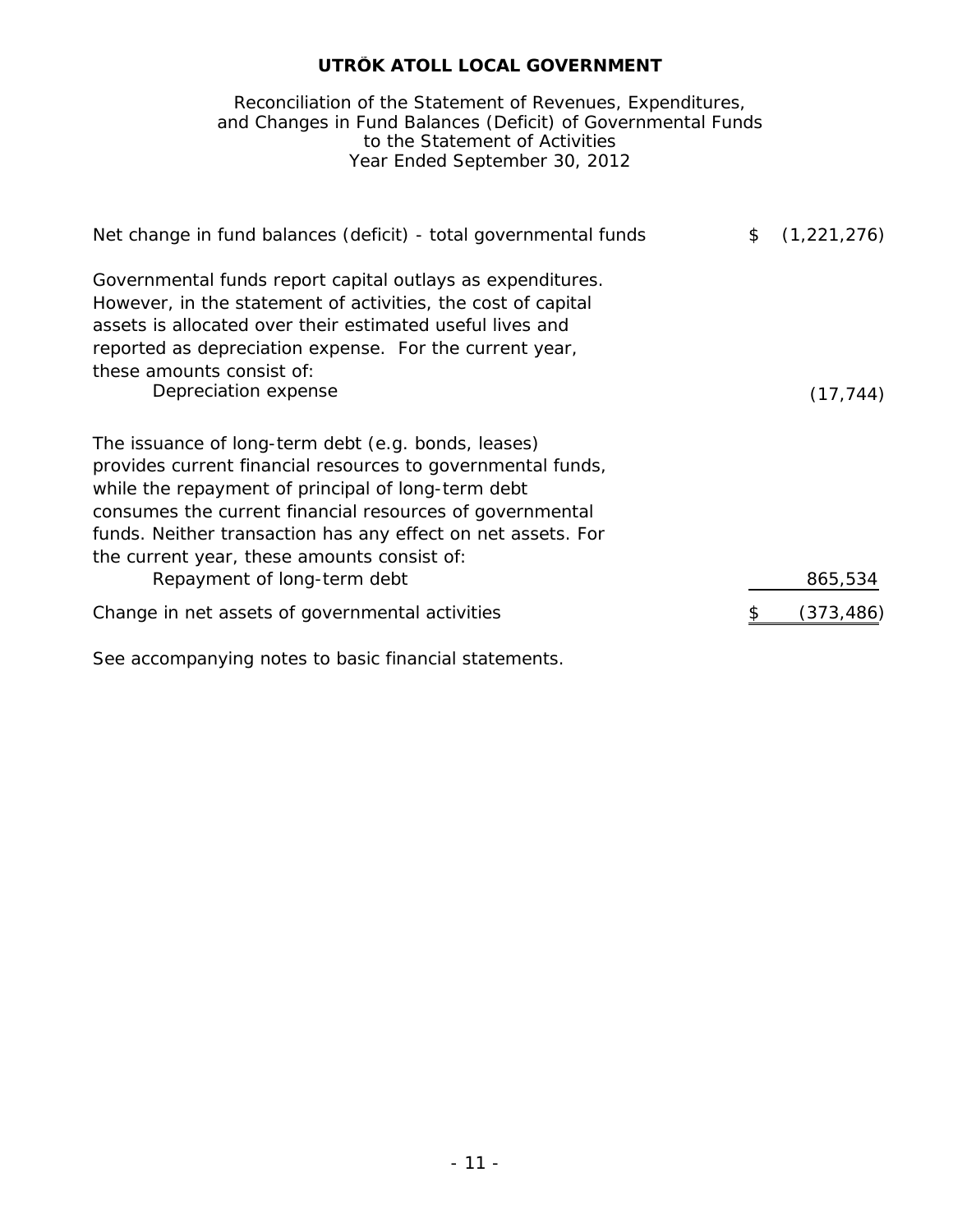Notes to Financial Statements September 30, 2012

#### (1) Organization

The Utrõk Atoll Local Government (UALGOV) was established pursuant to Public Law 1981-2, the Local Government Act of the Republic of the Marshall Islands and operates under the Constitution of the Utrõk Atoll Local Government. UALGOV is governed by an elected mayor and a twenty nine-member council.

#### (2) Summary of Significant Accounting Policies

The accompanying financial statements of UALGOV have been prepared in accordance with accounting principles generally accepted in the United States of America (GAAP), as applied to governmental units. The Governmental Accounting Standards Board (GASB) is the The Governmental Accounting Standards Board (GASB) is the recognized standard-setting body for establishing governmental accounting and financial reporting principles. The more significant of UALGOV's accounting policies are described below.

#### A. Government-Wide Financial Statements

The Statement of Net Assets and the Statement of Activities report financial information on all of the non-fiduciary activities of UALGOV. For the most part, the effect of interfund activity has been eliminated from these statements. UALGOV's activities are defined as governmental activities, which are supported by intergovernmental revenues and other non-exchange revenues.

The Statement of Net Assets presents all of UALGOV's non-fiduciary assets and liabilities, with the difference reported as net assets. Net position is reported in three categories:

- Invested in capital assets, net of related debt consists of capital assets, net of accumulated depreciation and reduced by outstanding balances for bonds, notes and other debt that are attributed to the acquisition, construction or improvement of those assets.
- Restricted net assets nonexpendable consists of permanent funds in which donors or other outside sources have stipulated that the principal is to be maintained inviolate and in perpetuity, and invested for the purpose of producing present and future income, which may either be expended or added to the principal.
- Restricted net assets **-** expendable consists of resources in which UALGOV is legally or contractually obligated to spend resources in accordance with restrictions either externally imposed by creditors, grantors, contributors, and the like, or imposed by law.
- Unrestricted net assets consists of net assets, which do not meet the definition of the two preceding categories. Unrestricted net assets often is designated, (for example, internally restricted), to indicate that management does not consider them to be available for general operations.

The Statement of Activities demonstrates the degree to which the direct expenses of given functions or segments are offset by program revenues. Direct expenses are those that are clearly identifiable within a specific function or segment. Program revenues include charges to customers or applicants who purchase, use, or directly benefit from goods, services, or privileges that are restricted to meeting the operational or capital requirements of a particular function. Taxes and other items not meeting the definition of program revenues are, instead, reported as general revenues.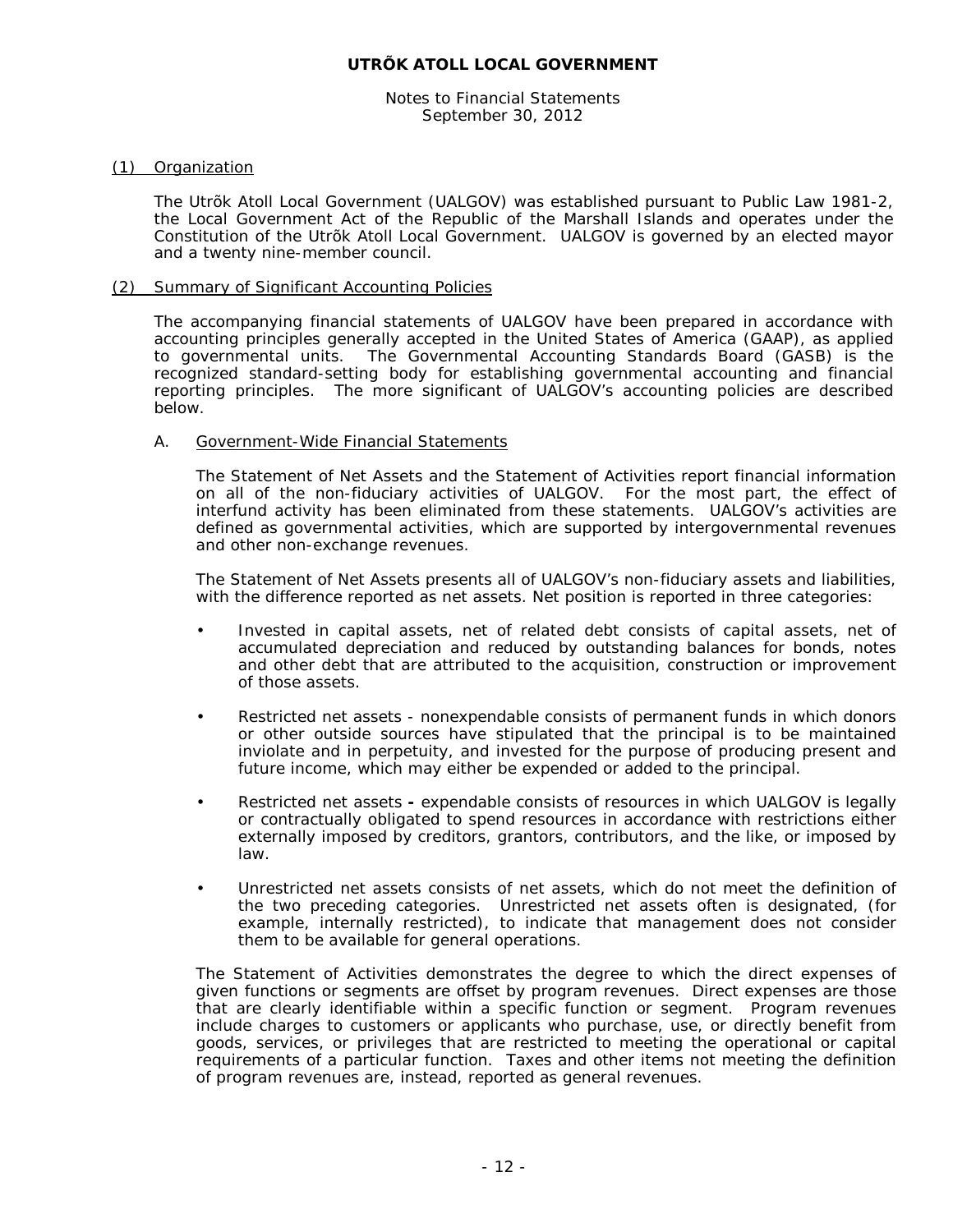Notes to Financial Statements September 30, 2012

#### (2) Summary of Significant Accounting Policies, Continued

#### B. Fund Financial Statements

The fund financial statements present a balance sheet and a statement of revenues, expenditures, and changes in fund balances for UALGOV's major funds. Major individual governmental funds are reported as separate columns in the fund financial statements pursuant to GASB reporting standards. UALGOV reports its financial position and results of operations in funds, each of which is considered a separate accounting entity. The operations of each fund are accounted for with a set of self-balancing accounts that comprise its assets, liabilities, fund equity, revenues and expenditures. Transactions between funds within a fund type, if any, have not been eliminated.

#### C. Measurement Focus and Basis of Accounting

Government-wide Financial Statements:

The government-wide financial statements are reported using the economic resources management focus and the accrual basis of accounting. Revenues are recorded when earned and expenses are recorded when a liability is incurred, regardless of the timing of related cash flows. Grants and similar items are recognized as revenue as soon as all eligibility requirements imposed by the provider have been met.

Amounts reported as program revenues include 1) charges to customers or applicants for goods, services, or privileges provided, 2) operating grants and contributions, and 3) capital grants and contributions. Internally dedicated resources are reported as general revenues rather than as program revenues. General revenues are derived from taxation, investment income and other fees that are not allocated to specific programs.

Governmental Fund Financial Statements:

Governmental fund financial statements account for the general governmental activities of UALGOV and are reported using the current financial resources measurement focus and the modified accrual basis of accounting. Revenues are recognized as they become susceptible to accrual; generally when they are both measurable and available. Revenues are considered to be available when they are collectible within the current period or soon enough thereafter to pay liabilities of the current period. For this purpose, UALGOV considers revenues to be available if they are collected within 90 days of the end of the current fiscal period.

Miscellaneous revenues from other financing sources are recognized when received in cash because they are generally not measurable until actually received. Investment earnings are recorded as earned, since they are both measurable and available. Expenditures generally are recorded in the period in which the related fund liability is incurred, as under accrual accounting. However, debt service expenditures, as well as expenditures related to compensated absences and claims and judgments, are recorded only when payment is due.

GASB Statement No. 34, *Basic Financial Statements - and Management's Discussion and Analysis - For State and Local Governments*, as amended by GASB Statement No. 37, *Basic Financial Statements - and Management's Discussion and Analysis - For State and Local Governments*: *Omnibus*, sets forth minimum criteria (percentage of the assets, liabilities, revenues or expenditures/expenses for either fund category or the governmental and enterprise funds combined) for the determination of major funds. Major individual governmental funds are reported as separate columns in the fund financial statements.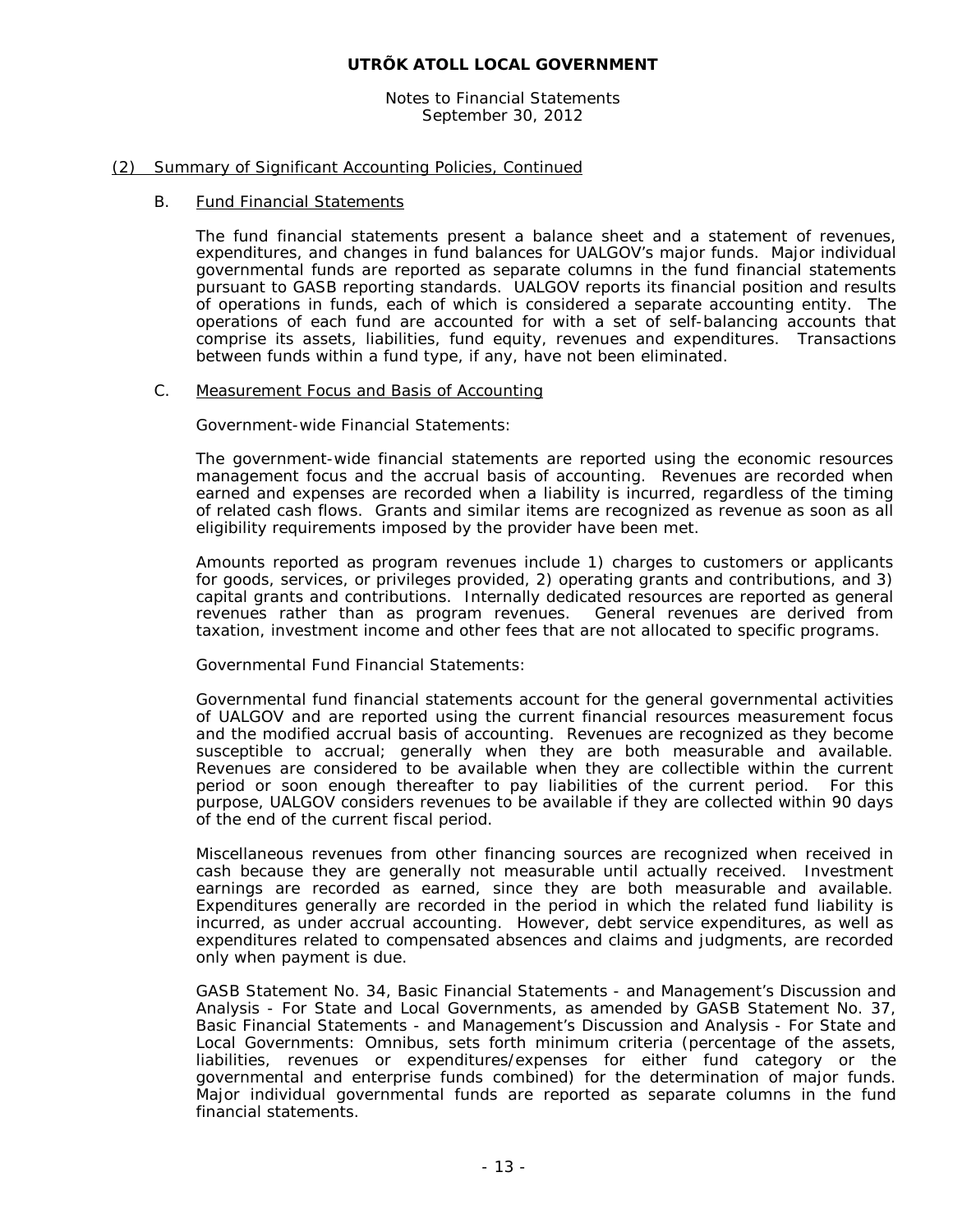Notes to Financial Statements September 30, 2012

# (2) Summary of Significant Accounting Policies, Continued

C. Measurement Focus and Basis of Accounting, Continued

Governmental Fund Financial Statements, Continued:

UALGOV reports the following major funds:

- General Fund this fund is the primary operating fund of UALGOV. It is used to account for all governmental transactions, except those required to be accounted for in another fund.
- Local Distribution Authority Fund a special revenue fund that accounts for funds received under the Utrõk Claims Trust Fund. These funds are distributed by UALGOV to the people of Utrõk based on an approved distribution scheme.
- Claims Trust Fund a permanent fund that accounts for funds received under Article II, Section 4, of the agreement between the Government of the United States and the Government of the Republic of the Marshall Islands for the implementation of Section 177 of the Compact of Free Association (the Compact). In accordance with Article II, Section 8, of the Compact, UALGOV executed the Utrõk Claims Trust Agreement and established the Claims Trust Fund. Pursuant to Section 4.4 of the trust agreement, the Trustee shall retain and add to the Corpus of the Trust not less than 30% nor more than 85% of the earned income arising from the Corpus of the Trust. In addition, pursuant to Section 5.1 of the trust agreement, UALGOV may also invade up to 3% of the corpus of the Claims Trust Fund. Such invasion may occur in the event of an unforeseen natural disaster or other similar circumstance, as determined by the sole discretion of UALGOV Council, in order to prevent hardship to the people of Utrõk. An invasion of the corpus shall not occur more frequently than once every three years. On December 8, 2008, UALGOV executed an amended trust agreement whereby the annual distribution payment to the people of Utrõk shall be \$1,220,000. In the event that the value of the corpus of the Claims Trust Fund falls below \$10,000,000, the annual distribution payment shall be reduced to \$610,000. All other terms and conditions of the initial trust agreement remain.
- D. Cash

Cash includes cash on hand and cash held in demand and savings accounts.

E. Investments

Investments and related investment earnings are recorded at fair value. Fair value is the amount at which a financial instrument could be exchanged in a current transaction between willing parties, other than in a forced or liquidation sale and are primarily determined based on quoted market values.

F. Receivables

Receivables consist of amounts advanced to individuals, on an unsecured basis, substantially all of whom are situated in the Republic of the Marshall Islands as well as amounts due from U.S. federal agencies for expenditures on federally funded reimbursement and grant programs. Receivables are stated net of estimated allowances for uncollectable accounts, which is determined based upon past collection experience and aging of the accounts. Reimbursements due to UALGOV for expenditures on federally funded reimbursement and grant programs are included as receivables on the governmental fund balance sheet.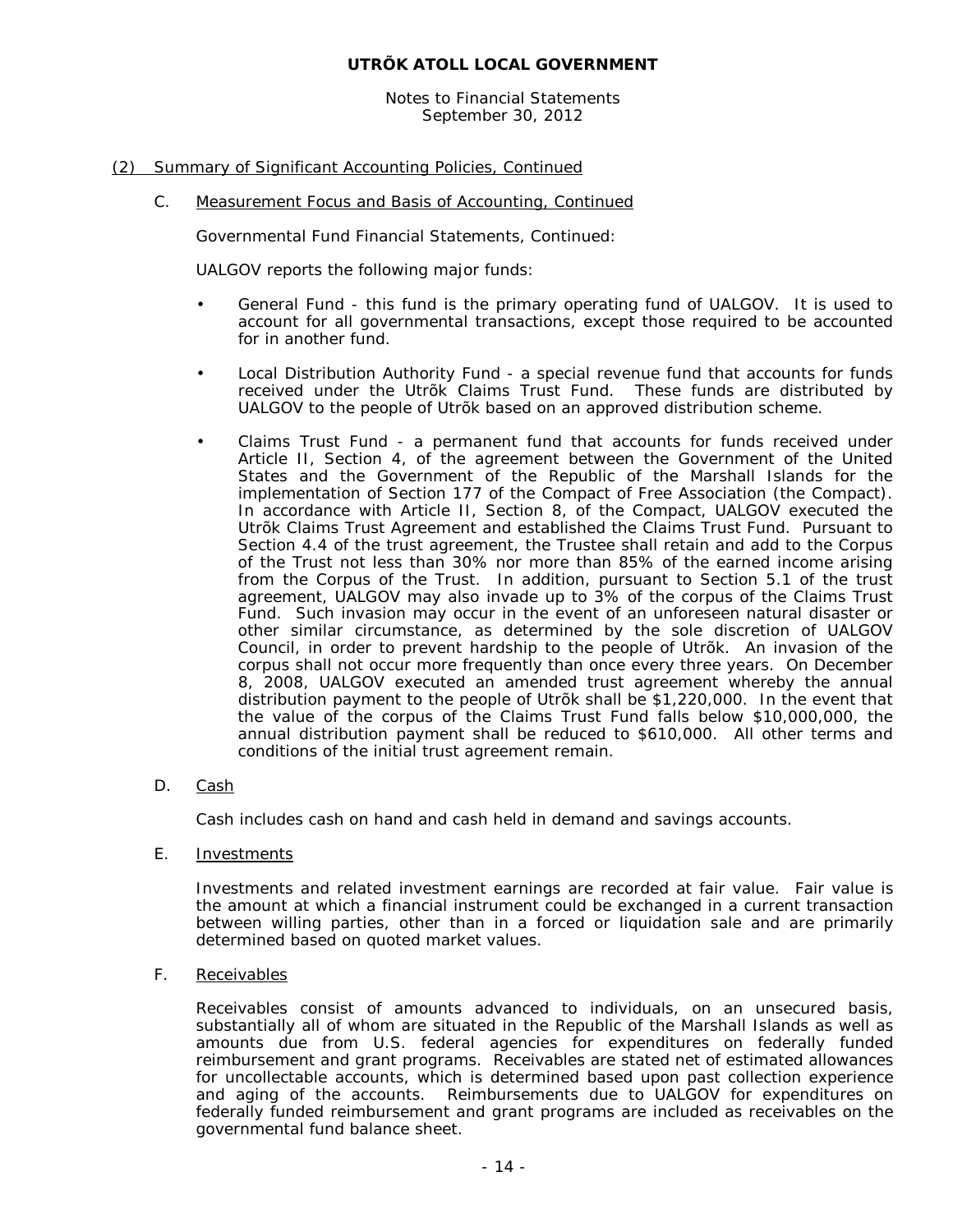Notes to Financial Statements September 30, 2012

#### (2) Summary of Significant Accounting Policies, Continued

#### F. Receivables, Continued

Receivables as of September 30, 2012, for the primary government's individual major governmental funds, including applicable allowance for uncollectible accounts, are as follows:

|                                       | General      | Local<br>Distribution<br>Authority | Claims<br>Trust                | Total        |
|---------------------------------------|--------------|------------------------------------|--------------------------------|--------------|
| Receivables:                          |              |                                    |                                |              |
| Due from RepMar                       | 19,144<br>\$ | \$                                 | \$<br>$\overline{\phantom{a}}$ | 19,144<br>\$ |
| Loans                                 | 201,784      | 40,114                             |                                | 241,898      |
| Grants                                | 37,885       |                                    |                                | 37,885       |
| Employee and other                    | 30,445       | 2,750                              |                                | 33,195       |
|                                       | 289,258      | 42,864                             |                                | 332,122      |
| Less: Allowance for doubtful accounts | (274, 218)   |                                    |                                | (274, 218)   |
|                                       | 15,040       | \$42,864                           | \$                             | 57,904       |

Loans receivable are uncollateralized and accrue interest at 9% per annum.

#### G. Interfund Receivables/Payables

During the course of its operations, UALGOV records transactions between individual funds for goods provided or services rendered. Receivables and payables resulting from transactions between funds are classified as "due from other funds" or "due to other funds" on the governmental funds balance sheet.

Interfund receivables and payables have been eliminated from the statement of net assets.

#### H. Restricted Assets

Certain assets of UALGOV are classified as restricted assets because their use is completely restricted by trust agreements or enabling legislation. Specifically, investments of \$9,493,360 recorded in the Claims Trust Fund are restricted in that they are not available to be used in current operations.

#### I. Capital Assets

Capital assets, which include property, plant and equipment and infrastructure assets (e.g. roads, docks, airports, water catchments, and other similar items), whether purchased or constructed, are recorded at historical cost. UALGOV capitalizes all capital assets that exceed \$5,000 and have a useful life greater than one year. Depreciation is provided over the estimated useful lives of the assets through use of the straight-line method. The estimated useful lives of these assets are as follows:

| Airport terminal                  | 25 years |
|-----------------------------------|----------|
| Building/facility and improvement | 12 years |
| Machinery and equipment           | 10 years |
| Motor vehicles                    | 3 years  |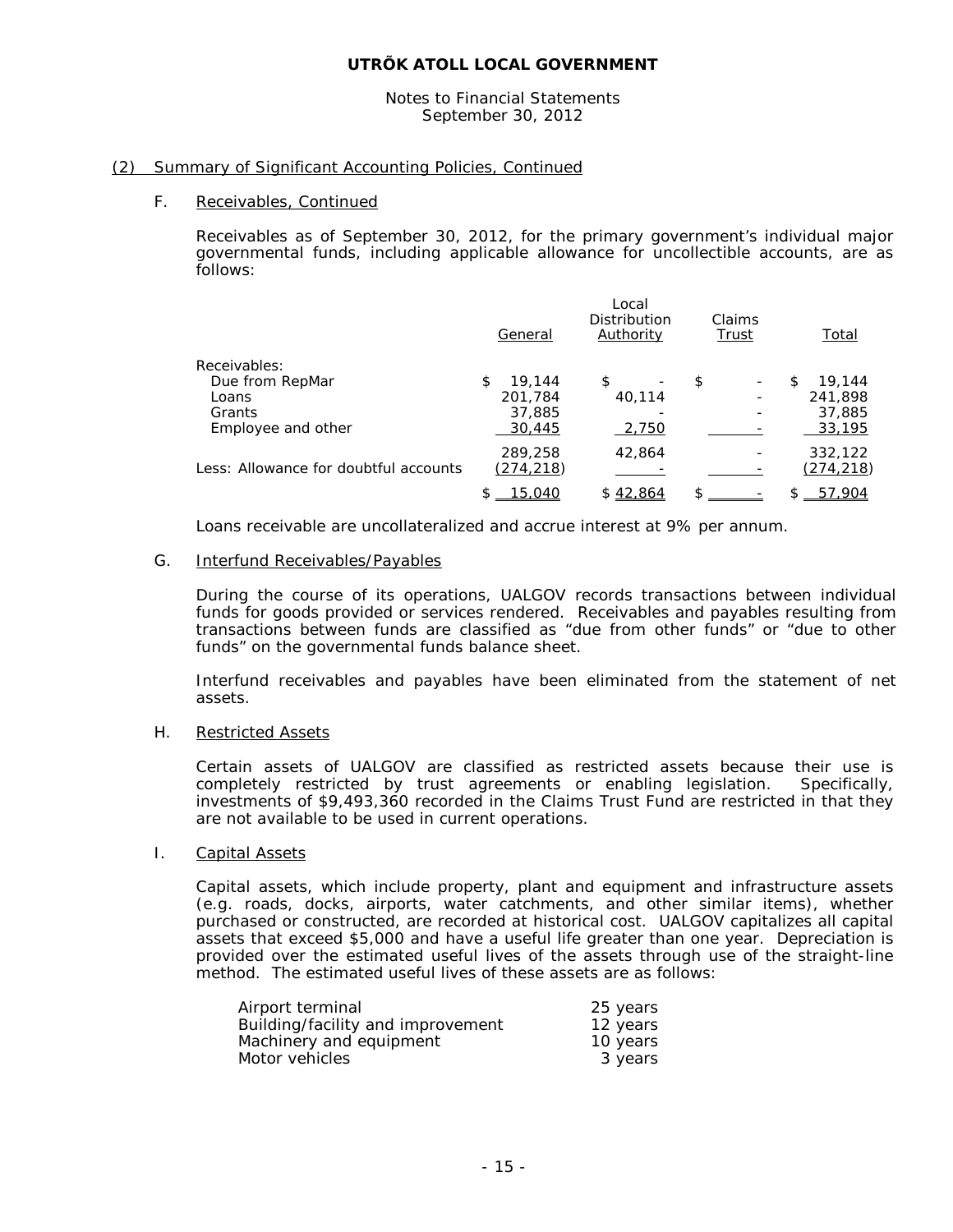Notes to Financial Statements September 30, 2012

#### (2) Summary of Significant Accounting Policies, Continued

#### J. Interfund/Intrafund Transactions

As a general rule, the effect of interfund activity has been eliminated in the governmentwide statements. Exceptions to this rule are: 1) activities between funds reported as governmental activities and funds reported as business-type activities and 2) activities between funds that are reported in different functional categories in either the governmental or business-type activities column. Elimination of these activities would distort the direct costs and program revenues for the functions concerned.

Transfers are used to 1) move revenues from the fund that enabling legislation or budget requires to collect them to the fund that enabling legislation or budget requires to expend them, 2) use unrestricted revenues collected in the General Fund to finance various programs accounted for in other funds in accordance with budgetary authorizations, and 3) record reductions in interfund loans for amounts that are not expected to be repaid.

#### K. Compensated Absences

UALGOV recognizes expenditures for annual leave and sick leave when leave is actually taken. Accordingly, unused annual leave and sick leave are not included as an obligation within the governmental funds balance sheet. The estimated accumulated amount of unused sick leave at September 30, 2012, is presently not determinable.

# L. Fund Balances

Fund balance classifications are based on the extent to which UALGOV is bound to honor constraints on the specific purposes for which amounts in those funds can be spent. Amounts are reported under the following fund balance classifications:

- Non-spendable includes fund balance amounts that cannot be spent either because it is not in spendable form or because of legal or contractual constraints.
- Restricted includes fund balance amounts that are constrained for specific purposes which are externally imposed by providers, such as creditors or amounts constrained due to constitutional provisions or enabling legislation.
- Committed includes fund balance amounts that are constrained for specific purposes that are internally imposed by the government through formal action of the highest level of decision making authority and does not lapse at year-end.
- Assigned includes fund balance amounts that are intended to be used for specific purposes that are neither considered restricted or committed.
- Unassigned includes negative fund balances in other governmental funds.

UALGOV has a general policy to first use restricted resources for expenditures incurred for which both restricted and unrestricted (committed, assigned, and unassigned) resources are available. When expenditures are incurred for which only unrestricted resources are available, the general policy of UALGOV is to use committed resources first, followed by assigned, and then unassigned. The use of restricted/committed resources may be deferred based on a review of the specific transaction.

A formal minimum fund balance policy has not been adopted.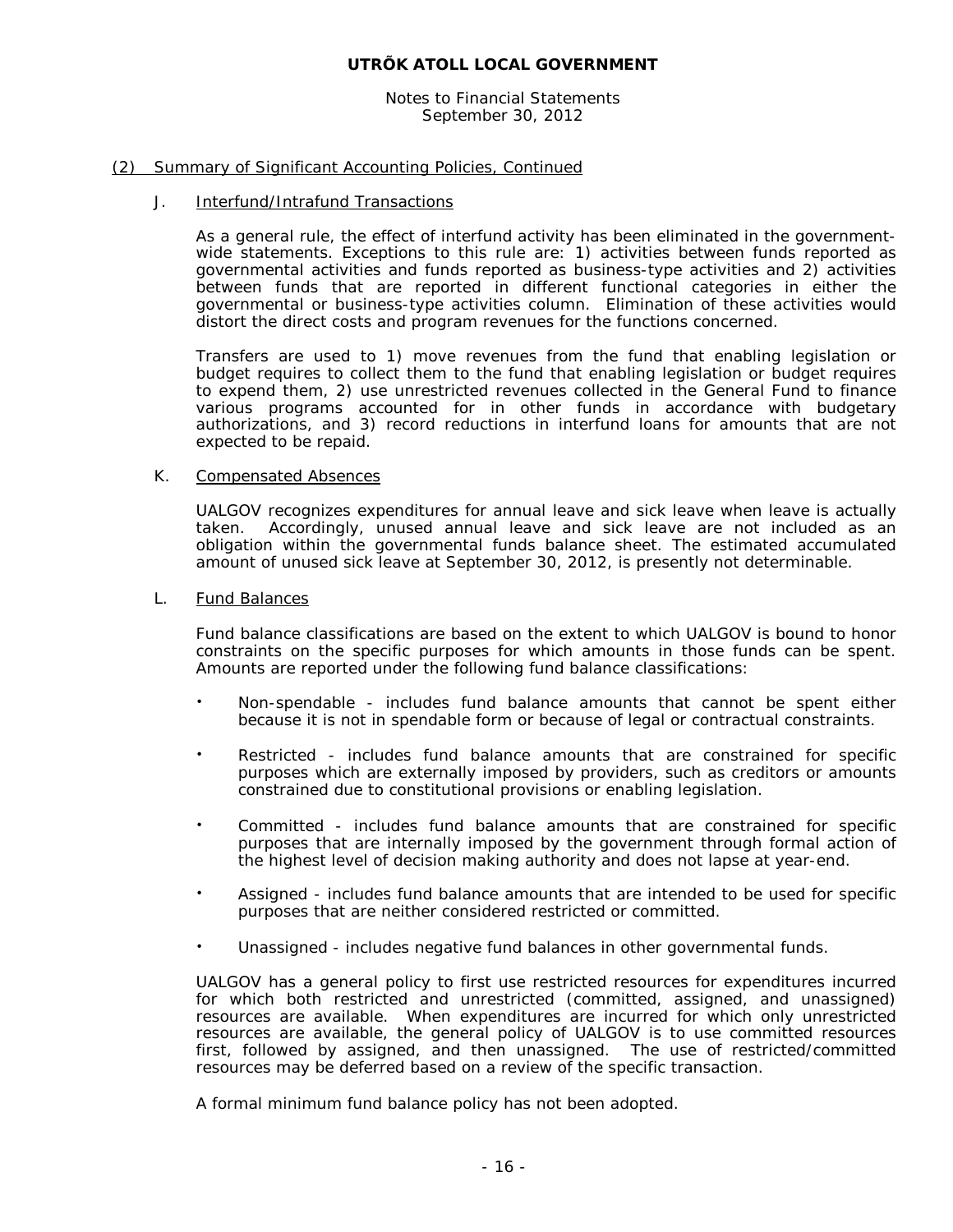Notes to Financial Statements September 30, 2012

#### (2) Summary of Significant Accounting Policies, Continued

#### M. New Accounting Standards

During fiscal year 2012, UALGOV implemented the following pronouncements:

- GASB Statement No. 57, *OPEB Measurements by Agent Employers and Agent Multiple-Employer Plans*, which amends Statement No. 43, *Financial Reporting for Postemployment Benefit Plans Other Than Pension Plans,* and Statement No. 45, *Accounting and Financial Reporting by Employers for Postemployment Benefits Other Than Pensions*, and addresses issues related to the frequency and timing of measurements for actuarial valuations first used to report funded status information in OPEB plan financial statements. The implementation of this pronouncement did not have a material effect on the accompanying financial statements.
- GASB Statement No. 64, *Derivative Instruments: Application of Hedge Accounting Termination Provisions* (an amendment of GASB Statement No. 53), which will improve financial reporting by state and local governments by clarifying the circumstances in which hedge accounting continues to be applied when a swap counterparty, or a swap counterparty's credit support provider, is replaced. The implementation of this pronouncement did not have a material effect on the accompanying financial statements.

In December 2010, GASB issued Statement No. 60, *Accounting and Financial Reporting for Service Concession Arrangements, which* addresses how to account for and report service concession arrangements (SCAs), a type of public-private or public-public partnership that state and local governments are increasingly entering into. The provisions of this statement are effective for periods beginning after December 15, 2011. Management does not believe that the implementation of this statement will have a material effect on the financial statements of UALGOV.

In December 2010, GASB issued Statement No. 61, *The Financial Reporting Entity: Omnibus, which* is designed to improve financial reporting for governmental entities by amending the requirements of Statements No. 14, *The Financial Reporting Entity, and No. 34, Basic Financial Statements - and Management's Discussion and Analysis - for State and Local Governments,* to better meet user needs and address reporting entity issues that have come to light since those Statements were issued in 1991 and 1999, respectively. The provisions of this statement are effective for periods beginning after June 15, 2012. Management does not believe that the implementation of this statement will have a material effect on the financial statements of UALGOV.

In December 2010, GASB issued Statement No. 62, *Codification of Accounting and Financial Reporting Guidance Contained in Pre-November 30, 1989 FASB and AICPA Pronouncements*, which is intended to enhance the usefulness of its Codification by incorporating guidance that previously could only be found in certain FASB and American Institute of Certified Public Accountants (AICPA) pronouncements. The provisions of this statement are effective for periods beginning after December 15, 2011. Management does not believe that the implementation of this statement will have a material effect on the financial statements of UALGOV.

In July 2011, GASB issued Statement No. 63, *Financial Reporting of Deferred Outflows of Resources, Deferred Inflows of Resources, and Net Position*, which establishes guidance for reporting deferred outflows of resources, deferred inflows of resources, and net position in a statement of financial position. The provisions of this statement are effective for periods beginning after December 15, 2011. Management does not believe that the implementation of this statement will have a material effect on the financial statements of UALGOV.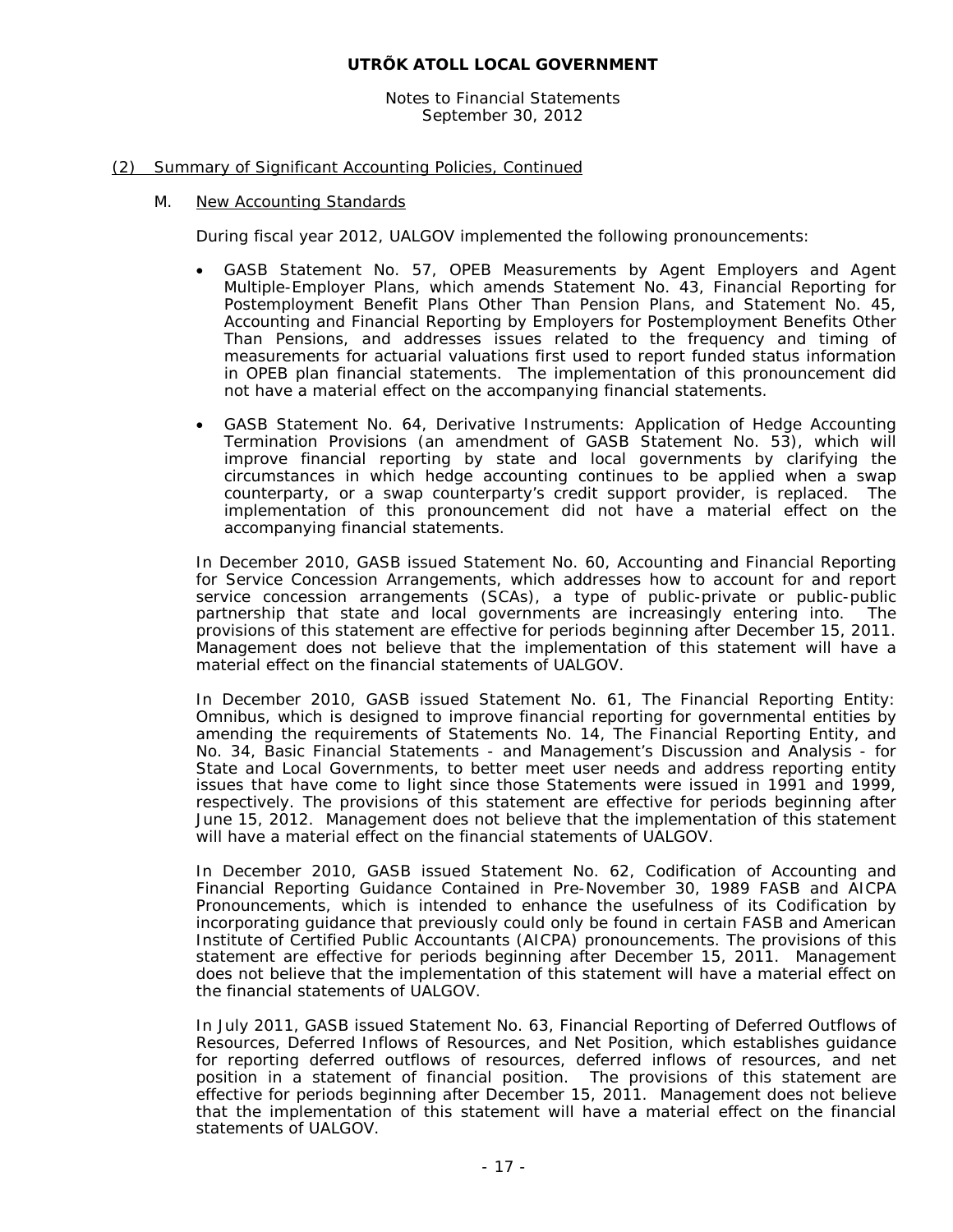Notes to Financial Statements September 30, 2012

#### (2) Summary of Significant Accounting Policies, Continued

#### M. New Accounting Standards, Continued

In April 2012, GASB issued Statement No. 65, *Items Previously Reported as Assets and Liabilities*, which clarifies the appropriate reporting of deferred outflows of resources and deferred inflows of resources to ensure consistency in financial reporting. The provisions of this statement are effective for periods beginning after December 15, 2012. Management has not yet determined the effect of implementation of this statement on the financial statements of UALGOV.

In April 2012, GASB issued Statement No. 66, *Technical Corrections - 2012*, which enhances the usefulness of financial reports by resolving conflicting accounting and financial reporting guidance that could diminish the consistency of financial reporting. The provisions of this statement are effective for periods beginning after December 15, 2012. Management does not believe that the implementation of this statement will have a material effect on the financial statements of UALGOV.

In June 2012, GASB issued Statement No. 67, *Financial Reporting for Pension Plans, which* revises existing guidance for the financial reports of most pension plans, *and Statement* No. 68, *Accounting and Financial Reporting for Pensions, which* revises and establishes new financial reporting requirements for most governments that provide their employees with pension benefits. The provisions in Statement 67 are effective for financial statements for periods beginning after June 15, 2013. The provisions in Statement 68 are effective for fiscal years beginning after June 15, 2014. Management does not believe that the implementation of this statement will have a material effect on the financial statements of UALGOV.

N. Estimates

The preparation of financial statements in accordance with GAAP requires management to make estimates and assumptions that affect the reported amounts of assets and liabilities and disclosure of contingent assets and liabilities at the date of the financial statements and the reported amounts of revenues and expenditures/expenses during the reporting period. Actual results could differ from those estimates.

#### O. Total Columns

Total columns are presented primarily to facilitate financial analysis. The Management's Discussion and Analysis includes certain prior year summarized comparative information Such information does not include sufficient detail to constitute a full comparative presentation. Accordingly, such information should be read in conjunction with UALGOV's financial statements for the year ended September 30, 2011 from which summarized information was derived.

#### (3) Deposits and Investments

GASB Statement No. 40 addresses common deposit and investment risks related to credit risk, concentration of credit risk, interest rate risk and foreign currency risk. As an element of interest rate risk, disclosure is required of investments that have fair values that are highly sensitive to changes in interest rates. GASB Statement No. 40 also requires disclosure of formal policies related to deposit and investment risks.

UALGOV does not have formal deposit and investment policies. Investments in the Claims Trust Fund are governed by a trust agreement.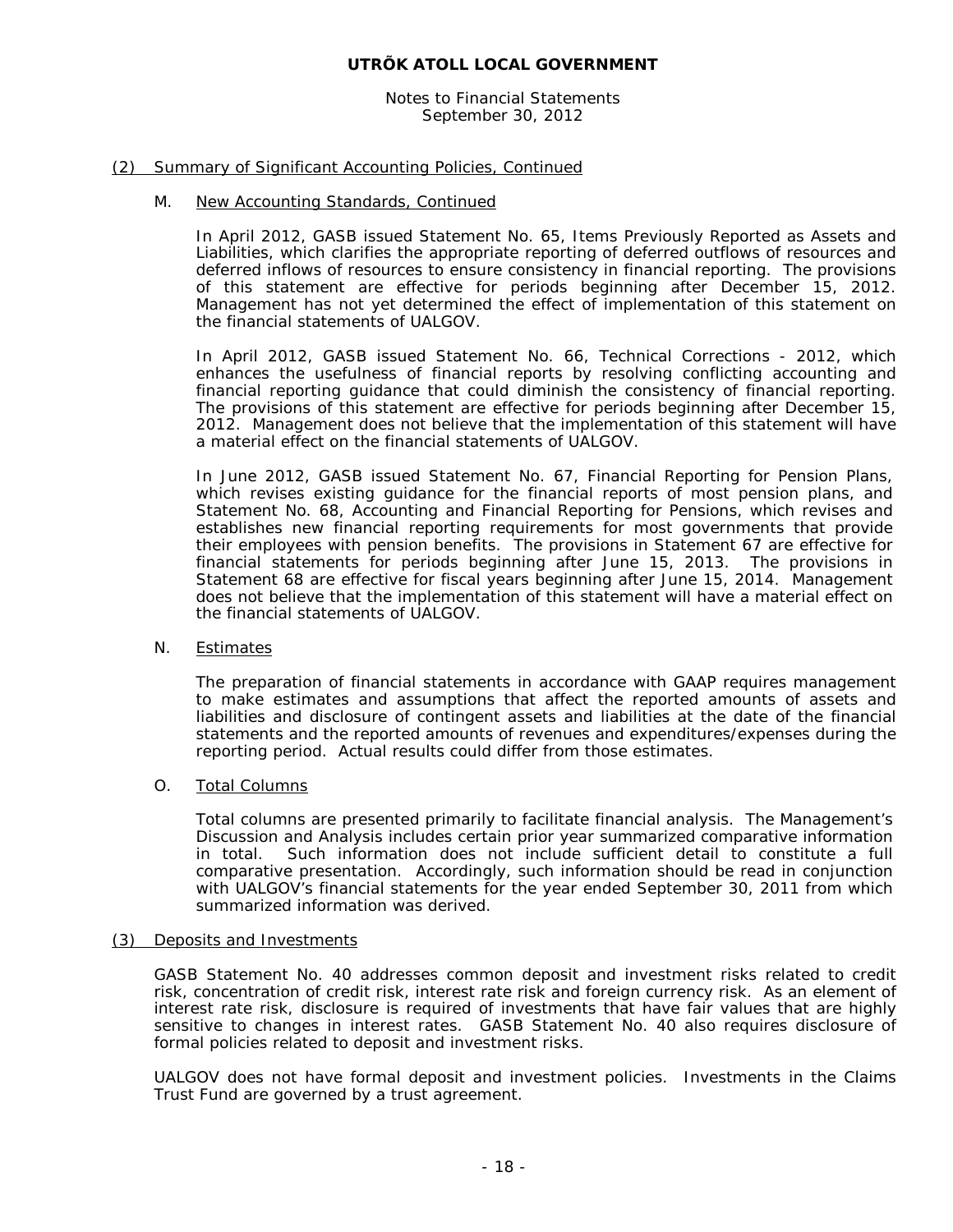Notes to Financial Statements September 30, 2012

#### (3) Deposits and Investments, Continued

#### A. Deposits

Custodial credit risk is the risk that in the event of a bank failure, UALGOV's deposits may not be returned to it. Such deposits are not covered by depository insurance and are either uncollateralized, or collateralized with securities held by the pledging financial institution or held by the pledging financial institution but not in the depositorgovernment's name. UALGOV does not have a deposit policy for custodial credit risk.

As of September 30, 2012, the carrying amount of the UALGOV's total cash and cash equivalents was \$190,566 and the corresponding bank balance was \$227,391. Of the bank balance amount, \$162,854 is maintained in financial institutions subject to Federal Deposit Insurance Corporation (FDIC) insurance. As of September 30, 2012, bank deposits in the amount of \$162,854 were FDIC insured. Bank deposits of \$64,537 are maintained in financial institutions not subject to depository insurance. UALGOV does not require collateralization of its cash deposits; therefore, deposit levels in excess of FDIC insurance coverage are uncollateralized. Accordingly, these deposits are exposed to custodial credit risk.

#### B. Investments

Investments of UALGOV as of September 30, 2012, are as follows:

| Claims Trust Fund: |             |
|--------------------|-------------|
| Cash management    | \$8.182.329 |
| Mutual funds       | 1,310,966   |
| Equities           | 65          |
|                    | \$9,493,360 |

Custodial credit risk for investments is the risk that in the event of the failure of the counterparty to the transaction, UALGOV will not be able to recover the value of investment or collateral securities that are in the possession of an outside party. UALGOV's investments are held and administered by trustees in accordance with various trustee agreements. Based on negotiated trust and custody contracts, all of these investments were held in UALGOV's name by UALGOV's custodial financial institutions at September 30, 2012.

Credit risk for investments is the risk that an issuer or other counterparty to an investment will not fulfill its obligations.

Interest rate risk is the risk that changes in interest rates will adversely affect the fair value of debt instruments. UALGOV does not have a formal investment policy that limits investment maturities as a means of managing its exposure to fair value losses arising from increasing interest rates.

Concentration of credit risk for investments is the risk of loss attributed to the magnitude of an entity's investment in a single issuer. GASB Statement No. 40 requires disclosure by issuer and amount of investments in any one issuer that represents five percent (5%) or more of total investments for UALGOV. As of September 30, 2012, there were no investments in any one issuer that exceeded 5% of total investments.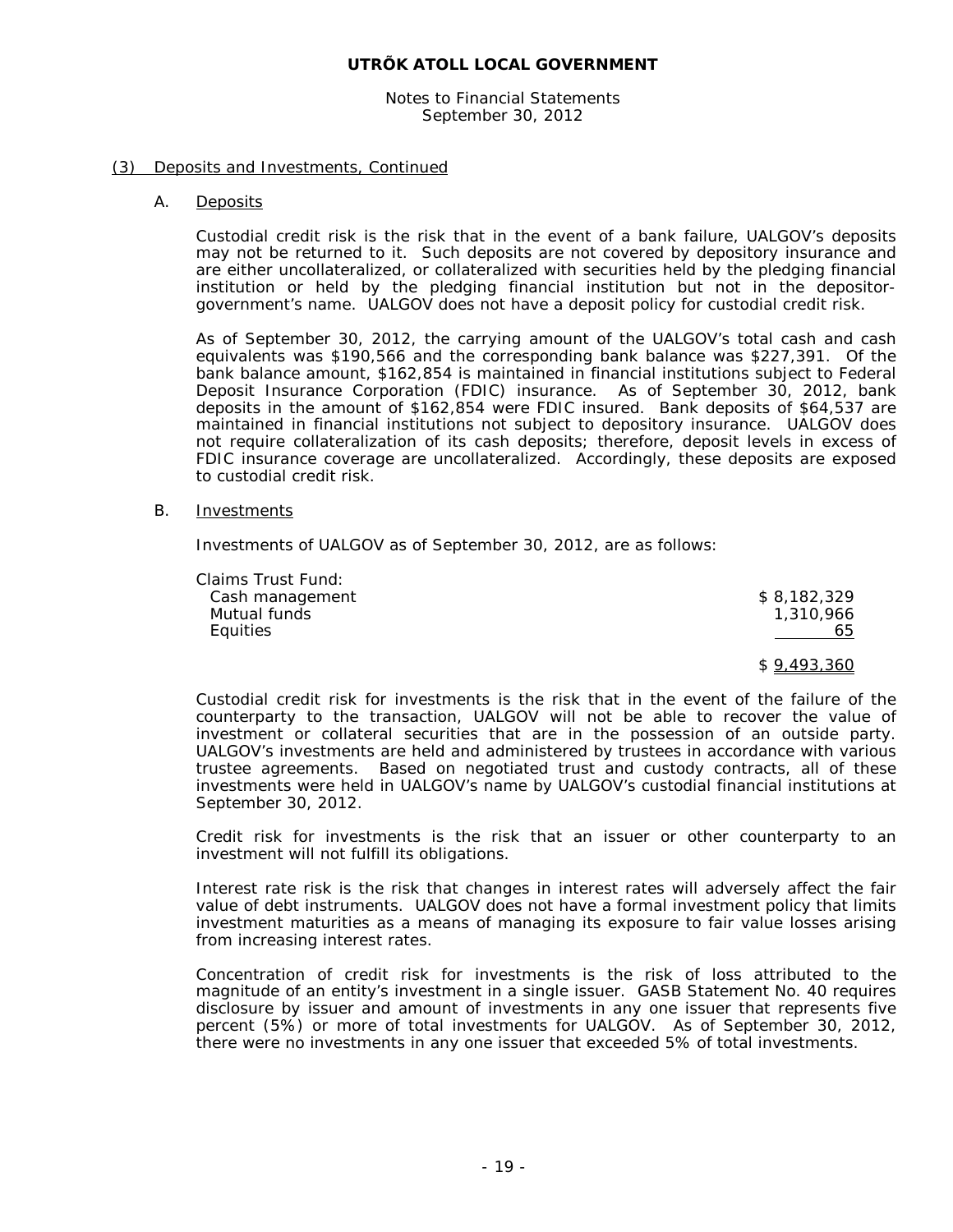#### Notes to Financial Statements September 30, 2012

# (4) Capital Assets

Capital asset activities for the year ended September 30, 2012, are as follows:

| <b>Balance</b><br>October<br>1, 2011 | Additions               | Transfers       | <b>Balance</b><br>September<br>30, 2012 |
|--------------------------------------|-------------------------|-----------------|-----------------------------------------|
|                                      |                         |                 |                                         |
|                                      |                         |                 | 90,310<br>\$                            |
|                                      |                         |                 | 103,259                                 |
| 72,422                               |                         |                 | 72,422                                  |
| 52,495                               |                         |                 | 52,495                                  |
| 215,227                              |                         | 103,259         | 318,486                                 |
| (87, 227)                            | (17, 744)               |                 | (104, 971)                              |
|                                      |                         |                 | 213,515                                 |
|                                      |                         |                 |                                         |
| 103,259                              |                         | (103, 259)      |                                         |
| \$231,259                            | S.<br>.7441             | \$              | 213,515<br>S.                           |
|                                      | 90,310<br>\$<br>128,000 | \$<br>(17, 744) | \$<br>103,259<br>103,259                |

Depreciation expense of \$17,744 was charged to the Office of the Mayor and Council.

#### (5) Loan Payable

In 2009, UALGOV entered into a \$2,440,000 term loan agreement with a bank for the purpose of funding claim beneficiary payments to eligible Utrõkese in lieu of liquidating securities of the Claims Trust Fund. The loan is secured by a first priority lien over future earning and distribution payments made from the Claims Trust Fund. In 2011, UALGOV renegotiated the terms of the term loan agreement reducing the loan amount to \$1,220,000, which bears interest at a fixed rate of 1.779% per annum, due in quarterly installments of \$180,000 commencing January 15, 2011 with a final payment of \$680,000 due on December 20, 2011. The loan was fully paid during the year ended September 30, 2012.

During the year ended September 30, 2012, the following changes occurred in liabilities reported as part of the primary government's long-term liabilities in the statement of net assets:

|            | Balance<br>October 1<br>2011 | Additions | <b>Reductions</b> | Balance<br>September 30,<br>2012 | Balance due<br>in One Year |
|------------|------------------------------|-----------|-------------------|----------------------------------|----------------------------|
| Bank loans | \$865,534                    |           | $$$ (865.534)     |                                  |                            |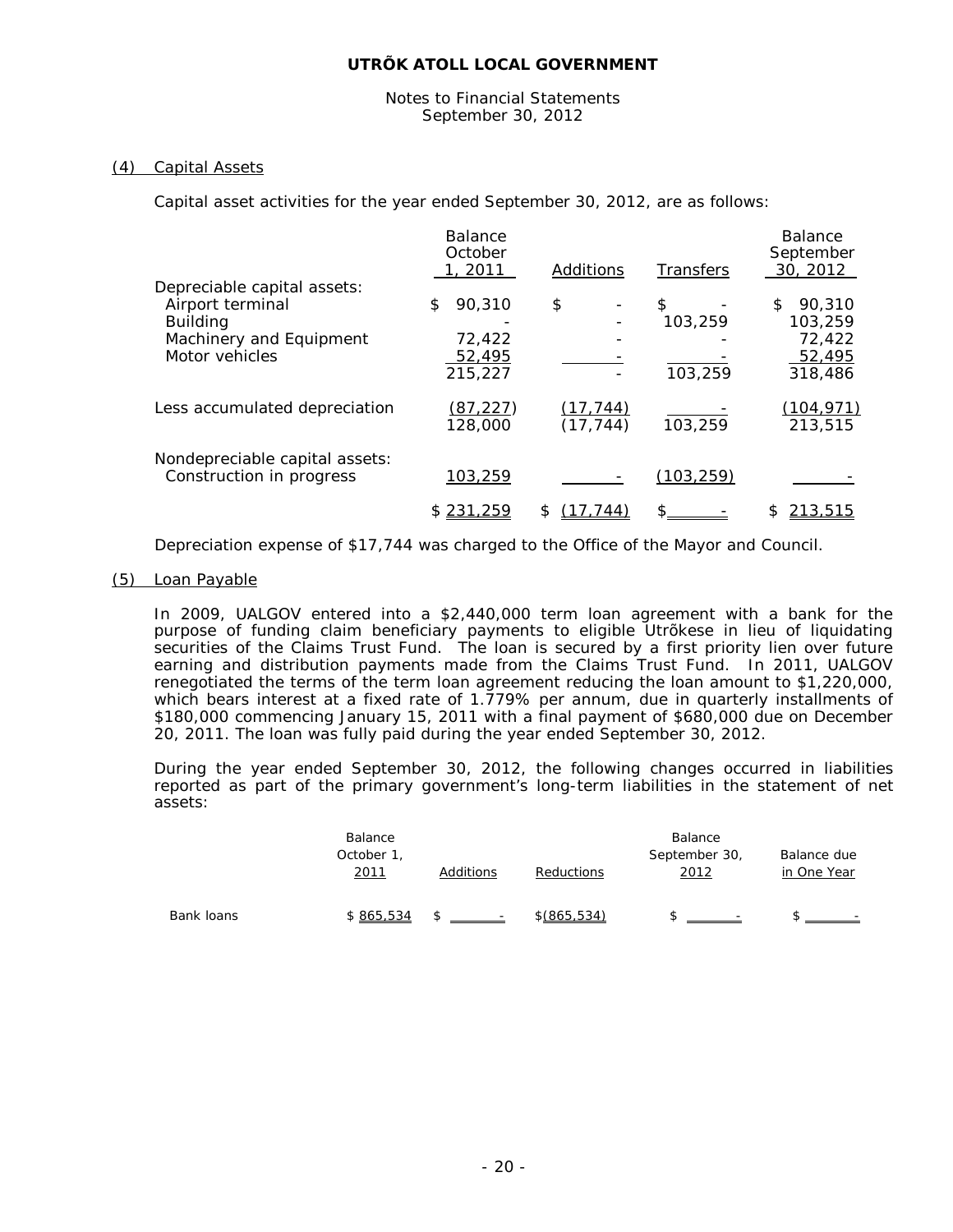Notes to Financial Statements September 30, 2012

#### (6) Contingencies

#### Settlement Agreement

In 1997, UALGOV entered into a Settlement Agreement with the Bank of New York, the former trustee for the Utrõk Claims Trust Fund. During fiscal year 1996, the Bank transferred \$390,000 of funds to the Utrõk Local Distribution Authority (LDA) Fund, which should have been transferred to the Utrõk Claims Trust Fund. These funds were subsequently used to fund loans or were otherwise disbursed by the LDA. Under the terms of the Settlement Agreement, the Bank agreed to reimburse the Utrõk Claims Trust Fund the money erroneously transferred and UALGOV agreed to repay \$180,000 to the Bank plus any additional amounts that are subsequently identified and collected. As of September 30, 2012, UALGOV repaid \$180,000 pursuant to this agreement. Repayment of the remaining \$210,000 is contingent upon future collection of amounts previously loaned or disbursed by the LDA. UALGOV elected to not record the receivable for the loans amount and the related liability in the accompanying financial statements.

#### Section 177 Compact Funding

UALGOV received its final compensatory payment under the terms of the Compact on October 22, 2001. Management believes that investment income is sufficient to cover future cost of operations and distributions of the General Fund and the Local Distribution Authority Fund, respectively. However, in the event of a decline in future investment income, UALGOV will need to obtain revenue from other sources to be able to support its cost of operations and distributions.

At September 30, 2012, UALGOV is liable to the Marshall Islands Social Security Administration for certain delinquent employee and employer contributions, totaling \$204,713, which includes related penalties and interest (see note 8).

#### (7) Risk Management

UALGOV is exposed to various risks of loss related to torts; theft of, damage to, and destruction of assets; errors and omissions; injuries to employees; and natural disasters. UALGOV has elected to purchase commercial automobile insurance from independent third parties for the risks of loss to which it is exposed to with respect to the use of motor vehicles. Settled claims have not exceeded this commercial coverage in any of the past three years. For other risks of loss to which it is exposed, UALGOV has elected not to purchase commercial insurance. Instead, UALGOV management believes it is more economical to manage its risks internally. In the event of claim settlements and judgments, UALGOV reports all of its risk management activities in its General Fund.

Claims expenditures and liabilities are reported when it is probable that a loss has occurred and the amount of that loss can be reasonably estimated. These losses include an estimate of claims that have been incurred but not reported. No material losses have resulted from UALGOV's risk management activities during the years ended September 30, 2012, 2011 and 2010.

# (8) Subsequent Event

On July 8, 2013, UALGOV entered into a promissory note with the Marshall Islands Social Security Administration relating to delinquent taxes of \$152,490.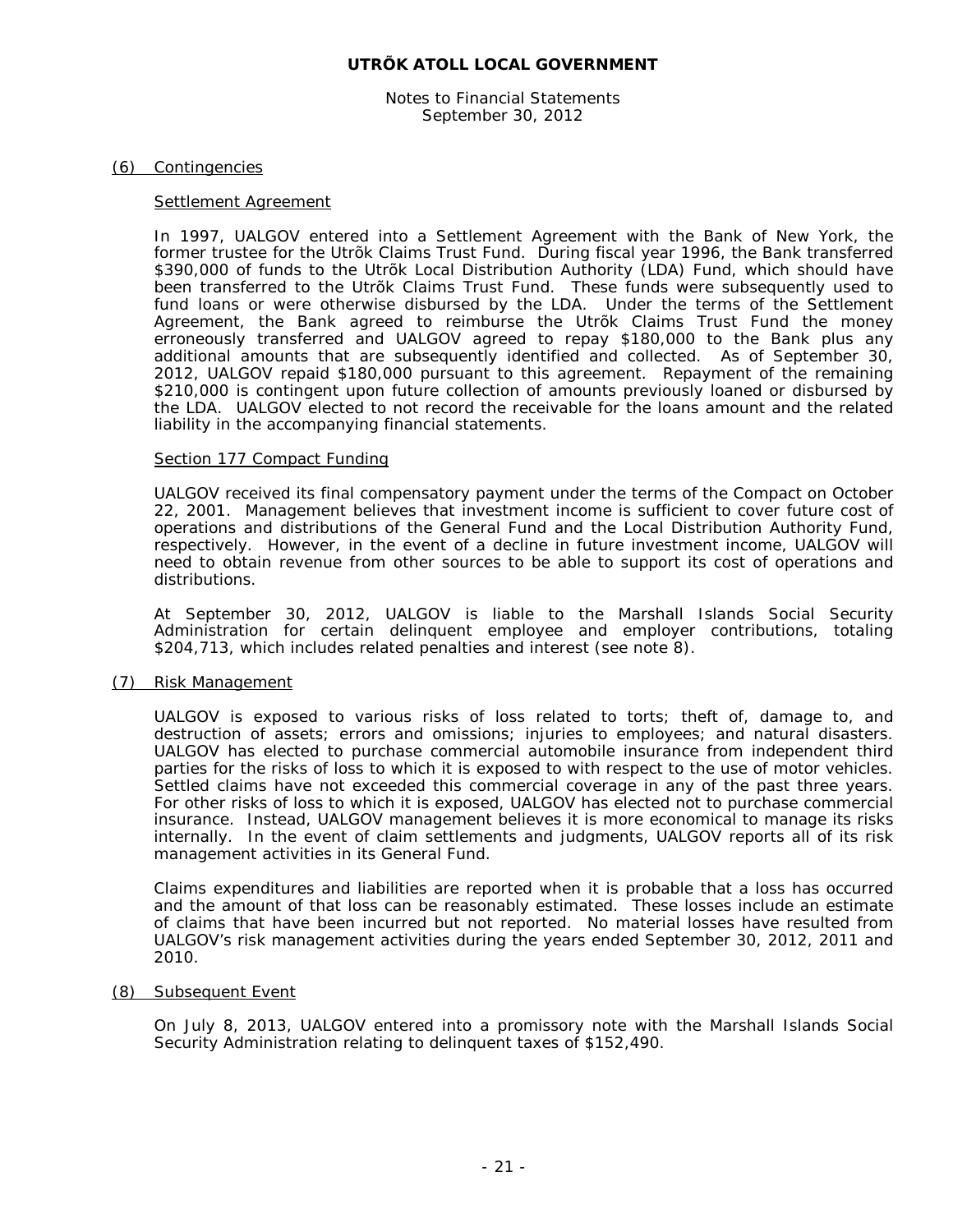# **REQUIRED SUPPLEMENTARY INFORMATION - BUDGETARY REPORTING**

**YEAR ENDED SEPTEMBER 30, 2012**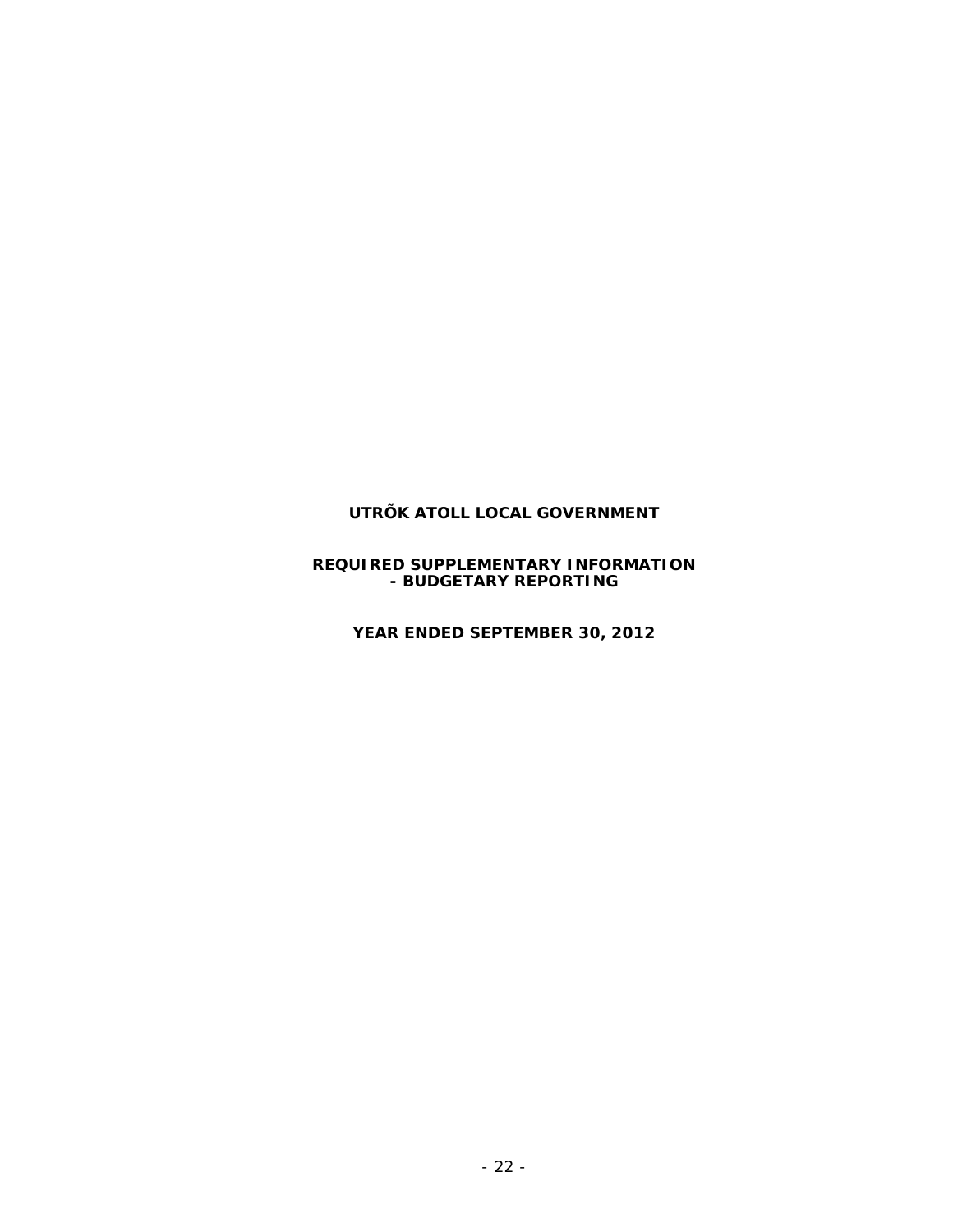#### Schedule of Revenues, Expenditures and Changes in Fund Balance (Deficit) - Budget and Actual - General Fund Year Ended September 30, 2012

|                                           | <b>Budgeted Amounts</b><br>Original | Final           | Actual           | Variance with<br>Final Budget -<br>Positive<br>(Negative) |
|-------------------------------------------|-------------------------------------|-----------------|------------------|-----------------------------------------------------------|
| Revenues:                                 |                                     |                 |                  |                                                           |
| Federal and other grants                  | \$<br>56,821                        | \$<br>56,821    | \$<br>207,851    | \$<br>151,030                                             |
| Interest                                  | 56,000                              | 56,000          | 3,240            | (52, 760)                                                 |
| Other                                     |                                     |                 | 11,433           | 11,433                                                    |
| Total revenues                            | 112,821                             | 112,821         | 222,524          | 109,703                                                   |
| Expenditures:                             |                                     |                 |                  |                                                           |
| Current:                                  |                                     |                 |                  |                                                           |
| Salaries, wages and benefits              | 254,614                             | 254,614         | 224,920          | 29,694                                                    |
| Honorarium and sitting fees               | 131,758                             | 131,758         | 119,198          | 12,560                                                    |
| Food stuffs                               | 8,500                               | 8,500           | 5,834            | 2,666                                                     |
| Professional services                     | 225,000                             | 225,000         | 38,046           | 186,954                                                   |
| Travel and stipends                       | 57,400                              | 57,400          | 35,884           | 21,516                                                    |
| Motor vehicle                             | 10,000                              | 10,000          |                  | 10,000                                                    |
| Rental                                    | 27,600                              | 27,600          | 25,190           | 2,410                                                     |
| Office equipment and supplies             | 13,000                              | 13,000          | 7,614            | 5,386                                                     |
| Communications<br>Contractual services    | 16,460<br>7,000                     | 16,460<br>7,000 | 17,313<br>12,000 | (853)<br>(5,000)                                          |
| Contributions                             | 19,500                              | 19,500          | 11,064           | 8,436                                                     |
| Representation                            | 3,500                               | 3,500           | 1,500            | 2,000                                                     |
| Repairs and maintenance                   | 3,200                               | 3,200           | 4,298            | (1,098)                                                   |
| USDA food program                         |                                     |                 | 115,272          | (115, 272)                                                |
| Miscellaneous                             | 36,945                              | 36,945          | 256,893          | (219, 948)                                                |
| Total expenditures                        | 814,477                             | 814,477         | 875,026          | (60, 549)                                                 |
| Deficiency of revenues under expenditures | (701,656)                           | (701,656)       | (652, 502)       | 49,154                                                    |
| Other financing sources (uses):           |                                     |                 |                  |                                                           |
| Operating transfers in                    | 656,794                             | 656,794         | 815,130          | 158,336                                                   |
| Operating transfers out                   |                                     |                 | (430,646)        | (430,646)                                                 |
| Total other financing sources (uses), net | 656,794                             | 656,794         | 384,484          | (272,310)                                                 |
| Net change in fund balance (deficit)      | \$<br>(44,862)                      | \$<br>(44, 862) | \$<br>(268, 018) | \$<br>(223, 156)                                          |

See Accompanying Notes to Required Supplementary Information - Budgetary Reporting.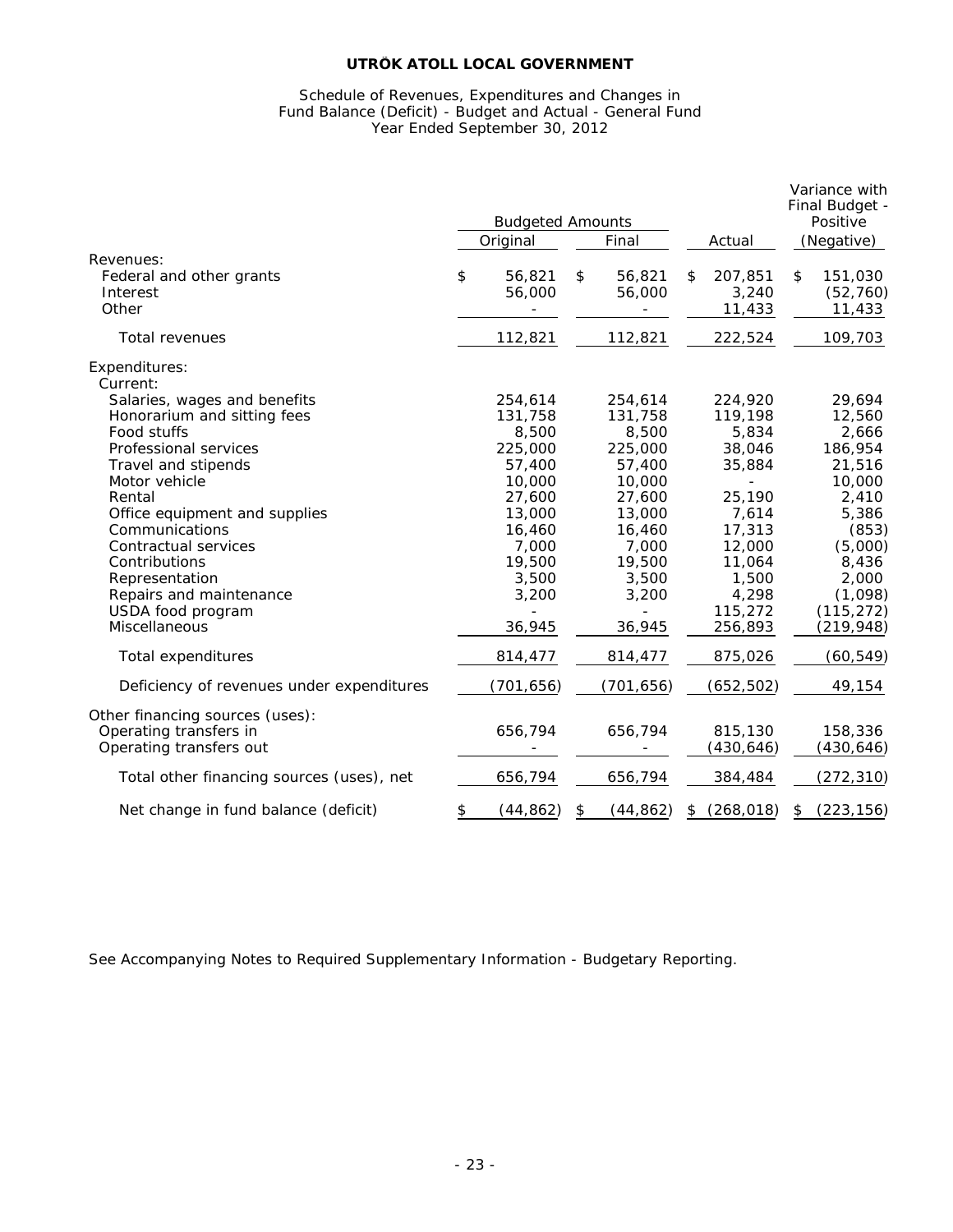#### Notes to Required Supplementary Information - Budgetary Reporting September 30, 2012

#### Budgetary Information

The UALGOV constitution provides for the Executive Committee to introduce into the Council the proposed budget for the Fiscal Year effective October 1. The budget includes estimates of the proposed expenditures for all the funds and the sources of funds. The Executive members of the UALGOV Council review and recommend changes to the proposed budget during the budget deliberation prior to presentation to the Council. UALGOV council meeting holds public deliberation prior to presentation to the Council. hearing/s during which the council presents to the constituents the proposed budget for the coming fiscal year. After all of the feedbacks are heard, the council en banc amends if necessary, and then approves the budget through an ordinance duly enacted by the Local Government Council.

Formal budget integration is employed as a management control device during the year for all funds. The Executive Council has the authority to reprogram budgeted estimates in accordance with the UALGOV Constitution. All annual appropriations lapse at fiscal year end unless otherwise specified in the Ordinance. Supplemental appropriations may occur throughout the year. Unexpended encumbrances at each fiscal year end are carried forward until they are expended or canceled without further ordinance for the matter.

Encumbrance accounting has not been utilized by the General Fund.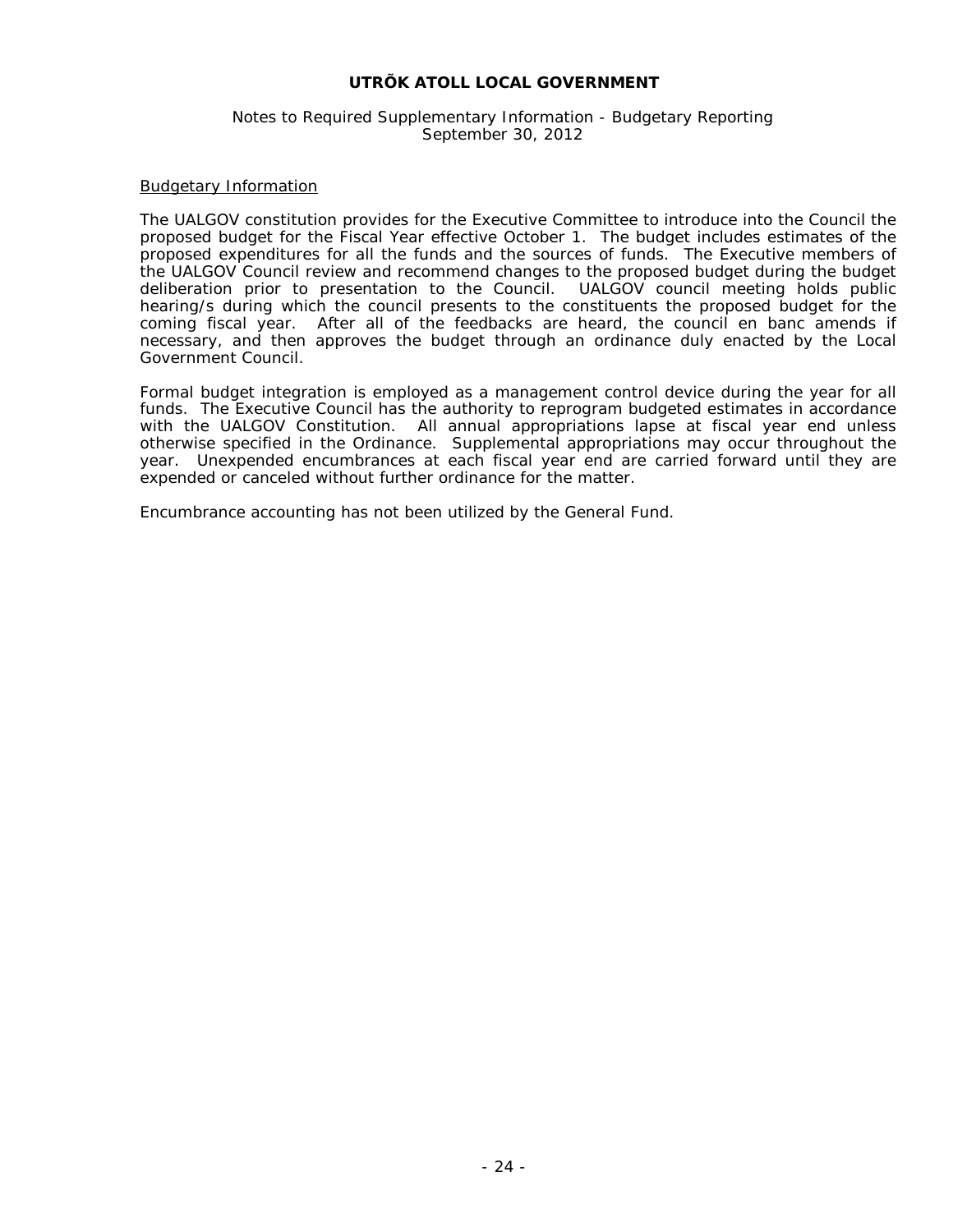

Deloitte & Touche LLP 361 South Marine Corps Drive Tamuning, GU 96913-3973 USA

Tel: +1 (671) 646-3884 Fax: +1 (671) 649-4265

www.deloitte.com

#### **INDEPENDENT AUDITORS' REPORT ON INTERNAL CONTROL OVER FINANCIAL REPORTING AND ON COMPLIANCE AND OTHER MATTERS BASED ON AN AUDIT OF FINANCIAL STATEMENTS PERFORMED IN ACCORDANCE WITH** *GOVERNMENT AUDITING STANDARDS*

Mayor Tobin Kaiko Utrõk Atoll Local Government Republic of the Marshall Islands:

We have audited the financial statements of the Utrõk Atoll Local Government (UALGOV) Claims Trust Fund, as of and for the year ended September 30, 2012, and were engaged to audit the respective financial statements of UALGOV's governmental activities, General Fund and Local Distribution Authority Fund, which collectively comprise UALGOV's basic financial statements. We have issued our report thereon dated August 12, 2020, which report includes a disclaimer of opinion regarding assets, liabilities, revenues and expenses/expenditures recorded by UALGOV's governmental activities, General Fund and Local Distribution Authority Fund. discussed in the preceding sentence, we conducted our audit in accordance with auditing standards generally accepted in the United States of America and the standards applicable to financial audits contained in *Government Auditing Standards*, issued by the Comptroller General of the United States.

# **Internal Control Over Financial Reporting**

Management of UALGOV is responsible for establishing and maintaining effective internal control over financial reporting. In planning and performing our audit, we considered UALGOV's internal control over financial reporting as a basis for designing our auditing procedures for the purpose of expressing our opinions on the financial statements, but not for the purpose of expressing an opinion on the effectiveness of UALGOV's internal control over financial reporting. Accordingly, we do not express an opinion on the effectiveness of UALGOV's internal control over financial reporting.

Our consideration of internal control over financial reporting was for the limited purpose described in the preceding paragraph and was not designed to identify all deficiencies in internal control over financial reporting that might be significant deficiencies or material weaknesses and therefore, there can be no assurance that all deficiencies, significant deficiencies, or material weaknesses have been identified. However, as described in the accompanying Schedule of Findings and Responses, we identified certain deficiencies in internal control over financial reporting that we consider to be material weaknesses.

A *deficiency in internal control* exists when the design or operation of a control does not allow management or employees, in the normal course of performing their assigned functions, to prevent, or detect and correct misstatements on a timely basis. A *material weakness* is a deficiency, or a combination of deficiencies, in internal control such that there is a reasonable possibility that a material misstatement of the entity's financial statements will not be prevented, or detected and corrected on a timely basis. We consider the deficiencies described in the accompanying Schedule of Findings and Responses as items 2012-02, 2012-05, 2012-07, 2012-09 through 2012-11 to be material weaknesses.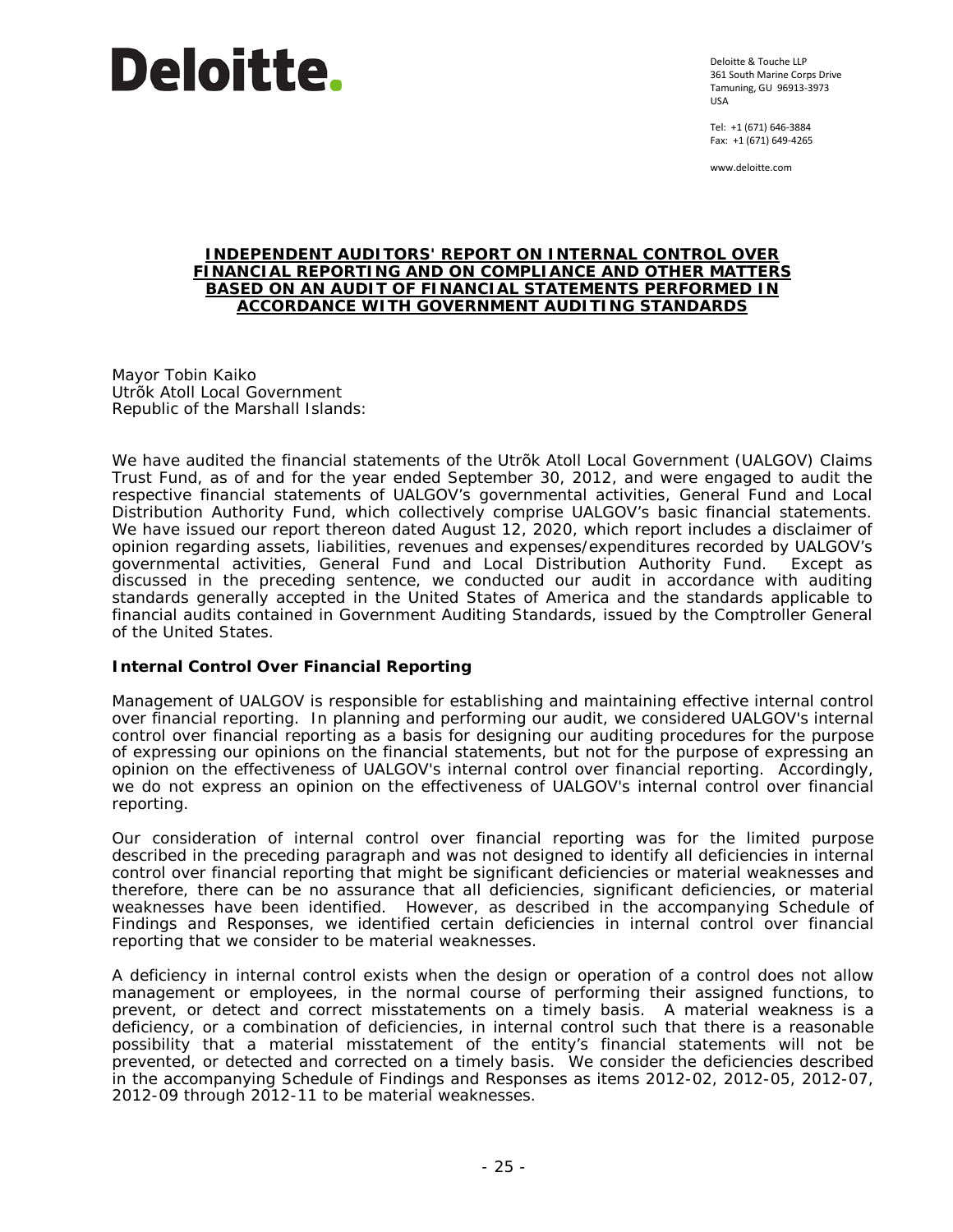# Deloitte.

# **Compliance and Other Matters**

As part of obtaining reasonable assurance about whether UALGOV's financial statements are free of material misstatement, we performed tests of its compliance with certain provisions of laws, regulations, contracts, and grant agreements, noncompliance with which could have a direct and material effect on the determination of financial statement amounts. However, providing an opinion on compliance with those provisions was not an objective of our audit, and accordingly, we do not express such an opinion. The results of our tests disclosed instances of noncompliance or other matters that are required to be reported under *Government Auditing Standards* and which are described in the accompanying Schedule of Findings and Responses as items 2012-01, 2012-03, 2012-04, 2012-06 and 2012-08.

We noted certain matters that we reported to management of UALGOV in a separate letter dated August 12, 2020.

UALGOV's responses to the findings identified in our audit are described in the accompanying Schedule of Findings and Responses. We did not audit UALGOV's responses and, accordingly, we express no opinion on them.

This report is intended solely for the information and use of management, the Council, others within the entity, federal awarding agencies, and the cognizant audit and other federal agencies and is not intended to be and should not be used by anyone other than these specified parties.

eloite Nache

August 12, 2020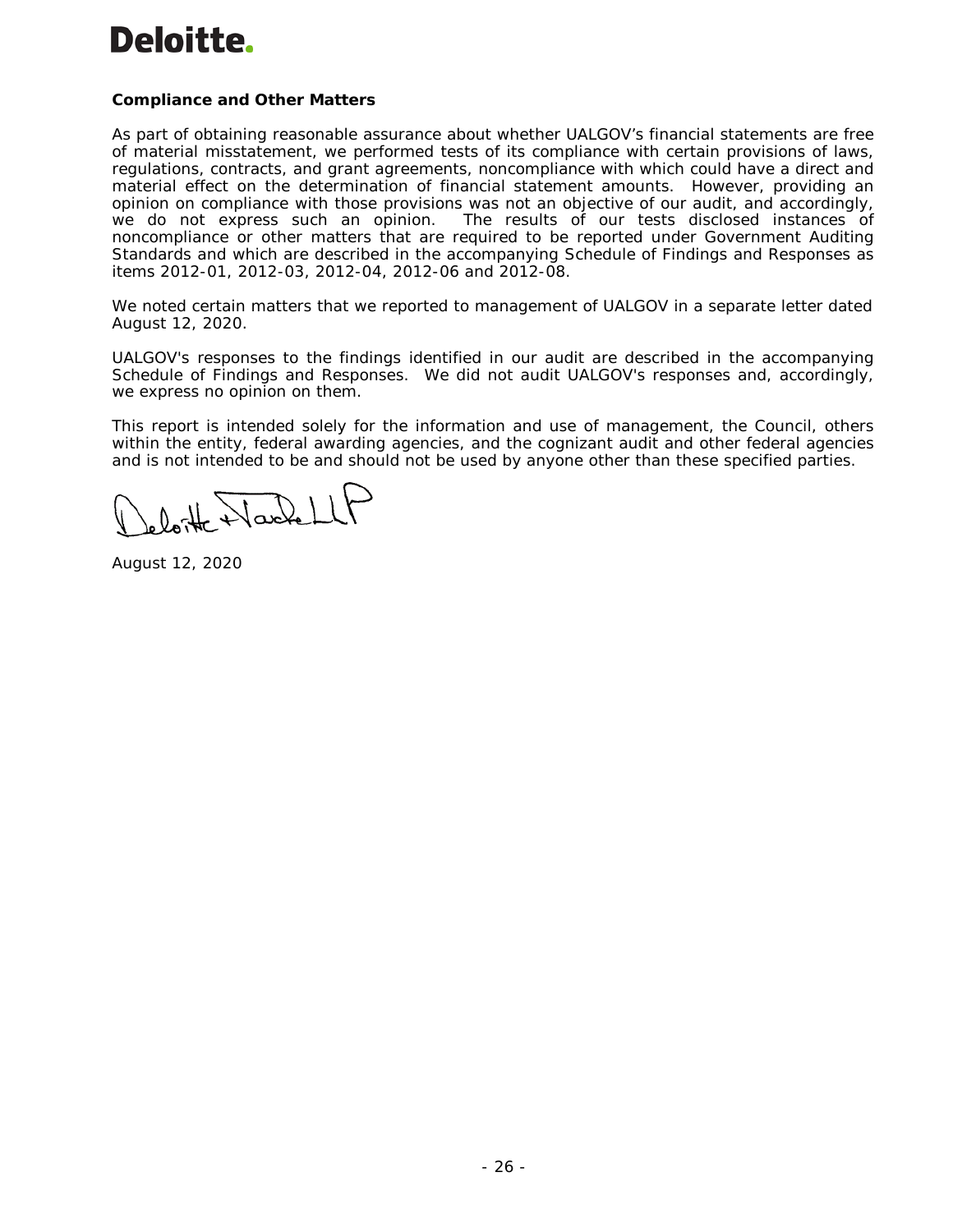Schedule of Findings and Responses Year Ended September 30, 2012

| Finding No.:                              | 2012-01                                                |
|-------------------------------------------|--------------------------------------------------------|
| Federal Agency:                           | U.S. Department of Agriculture                         |
| CFDA Program:<br><b>Questioned Costs:</b> | 10.582 Commodity Supplemental Food Program<br>\$80.551 |
| Aros.                                     | Allowahle Costs/Cost Princinles                        |

Area: Allowable Costs/Cost Principles Procurement and Suspension and Debarment

Criteria: Purchases of goods and services by recipients of Federal grant funding are constrained by the concept of "fair procurement practices". Section 3016.36 of 7 CFR 3016, *Uniform Administrative Requirements for Grants and Cooperative Agreements to State and Local Governments*, states that grantees and subgrantees will use their own procurement procedures, which reflect applicable State and local laws and regulations, provided that the procurements conform to applicable Federal law and the standards identified in this section. Thus, the following guidelines shall be observed based on RepMar's Procurement Code:

(a) Section 124 - unless otherwise authorized by law, all Government contracts (including local government Councils) shall be awarded by competitive sealed bidding.

(b) Section 127 - procurement of goods and services not exceeding \$25,000 may be made in accordance with small purchase procedures promulgated by RepMar's Policy Office. Small purchase procedures are those relatively simple and informal methods for securing services, supplies, or other property that do not cost more than \$25,000. RepMar's Ministry of Finance has previously declared that if small purchase procedures are used, price or rate quotations shall be obtained from three qualified sources.

(c) Section 128 - a contract may be awarded for a supply, service, or construction item without competition when it is determined in writing that there is only one source for the required supply, service, or construction item.

In addition, expenditures incurred under federal programs should be in accordance with allowable costs/cost principles requirements and should be directly related to, and in accordance with, program intent and objectives.

Condition: Of \$341,924 in General Fund non-payroll expenditures, we tested twenty-three (23) items totaling \$128,220. We noted seven (7) CFDA  $#$  10.582 federal program expenditures that did not evidence adequate compliance with either formal or informal procurement procedures:

| Item $#$              | Check $#$                            | Amount                                              |
|-----------------------|--------------------------------------|-----------------------------------------------------|
| 1<br>2<br>3<br>4<br>5 | 2764<br>7390<br>7538<br>7699<br>8033 | 3,447<br>\$<br>12,488<br>11,105<br>11,000<br>22,906 |
| 6<br>7                | 8342<br>8343                         | 8,105<br>11,500<br>\$80.551                         |

Further, for item #s 1 and 4, the related purchase requisitions, vendor invoices and other pertinent documentation supporting the expenditures were not made available.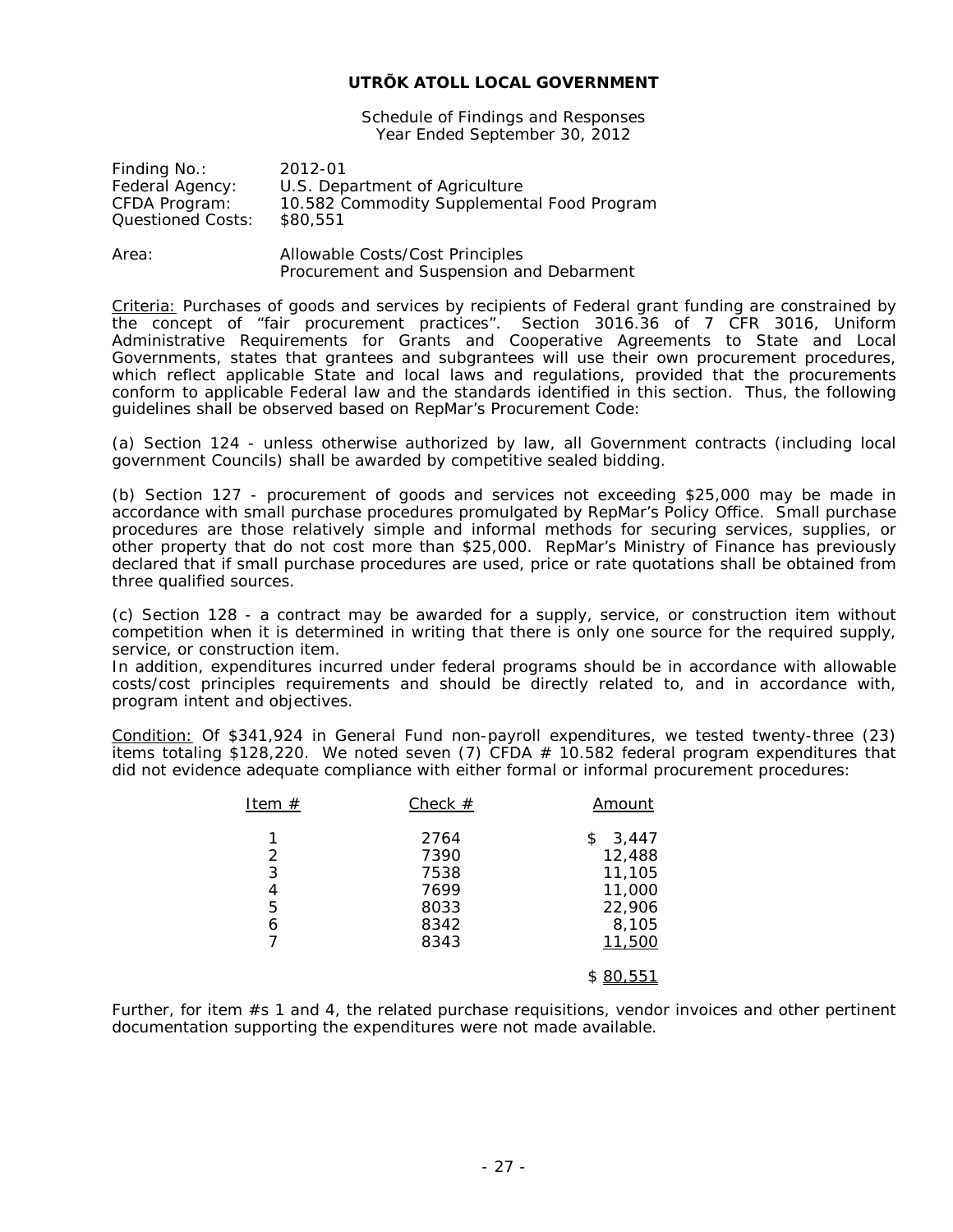Schedule of Findings and Responses, Continued Year Ended September 30, 2012

| Finding No.:             | 2012-01. Continued                         |
|--------------------------|--------------------------------------------|
| Federal Agency:          | U.S. Department of Agriculture             |
| CFDA Program:            | 10.582 Commodity Supplemental Food Program |
| <b>Questioned Costs:</b> | \$80.551                                   |
|                          |                                            |

Area: Allowable Costs/Cost Principles Procurement and Suspension and Debarment

Cause: The cause of the above condition is the lack of adequate internal control policies and procedures requiring the documentation of procurement procedures to establish compliance with procurement and allowable costs/cost principles requirements.

Effect: The effect of the above condition is noncompliance with procurement and allowable costs/cost principles requirements, which results in questioned costs.

Recommendation: We recommend that UALGOV comply with requisite procurement standards. Specifically, supporting documentation should indicate the history of procurement, including the rationale for and method of procurement, the contractor selection or rejection, and the basis for the contract price.

Prior Year Status: The lack of compliance with RepMar's Procurement Code was reported as a finding in the audit of UALGOV for fiscal years 2009 through 2011.

Auditee Response and Corrective Action Plan: Please be informed that these are not Questioned Costs. Only that we did not maintain a photocopy of all the invoices from different suppliers and receipts as well. We all submitted these all to the Ministry of Finance quarterly upon disbursing the amounts we received from them. We did not receive any disallowances of the expenses for the USDA food from all reports we did except that the internal filing management was weak during this period due to the absence of an accountant/staff responsible for safe keeping of files. Also, we will not be able to received succeeding funding's if we didn't comply diligently with the requirements.

Auditor Response: Uniform Guidance definition of 'Questioned Cost' is a cost that is questioned by the auditor because of an audit finding a) which resulted from a violation or a possible violation of a statute, regulation, or the terms and conditions of a Federal award, including for funds used to match Federal funds; b) where the costs, at the time of the audit, are not supported by adequate documentation; or c) where the costs incurred appear unreasonable and do not reflect the actions a prudent person would take in the circumstances. UALGOV falls on definition (b).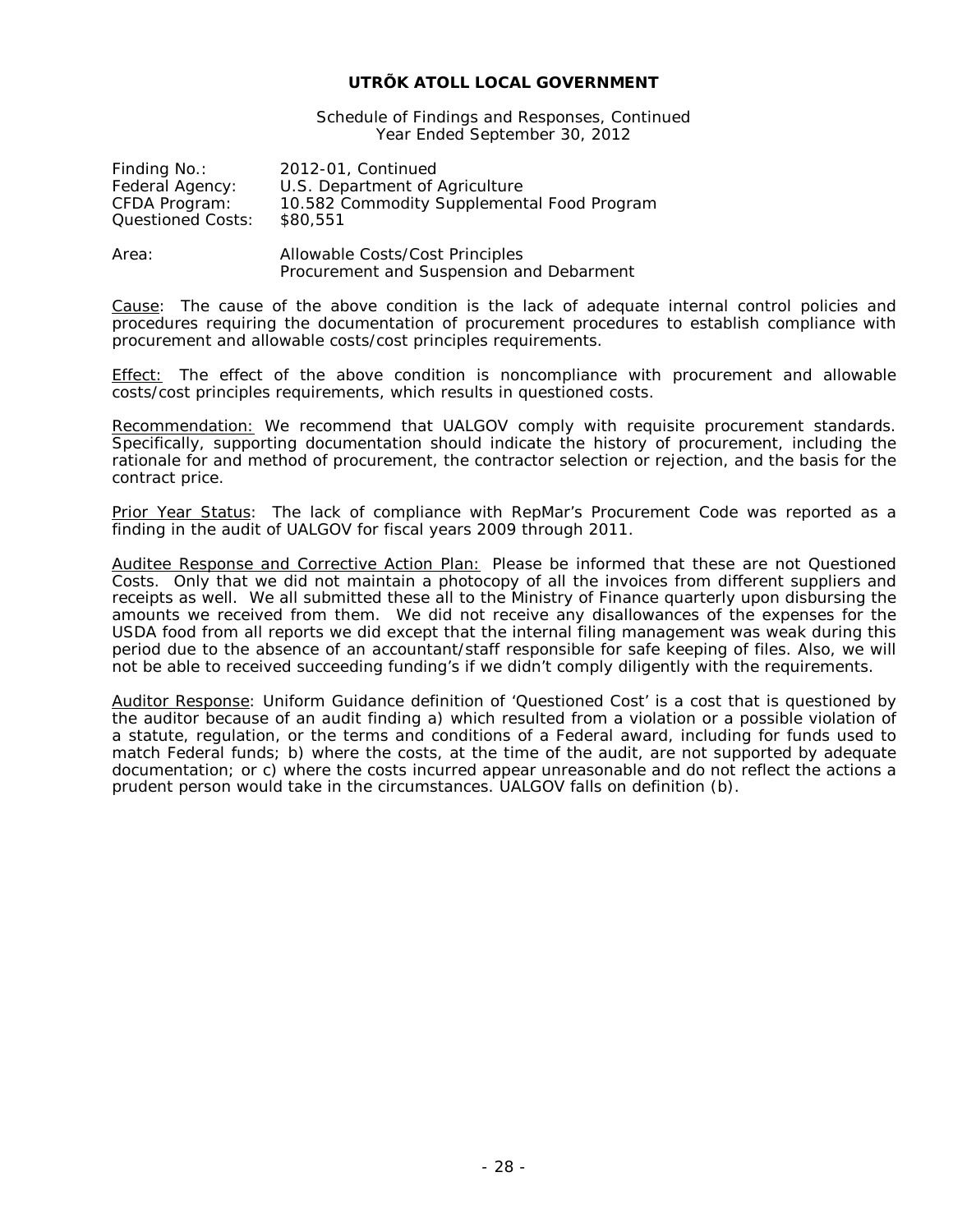Schedule of Findings and Responses, Continued Year Ended September 30, 2012

Finding No.: 2012-02

Area: Timely Financial Reporting

Criteria: Timely financial reporting should be facilitated by internal control conducive to the preparation and independent review of reconciliations of all significant general ledger accounts.

Condition: UALGOV did not finalize fiscal year September 30, 2012 financial information (trial balance, subsidiary and general ledgers) until February 1, 2019. Further, UALGOV does not have an established set of policies, procedures and controls in place to timely prepare and review reconciliations and reports. During the year ended September 30, 2012, various accounting records do not appear to have been processed and timely updated as evidenced by the following:

- a. The beginning fund balance did not agree with the FY2011 ending fund balance.
- b. The subsidiary ledger for distributions payable as of September 30, 2012 was not prepared and was not available until November 12, 2019. Furthermore, check nos. 8255, 9134, 0130, 8223 and JV08-039 were recorded in the books, but we could not find detail supporting that these checks actually were released and cannot determine their whereabouts through the use of alternate audit procedures.
- c. Bank reconciliations included reconciling items representing voided checks or items dated more than six months old.
- d. Various allotment payable accounts recorded debit balances.

Cause: The cause of the above condition is the lack of timely closing at year end and the absence of timely review and reconciliation of all significant general ledger accounts.

**Effect:** The trial balance, general ledger, subsidiary ledgers and reconciliations were not timely prepared for audit purposes resulting in an audit opinion report modification.

Recommendation: We recommend management implement internal control procedures to facilitate timely and accurate general ledger reconciliation processes.

Auditee Response and Corrective Action Plan: We agreed on this and we will make sure in the future that Utrik accounting reports will be done on time and a regular basis.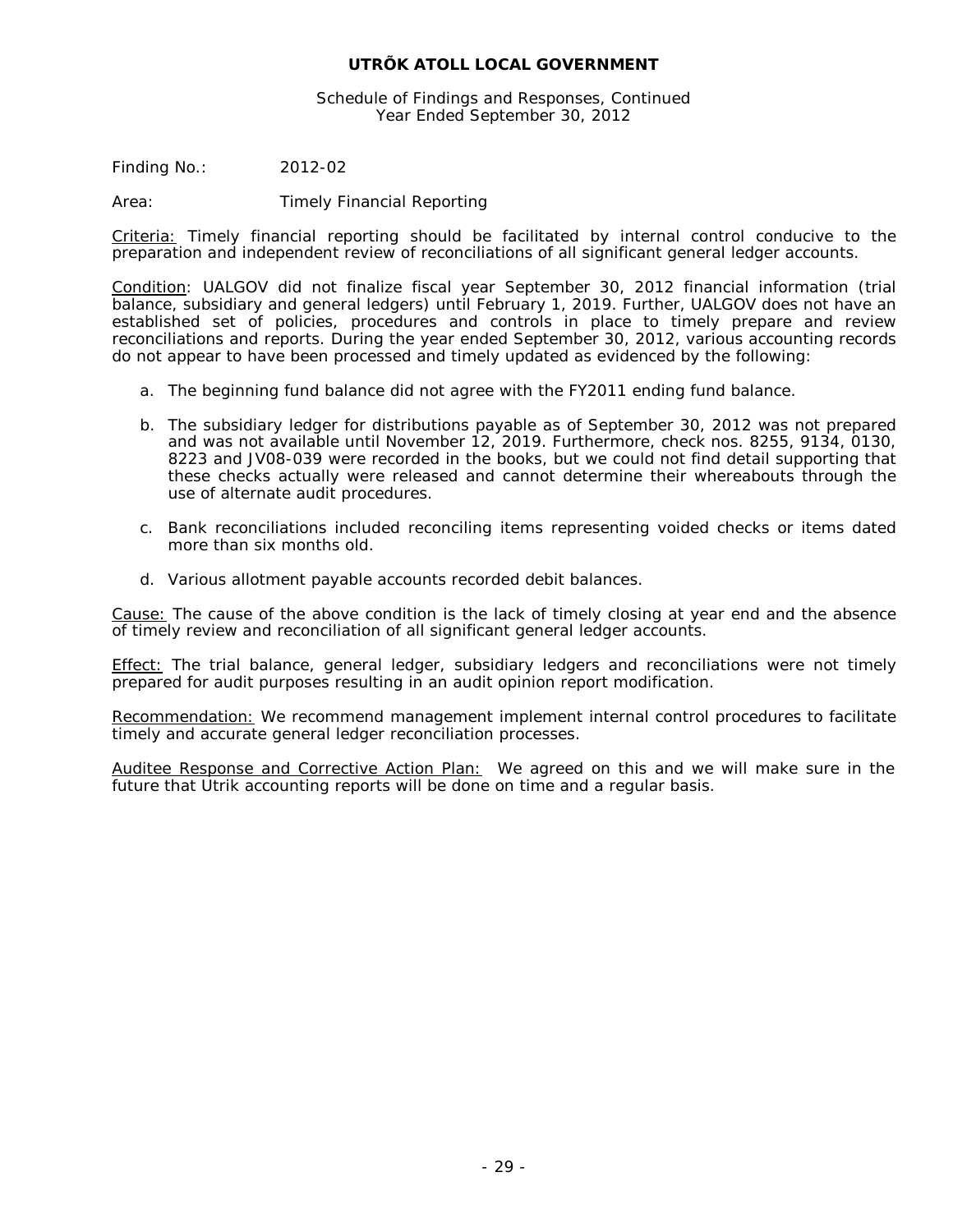Schedule of Findings and Responses, Continued Year Ended September 30, 2012

Finding No.: 2012-03

Area: Local Noncompliance - RMI Procurement Code

Criteria: RepMar's Procurement Code states the following:

(a) Section 124 - unless otherwise authorized by law, all Government contracts (including local government Councils) shall be awarded by competitive sealed bidding.

(b) Section 127 - procurement of goods and services not exceeding \$25,000 may be made in accordance with small purchase procedures promulgated by RepMar's Policy Office. Small purchase procedures are those relatively simple and informal methods for securing services, supplies, or other property that do not cost more than \$25,000. RepMar's Ministry of Finance has previously declared that if small purchase procedures are used, price or rate quotations shall be obtained from three qualified sources.

(c) Section 128 - a contract may be awarded for a supply, service, or construction item without competition when it is determined in writing that there is only one source for the required supply, service, or construction item.

Condition: Of \$341,924 in General Fund non-payroll expenditures, we tested twenty-three (23) items totaling \$128,220. Of the samples tested, the below do not evidence compliance with the procurement process set forth in the criteria:

| Expense Type                        | Amount                         | Check nos.           |
|-------------------------------------|--------------------------------|----------------------|
| Charter<br>Professional fee<br>Fuel | 7.000<br>\$.<br>2.500<br>1.678 | 2962<br>7774<br>6564 |
|                                     | \$11.178                       |                      |

Cause: The cause of the above condition is the lack of adequate internal control policies and procedures requiring the documentation of procurement procedures to establish compliance with procurement requirements.

Effect: The effect of the above condition is noncompliance with procurement requirements.

Recommendation: We recommend that UALGOV comply with requisite procurement standards. Specifically, supporting documentation should indicate the history of a procurement, including the rationale for and method of procurement, the contractor selection or rejection, and the basis for the contract price.

Prior Year Status: The lack of compliance with RepMar's Procurement Code was reported as a finding in the audit of UALGOV for fiscal years 2009 through 2011.

Auditee Response and Corrective Action Plan: We are very sure we are complying the RepMar's Procurement Code. Only our problem during the time is our filing system. There is no Accountant and no specific assigned staff to check the filing of documents.

Auditor Response: At the time of the audit, adequate documentation to evidence compliance with procurement process were not made available.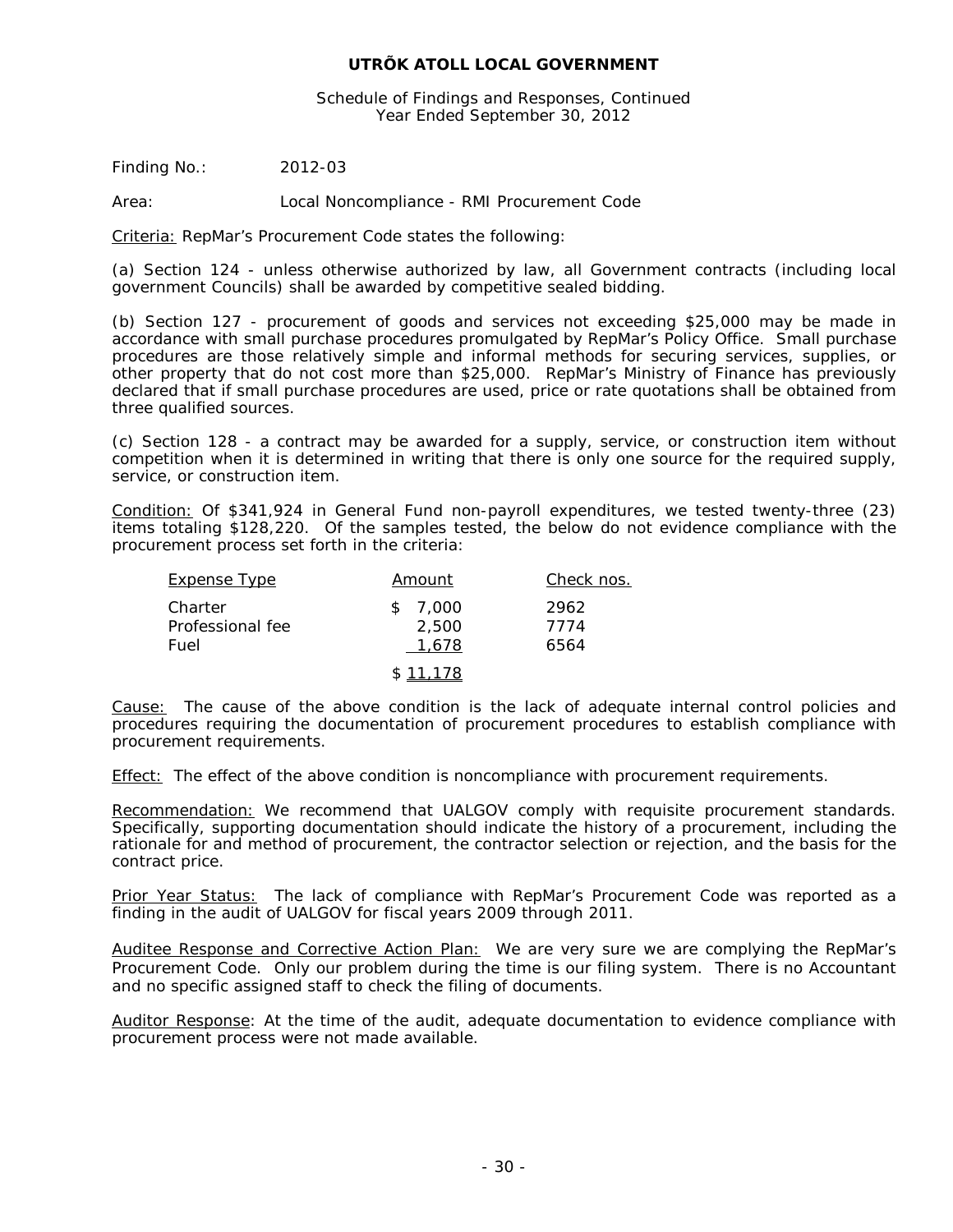Schedule of Findings and Responses, Continued Year Ended September 30, 2012

Finding No.: 2012-04

Area: Local Noncompliance - Social Security Act and Health Fund Act Social Security Taxes Payable

Criteria: Sections 131 and 215 of the RepMar Social Security Act of 1990 and the Social Security Health Fund Act of 1991, respectively, state that no later than the tenth day after the end of each quarter, each employer shall submit to Social Security Administration report of wages and salaries paid by the employer, and the contributions due from the employer, under Sections 129 and 130, and 213, and 214, respectively, and pay into the Fund the contributions due.

Condition: At September 30, 2012, UALGOV recorded social security taxes payable of \$204,713 (GL Acct #s 150-2211 and 150-2213) for which no underlying reconciliation was provided identifying the liability owed for the respective quarters. Furthermore, UALGOV's Employer's Quarterly Tax Returns for the quarters ended December 31, 2011, June 30, 2012 and September 30, 2012 were not available. In addition, UALGOV did not prepare and file Employer's Quarterly Tax Returns or remit social security employer and employee contributions for the quarter ended March 31, 2011.

Cause: The cause of the above condition is a lack of established policies and procedures requiring compliance with the Social Security Act of 1990 and the Social Security Health Fund Act of 1991.

Effect: The effect of the above condition results in an audit opinion report modification and noncompliance with the Social Security Act of 1990 and the Social Security Health Fund Act of 1991 resulting in the incurrence of penalties and interest.

Recommendation: We recommend that management comply with the Social Security Act of 1990 and the Social Security Health Fund Act of 1991.

Prior Year Status: The lack of compliance with RepMar's Social Security Act of 1990 and the Social Security Health Fund Act of 1991 was reported as a finding in the audit of UALGOV for fiscal year 2011.

Auditee Response and Corrective Action Plan: Due to funding constraint, we have difficulty to pay our MISSA remittances on time.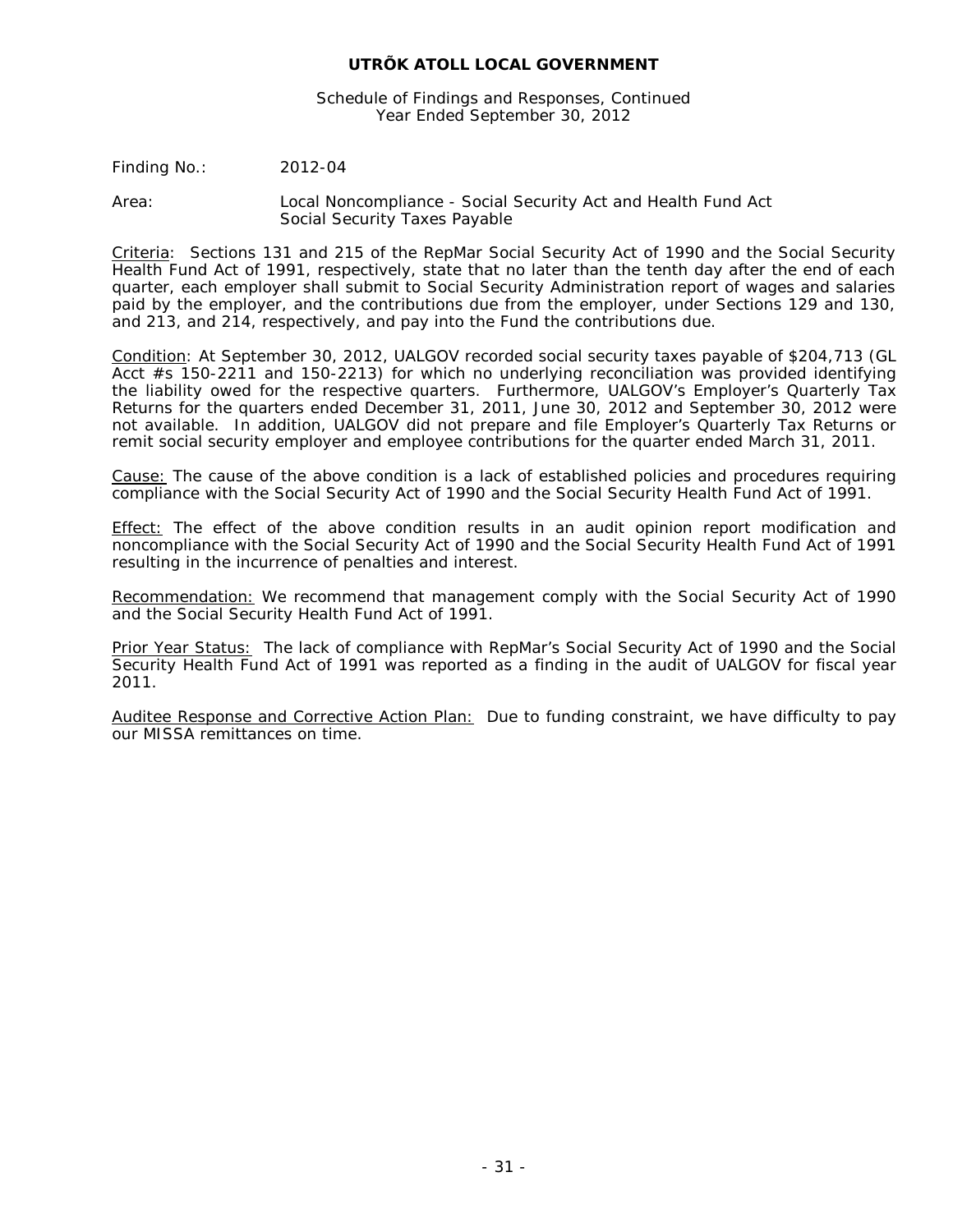Schedule of Findings and Responses, Continued Year Ended September 30, 2012

Finding No.: 2012-05

Area: Receivables and Allowance for Doubtful Accounts

Criteria: Adequate internal control policies and procedures should be established requiring that 1) receivables be regularly monitored, timely updated and collected; and 2) determination of the adequacy of the allowance for doubtful accounts be regularly assessed.

Condition: At September 30, 2012, UALGOV recorded loans receivable of \$241,898 (GL Acct #s 150-1100, 150-1121, 250-1121, 550-1119, 550-1120, 550-1121 and 550-1122), which included credit balances of \$173,165 (GL Acct #s 150-1100 and 550-1119), and for which no underlying subsidiary ledger was provided. Furthermore, management did not update the estimated allowance for doubtful accounts.

Cause: The cause of the above condition is the lack of implementation of established policies and procedures requiring that 1) receivables be regularly monitored, timely updated and collected; and 2) the adequacy of the allowance for doubtful accounts be regularly assessed.

Effect: The lack of implementation of established policies and procedures over receivables and the allowance for doubtful accounts results in an audit opinion report modification and may result in accumulating doubtful receivables.

Recommendation: We recommend management implement internal control policies and procedures requiring that 1) receivables be regularly monitored, timely updated and collected; and 2) the adequacy of the allowance for doubtful accounts be regularly assessed.

Auditee Response and Corrective Action Plan: Those receivables are mainly from the advances made for the quarterly distribution payments in 2009, 2010 and 2011. The management of Utrik approved this scheme and instructing the Accounting department to deduct their advances or receivables once the actual distribution payment was made. However, when the actual distribution payments were done, the Accounting department did not deduct or collect their advances. The record showed in the Distribution Expenses that they (employees and Utrik people) still collected checks for the corresponding periods. Nobody in the Accounting department is monitoring the list of receivables. Then up to this period, those receivables are not being collected. This is the major task of the Utrik Accounting Department to be done.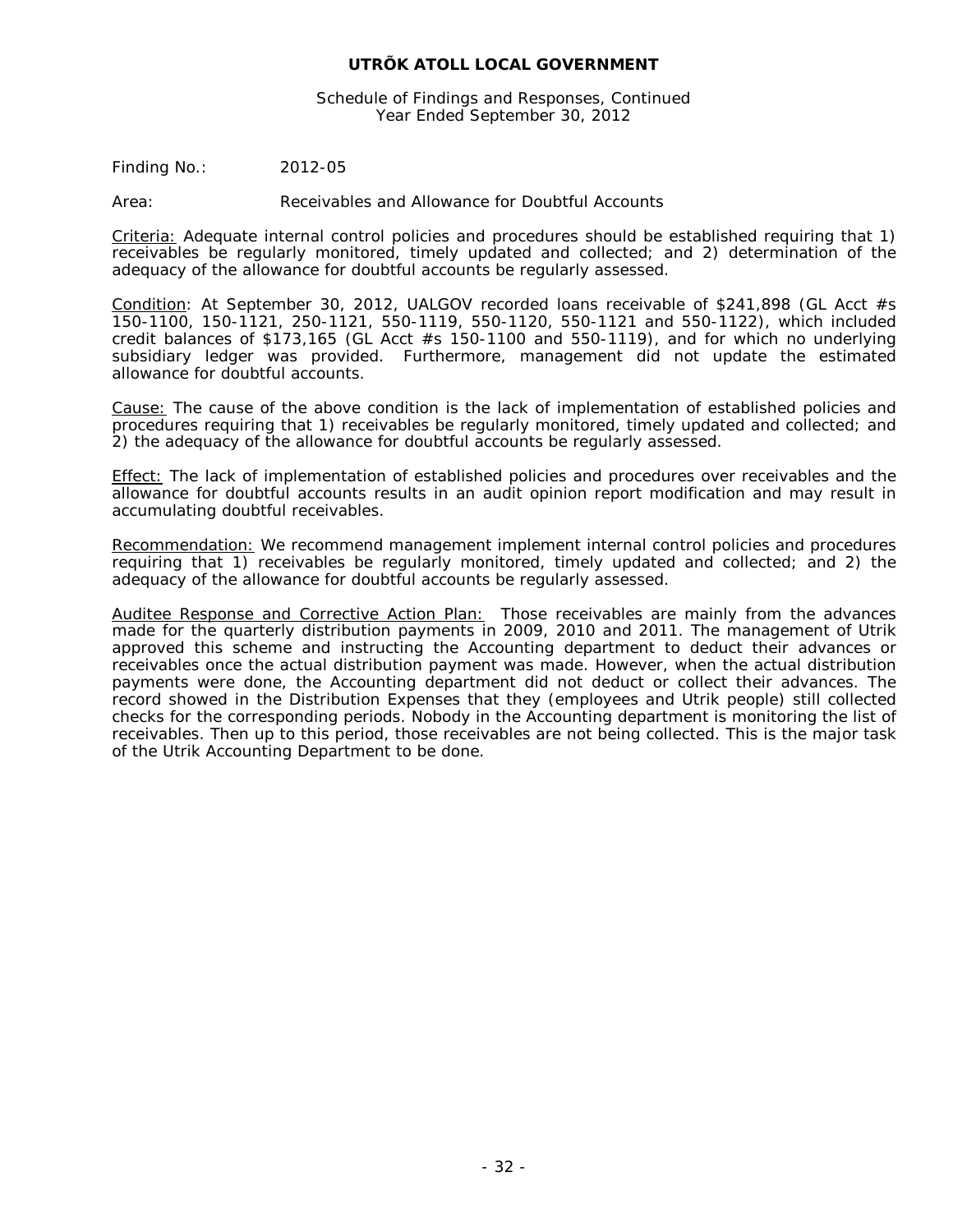Schedule of Findings and Responses, Continued Year Ended September 30, 2012

Finding No.: 2012-06

Area: Local Noncompliance - Claims Trust Fund

Criteria: Claims Trust Fund agreement states the following:

(a) Section 4.3 – should the value of the corpus fall below \$10,000,000, UALGOV shall reduce the payments set forth in Section 4.1 by fifty percent (50%).

(b) Section 4.4 - upon receipt of written instructions from UALGOV, the Trustee shall retain and add to the corpus of the Trust not less than 30% but no more than 85% of the earned income arising from the corpus of the Trust.

(c) Section 5.2 - an invasion of corpus shall not occur more frequently than once every three years.

Condition: During the year ended September 30, 2012, we noted the following:

(a) Reduced fund payments set forth in Section 4.3 are \$610,000 (50% of original allowed \$1,220,000 fund payments); however, the total fund payments as of September 30, 2012 are \$915,906, which exceeded the allowable amount by \$305,106.

(b) Net income of the Trust Fund was \$1,203,515, 70% of which amounts to \$842,461 (maximum amount available to be withdrawn from net income). However, total drawdowns for fiscal year 2012 amounted to \$1,698,150, which exceeded the allowable amount that may be withdrawn by \$855,689.

Cause: The cause of the above condition is withdrawal and payment of funds from the Claims Trust Fund in excess of the maximum amount allowed per the trust agreement.

Effect: The effect of the above condition is the possibility of noncompliance with the Claims Trust Fund agreement.

Recommendation: We recommend that UALGOV comply with the trust agreement concerning distributions made from the Claims Trust Fund.

Prior Year Status: The lack of compliance with the Trust Fund agreement was reported as a finding in the audit of UALGOV for fiscal years 2009 through 2011.

Auditee Response and Corrective Action Plan: We do not have control on the needs of our people so we withdraw beyond the agreement. This was approved by the council and our legal officer.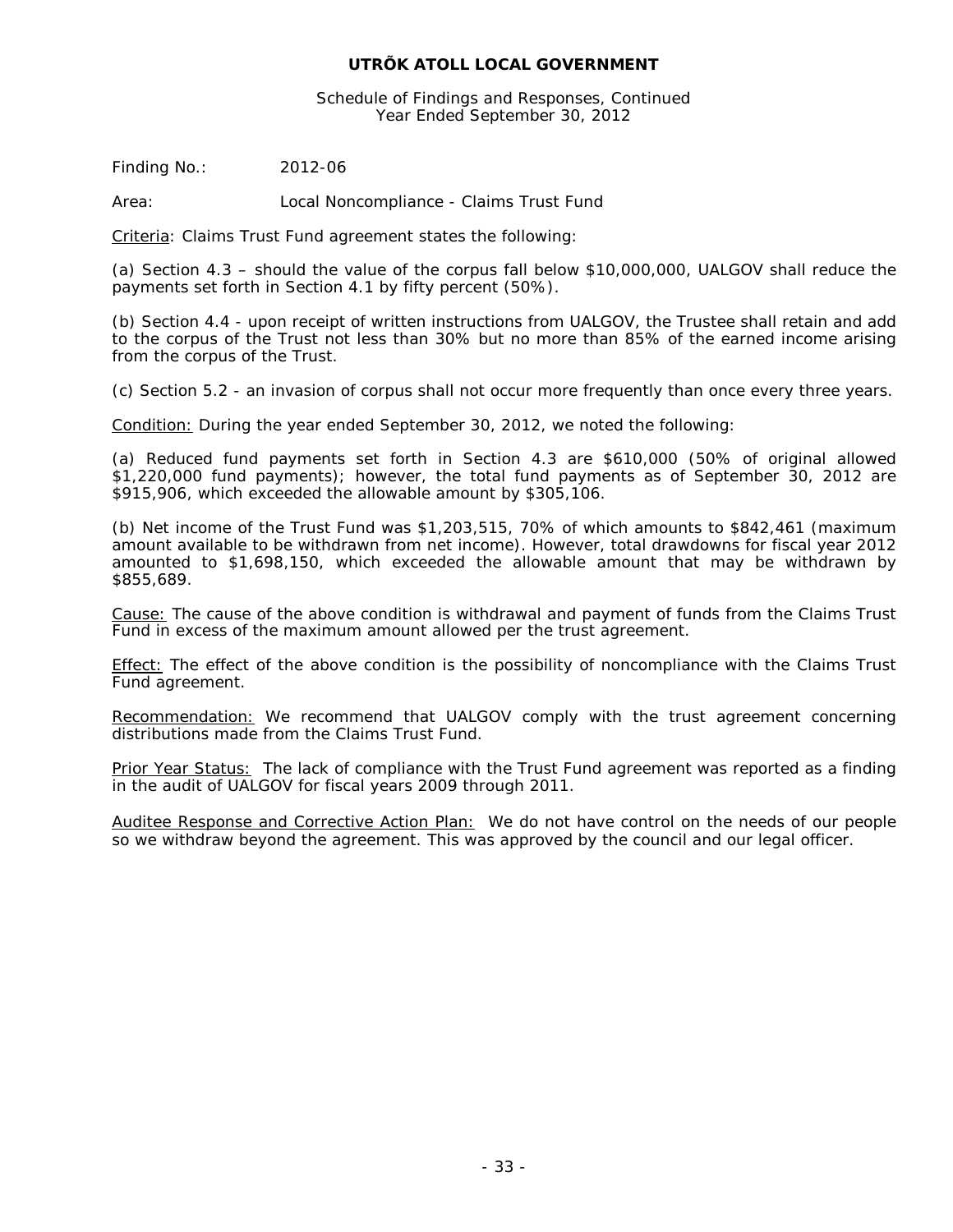Schedule of Findings and Responses, Continued Year Ended September 30, 2012

Finding No.: 2012-07

Area: Distribution Payments

Criteria: Disbursements from the Local Distribution Authority (LDA) should be made to the designated payee and be based on the number of eligible household members per the Quarterly Distribution Listing.

Condition: We tested fifty-three (53) LDA distribution payments made to the people of Utrõk and noted the following exceptions:

- a. For thirty-nine (39) disbursements, such were remitted to financial institutions or individuals other than the designated recipient but the approved assignment/loan forms were not on file.
- b. For thirty-one (31) disbursements, changes in the original master list (due to the death of the original beneficiaries or added family member) were not formally documented and approved.
- c. For eleven (11) disbursements, supporting checks and a schedule of payments to financial institutions or individuals other than the designated recipient are not available for verification.
- d. For five (5) disbursements, supporting checks were unlocated and not available for verification.
- e. For two (2) disbursements, such did not evidence a recipient's signature as evidence of check receipt.

Cause: The cause of the above condition is the lack of adequate controls over LDA distribution payments.

Effect: The effect of the above condition is the inability to determine whether the designated payees received distribution payments or whether the distribution payments were made in accordance with prescribed policies and procedures.

Recommendation: We recommend that management establish internal control procedures requiring: (1) check disbursements, authorization and loan forms be adequately safeguarded and filed; (2) changes to master list be formally documented and approved to verify the number of beneficiaries eligible for payment; and (3) release of checks be evidenced by signature of recipients.

Prior Year Status: The lack of adequate controls over LDA distribution payments was reported as a finding in the audit of UALGOV for fiscal year 2011.

Auditee Response and Corrective Action Plan: As we mentioned earlier, we do not have a full time Accountant and no specific assigned person to do our accounting works and filing of documents. We will make sure that in the future we will have a full time Accountant to safeguard our reports.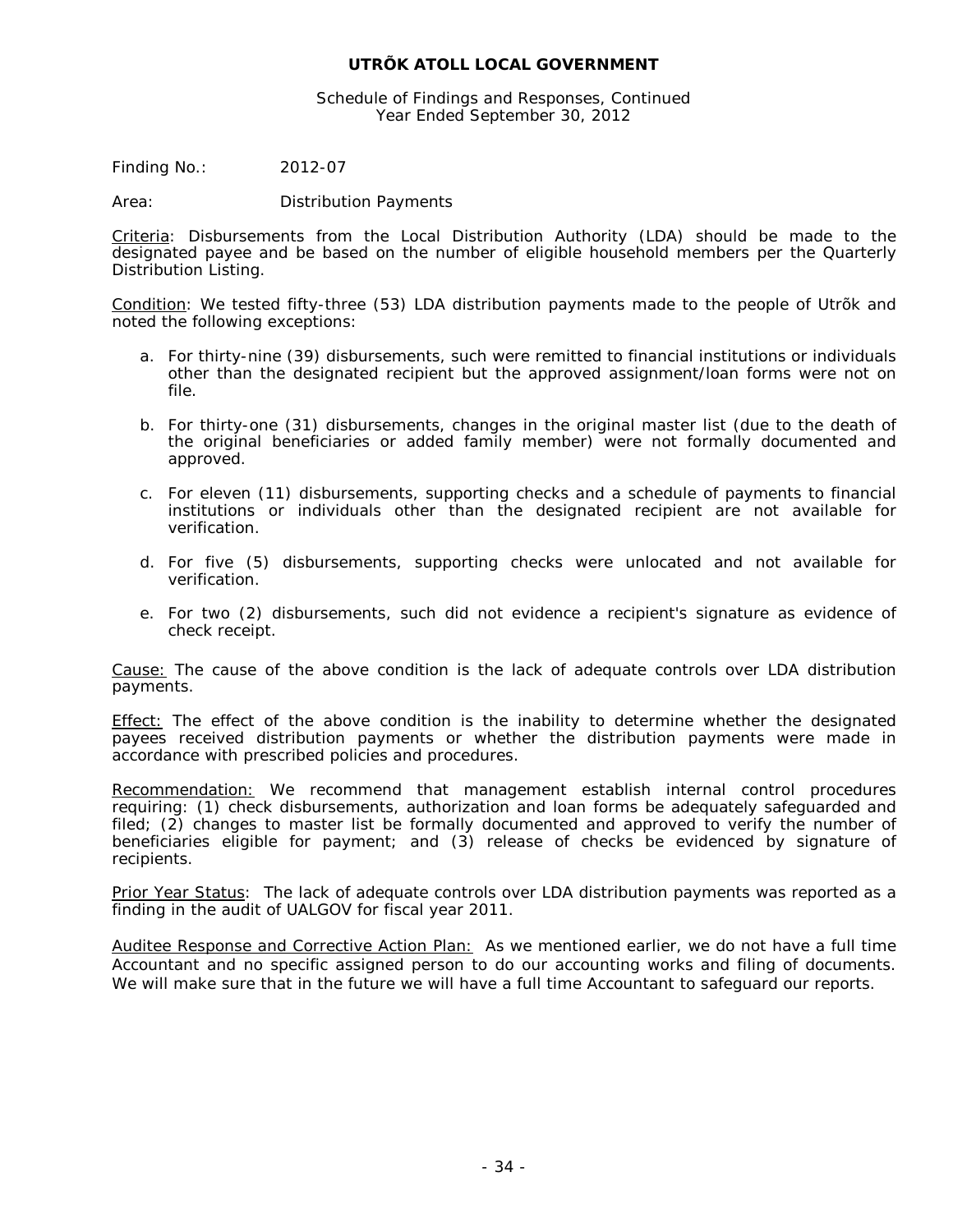Schedule of Findings and Responses, Continued Year Ended September 30, 2012

Finding No.: 2012-08

Area: Local Noncompliance - Income Tax Act

Criteria: 48 MIRC Chapter 1, Income Tax Act of 1989, Section 105, states that the employer shall once every four (4) weeks or thirteen times per year, pay taxes withheld under Section 104 under Chapter 1. The employer shall, along with the taxes, within two (2) weeks following the preceding four (4) week period make a full, true and correct return showing all wages and salaries paid by the employer to the employees during the preceding four (4) week period and showing the tax due and withheld thereon as provided in Section 104 of the Chapter.

Condition: At September 30, 2012, UALGOV recorded RMI income taxes payable of \$26,157 for which no reconciliation was provided identifying the detail of the liability. Furthermore, UALGOV's monthly RMI income tax returns for the year ended September 30, 2012 were not provided. Finally, UALGOV did not report and file income tax returns in accordance with the criteria.

Cause: The cause of the above condition is a lack of policies and procedures to monitor safekeeping of returns and to verify timely payments of withheld income taxes.

**Effect:** The effect of the above condition results in an audit opinion report modification and noncompliance with RepMar's Income Tax Act of 1989, as amended.

Recommendation: We recommend that management reconcile the RMI income taxes liability account and establish policies and procedures to safe keep tax returns to monitor compliance with the RepMar Income Tax Act of 1989, as amended.

Prior Year Status: The lack of compliance with RepMar Income Tax Act of 1989 was reported as a finding in the audit of UALGOV for fiscal years 2010 and 2011.

Auditee Response and Corrective Action Plan: As mentioned also, we have financial difficulty on this fiscal year. However, we also paid our taxes remittances with interest and penalties added on this.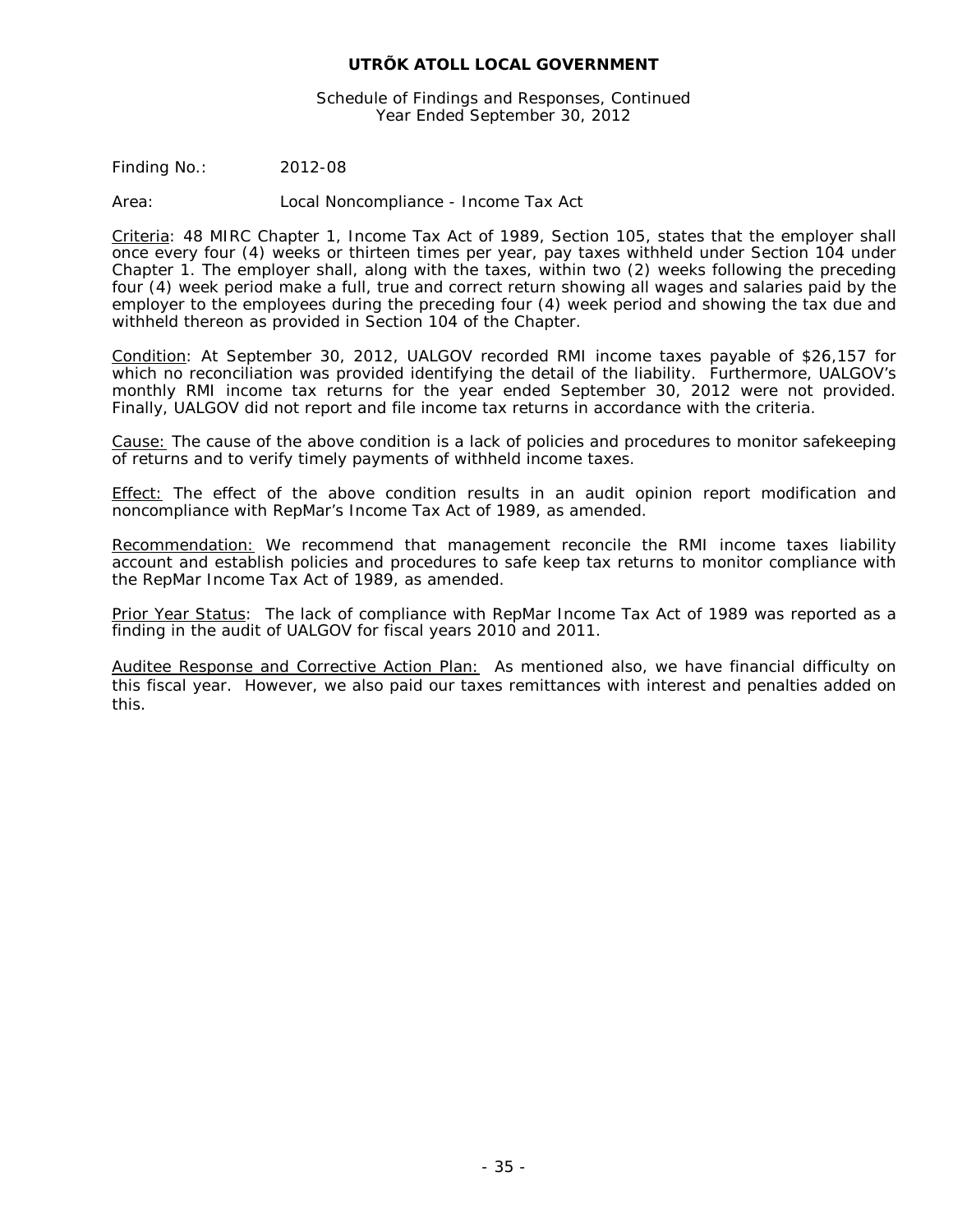Schedule of Findings and Responses, Continued Year Ended September 30, 2012

Finding No.: 2012-09

Area: Payroll Expenditures

Criteria Payroll processing should be based upon established internal control policies and procedures requiring the accuracy of information and proper authorization of transactions.

Condition: Of six samples tested during the year ended September 30, 2012, three with an aggregate gross pay of \$1,439 did not have available approved timesheets, timecards or other means of reporting hours worked.

Cause: The cause of the above condition is the lack of established internal control policies and procedures over payroll processing.

Effect: The lack of internal control policies and procedures over payroll processing, specifically over employee work hours, may result in abuse and misuse of government funds.

Recommendation: We recommend that management establish internal control policies and procedures over payroll processing to verify that accurate payroll information is processed and authorized.

Prior Year Status: The lack of internal control policies and procedures over payroll processing was reported as a finding in the audit of UALGOV for fiscal year 2011.

Auditee Response and Corrective Action Plan: We always make sure that there are timesheets or timecards for all our payroll. However, the three (3) mentioned staff which do not have timecards received their salary on a monthly basis. So, we do not require timesheet from them.

Auditor Response: Adequate documentation to evidence that three (3) mentioned staff are exempted to submit timesheet were not made available.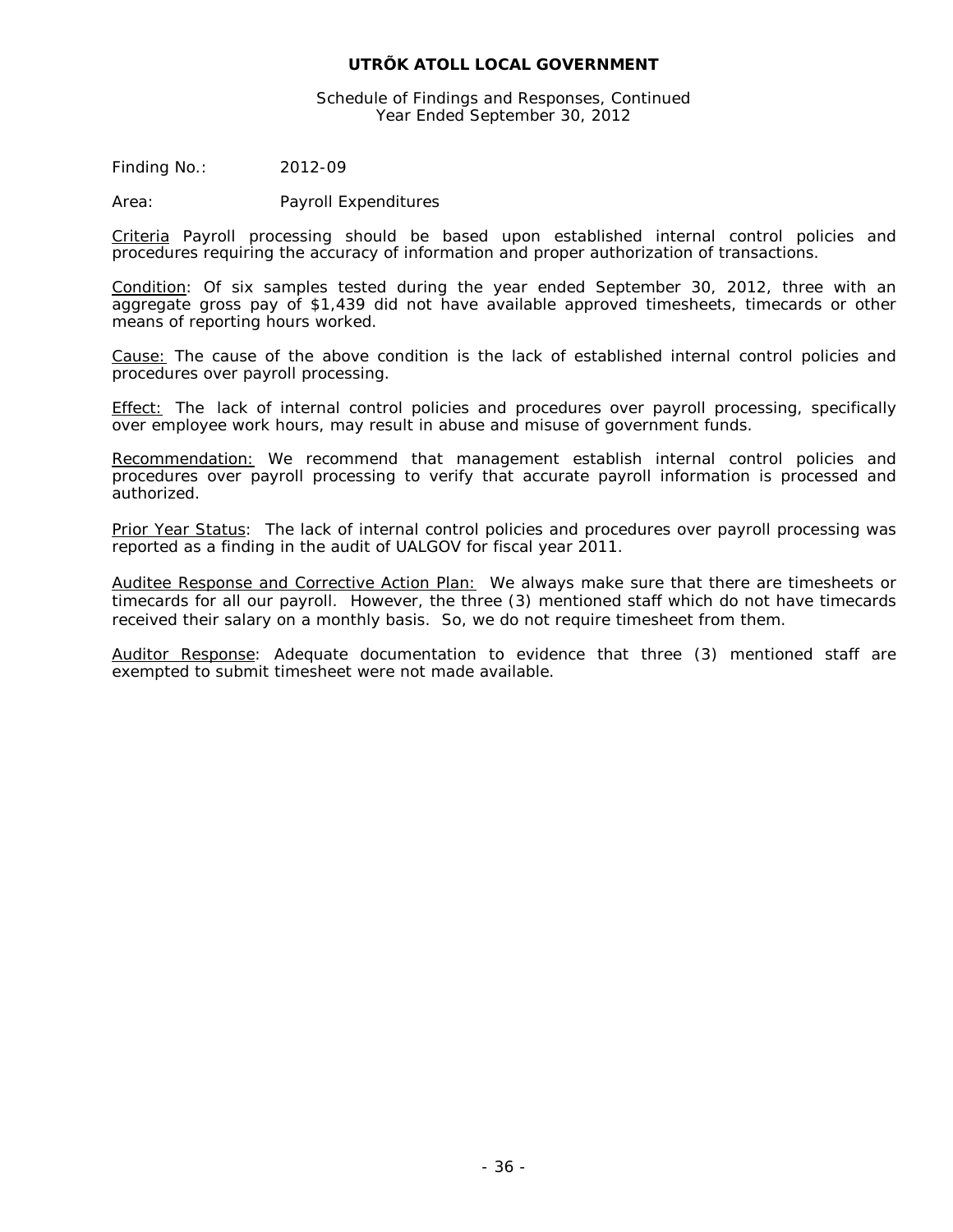Schedule of Findings and Responses, Continued Year Ended September 30, 2012

Finding No.: 2012-10

Area: Minutes of Council Meetings

Criteria Resolutions and minutes of Council meetings are a primary means by which regulatory agencies document the administration of UALGOV operations.

Condition: With the exception of the Council resolution for appropriation ordinance approval, no other resolutions or minutes of Council meetings were available.

Cause: The cause of the above condition is the lack of adherence to established policies and procedures relating to documentation of Council minutes and resolutions.

Effect: The effect of the above condition is the possibility that directives of the Council are not properly disclosed or recorded in the financial statements.

Recommendation: We recommend that the UALGOV Council require that all resolutions and minutes of Council meetings be formally documented by the Council Clerk and be approved by the Mayor.

Auditee Response and Corrective Action Plan: We will make sure that in the future, we will have a copy and file of all the resolutions and minutes of the council.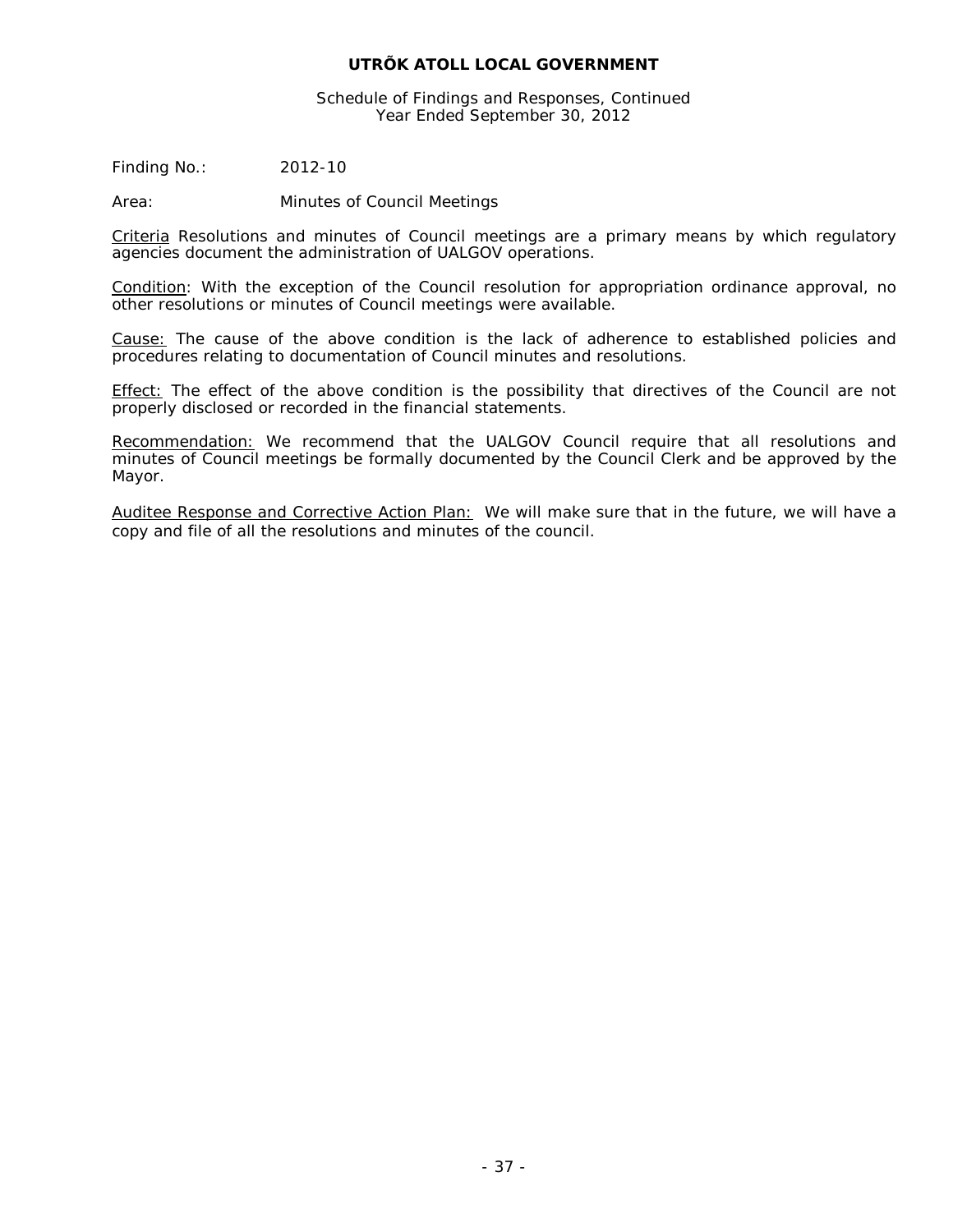Schedule of Findings and Responses, Continued Year Ended September 30, 2012

Finding No.: 2012-11

Area: Nonpayroll Expenditures

Criteria: Adequate internal control policies and procedures should be strictly imposed requiring that purchase requisitions, vendor invoices, and other documentation be adequately safeguarded and filed.

Condition: Of twenty-three (23) General Fund non-payroll expenditures tested, we noted the following exceptions:

- a. For six (6) items aggregating \$19,677 (check #s 7283, 7472, 7573, 7769, 8140, and 8177), the purchase requisitions, vendor invoices and other pertinent documents supporting the expenditures were not made available.
- b. For four (4) items aggregating \$22,947 (check #s 2764, 2773, 2962 and 7699), such were not supported by underlying vendor invoices, supplier statements and/or related contracts.

Cause: The cause of the above condition is the lack of adherence to established policies and procedures requiring that underlying supporting documentation be adequately safeguarded and filed.

**Effect:** The effect of the above condition is potential misstatement of expenditures and noncompliance with grant agreements resulting in an audit opinion report modification.

Recommendation: We recommend that management strictly impose adherence to established internal control procedures requiring that underlying supporting documentation such as purchase requisitions, vendor invoices, and other pertinent documentation be adequately safeguarded and filed.

Auditee Response and Corrective Action Plan: We do not have a fulltime Accountant during this period and no specific assigned person to do our accounting works and filing of documents. We will make sure that in the future we will have a full time Accountant to safeguard our documents and reports.